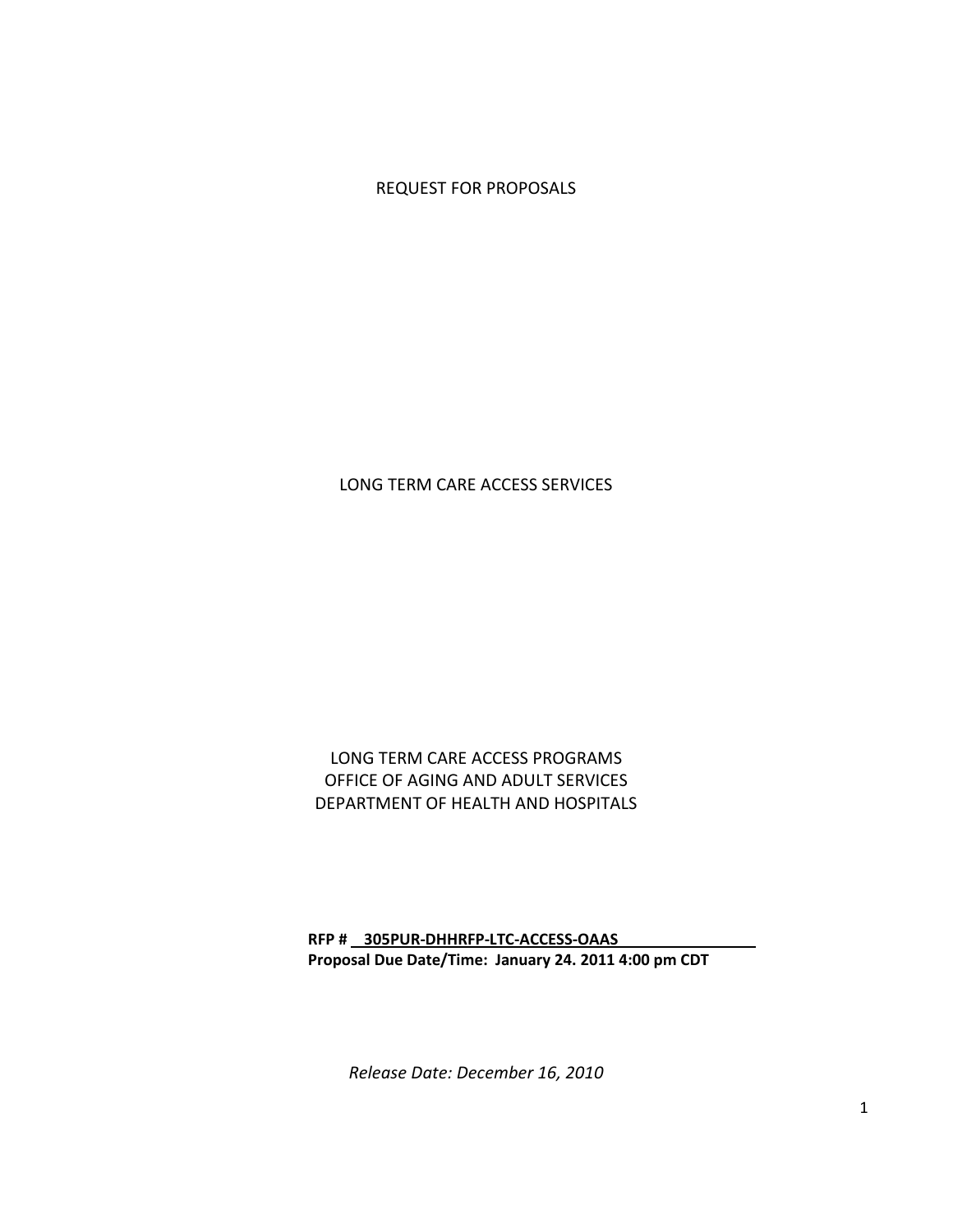| <b>Section</b> | Content                                                                 | Page |
|----------------|-------------------------------------------------------------------------|------|
|                | Glossary                                                                | 4    |
|                | <b>General Information</b>                                              | 12   |
| Α              | Background                                                              | 12   |
| B              | Purpose of RFP                                                          | 12   |
| $\mathsf{C}$   | Invitation to Propose                                                   | 13   |
| D              | <b>RFP Coordinator</b>                                                  | 13   |
| E              | Proposer Inquiries                                                      | 14   |
| F              | Pre-Proposal Conference                                                 | 14   |
| G              | Schedule of Events                                                      | 14   |
| H              | RFP Addenda                                                             | 15   |
|                |                                                                         |      |
| $\mathbf{I}$   | <b>Scope of Work</b>                                                    | 15   |
| A              | Project Overview                                                        | 15   |
| B              | Deliverables                                                            | 17   |
| B.1            | Outcome #1: Provide Effective Information and Referral Services         | 17   |
| B.2            | Outcome #2: Level of Care Screening for all LTC-AS requestors           | 22   |
| B.3            | Outcome #3: Perform Assessment and Eligibility Determination for LT-PCS | 24   |
| B.4            | Outcome #4: Develop Plan of Care for LT-PCS Requestors                  | 26   |
| B.5            | Outcome #5: Internal Quality Management                                 | 28   |
| $\mathsf{C}$   | Additional Task - Monthly and Quarterly Client Contact                  | 231  |
| D              | Turnover                                                                | 32   |
| E              | <b>Staff Qualifications</b>                                             | 33   |
| F              | <b>Liquidated Damages</b>                                               | 34   |
| G              | <b>Fraud and Abuse</b>                                                  | 36   |
| H              | <b>Technical Requirements</b>                                           | 36   |
| ı              | Subcontracting                                                          | 37   |
| J              | <b>Insurance Requirements</b>                                           | 38   |
| К              | Resources Available to Contractor                                       | 39   |
| L              | <b>Contact Personnel</b>                                                | 39   |
| M              | Term of Contract                                                        | 40   |
| N              | Payment                                                                 | 40   |
|                |                                                                         |      |
| Ш              | <b>Proposals</b>                                                        | 40   |
| A              | <b>General Information</b>                                              | 40   |
| B              | <b>Contact After Solicitation Deadlines</b>                             | 40   |
| $\mathsf{C}$   | <b>Rejection and Cancellation</b>                                       | 41   |
| D              | <b>Award Without Discussion</b>                                         | 41   |
| E              | Assignments                                                             | 41   |

# TABLE OF CONTENTS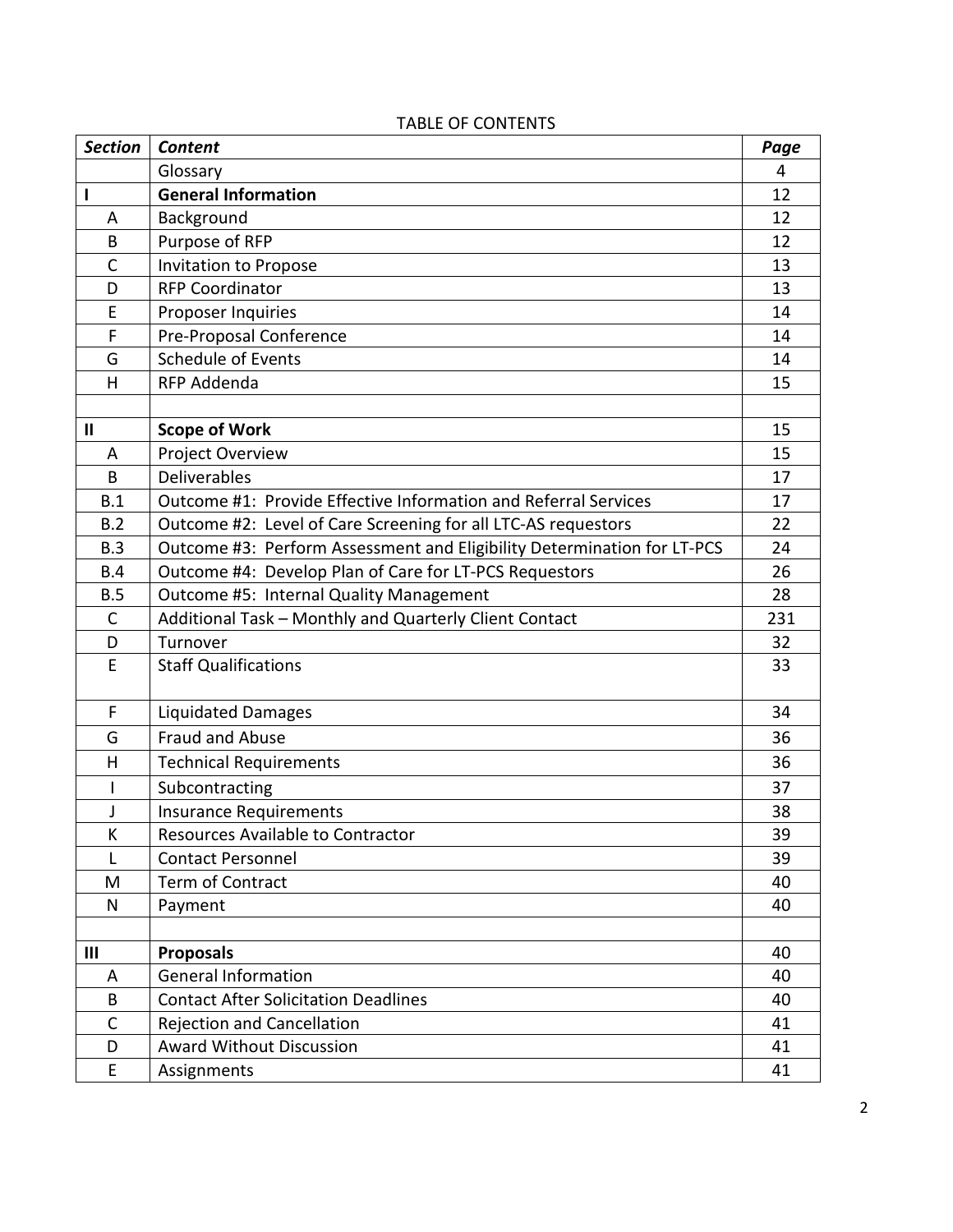| F  | <b>Proposal Cost</b>                                | 41 |
|----|-----------------------------------------------------|----|
| G  | Ownership of Proposal                               | 41 |
| н  | Procurement Library/Resources Available to Proposer | 41 |
|    | <b>Proposal Submission</b>                          | 42 |
|    | Proprietary and/or Confidential Information         | 42 |
| К  | Proposal Format                                     | 43 |
|    | <b>Requested Proposal Outline</b>                   | 44 |
| M  | <b>Proposal Content</b>                             | 44 |
| N  | <b>Evaluation Criteria</b>                          | 50 |
| O  | On Site Presentation/Demonstration                  | 52 |
| P  | Announcement of Award                               | 52 |
|    |                                                     |    |
| IV | <b>Contractual Information</b>                      | 53 |
|    |                                                     |    |
|    | <b>Attachments</b>                                  |    |
|    | <b>Transmittal Statement</b><br>I.                  | 55 |
|    | DHH Standard Contract Form (CF-1)<br>ΙΙ.            | 56 |
|    | HIPAA Business Associate Addendum<br>III.           | 61 |
|    | Sample Cost Breakdown Template<br>IV.               | 64 |
|    | <b>Approved Question Format</b><br>V.               | 68 |
|    | VI. Activity Counts                                 | 69 |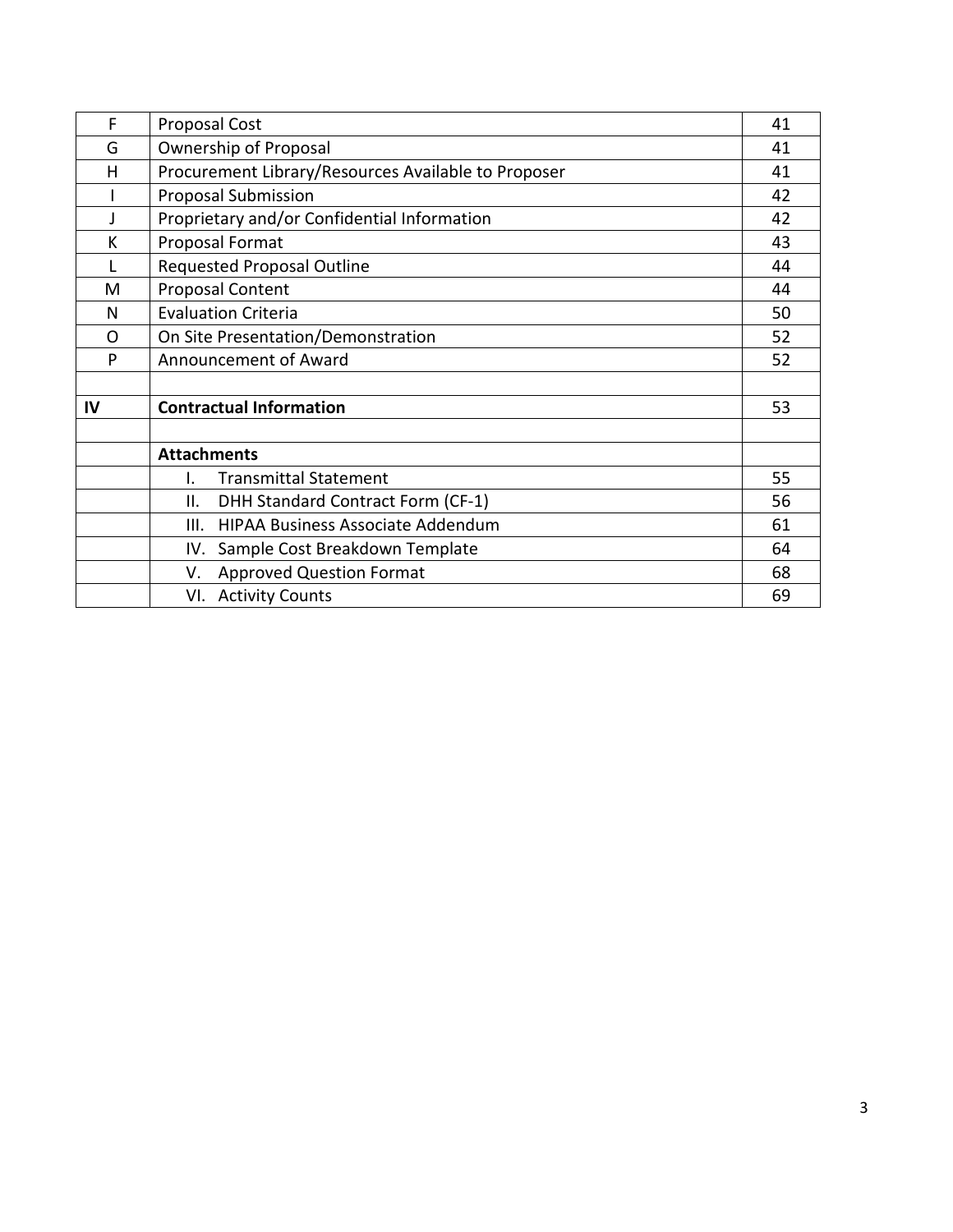#### Glossary

Abandoned Calls: Those calls not answered by a live person before the caller hangs up during business hours. Calls hanging up during the Automatic Call Distributor phone greeting message will not be considered abandoned.

Administrative Tribunal: An entity within the Division of Administrative Law which will review all DHH decisions which are appealed by clients or their representatives.

Adult Day Health Care Waiver (ADHC): The Home and Community Based Services waiver program for Adult Day Health Care is available to Medicaid eligible clients age 65 years or older, or clients age 21 to 64 who are disabled according to Social Security Administration disability standards. These clients must meet nursing facility level of care. Clients are screened for level of care by the Long Term Care Access Services contractor and placed on the Request for Services Registry. When new funding or a slot becomes available, clients are contacted by the registry contractor and offered the choice of Home and Community Based Services (HCBS). Services available under the ADHC program are: support coordination (case management), adult day health care services, transition services (for persons transitioning from nursing facilities to the community), and transition intensive support coordination. Waiver support coordinators perform in-home assessments and develop comprehensive plans of care for program clients. Clients are given choices of service providers. Waiver support coordinator agencies and DHH monitor the quality of care and report to the Office of Aging and Adult Services.

Adult Residential Care Service (ARC): A facility or residence which provides adult residential care for compensation to two or more adults who are unrelated to the licensee or operator. Adult residential care includes but is not limited to the following services: lodging, meals, medication administration, intermittent nursing services, assistance with personal hygiene, assistance with transfers and ambulation, assistance with dressing, housekeeping, and laundry. Implementation of an ARC Waiver is expected to begin in Regions 6 and 8 in the spring of 2011. This waiver will be offered in a gradual start-up and is currently limited to a maximum of 200 slots.

Assessment and Care Planning Training: At this time, training is provided by the OAAS at least once a month, and includes a minimum of a two day classroom training and follow up competency-based evaluation. MDS-HC assessments shall be administered exclusively by individuals who have successfully completed the specified OAAS training and competency-based evaluation.

Automated Call Attendant: Telephone functionality which allows callers to be automatically transferred to an extension without the intervention of an operator. It may also offer a simple menu system ("for claims, press 1, for service, press 2, etc.). An automated call attendant may also allow a caller to reach a live operator by dialing a number, for example '0'.

Business Hours: Central Time hours of 8:00 AM to 5:00 PM Monday through Friday, excluding holidays. Holidays will be determined by mutual consent between OAAS and the contractor.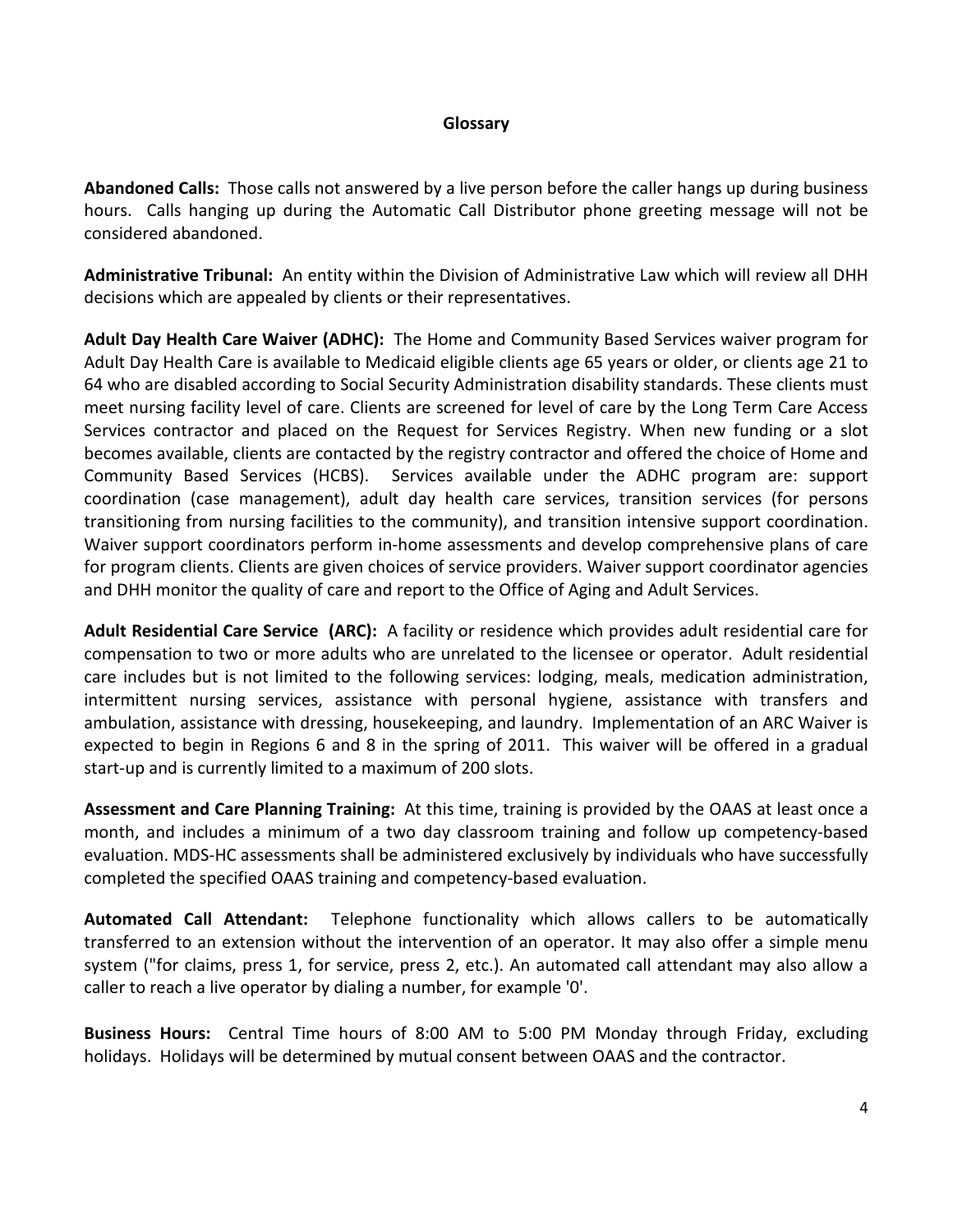Center for Medicare and Medicaid Services (CMS): A federal agency which administers the Medicare program and works in partnership with state governments to administer Medicaid and other initiatives.

Certification Period: The 365 day period for which Prior Authorization is issued in LT-PCS. An annual reassessment must be completed between days 305 and 351 of the certification period to be considered a timely annual reassessment.

Community Choices Waiver (CCW): A new HCBS waiver submitted for approval in early 2010. Pending CMS approval, this new HCBS waiver, the Community Choices Waiver, will replace the EDA Waiver and offer a wider range of services than the current EDA Waiver. Once this waiver is approved, new requestors will be no longer be placed on the EDA Waiver registry.

Consumer-Directed Personal Care Services (Currently known as Louisiana Personal Options Program [LA-POP]): A service delivery option of LT-PCS which has been approved but not yet implemented. When implemented, this service delivery option will provide clients meeting the eligibility requirements for LT-PCS a choice of methods of service delivery. LAPOP (client-directed personal care services) provides an alternative way to receive Medicaid personal care services. Clients participating in the client-directed Louisiana Personal Options Program (LA-POP) may hire, direct and manage their own personal care services. Using a monthly allowance, clients develop, with the assistance of a services consultant, a personal supports plan, determine the services they are requesting, and the employees or agencies they wish to hire to provide the services. Some of the monthly budget may be used to purchase items that increase a client's independence or substitute for a client's dependence on human assistance. The Long Term Care Access Services contractor will explain and offer clients a choice of personal care services. (Clients expressing interest in LA-POP will be given a self- assessment. The LTC-AS contractor, serving as the services consultant agency for these clients, will develop a personal supports plan if approved for personal care services. The LTC-AS contractor will be responsible for monitoring the services provided and quality of care.)

Cure Period: A provision in a contract allowing a defaulting party to fix the cause of a default.

**DHH:** Louisiana Department of Health and Hospitals

Elderly and Disabled Adults Waiver (EDA): The current Home and Community Based Services waiver program for Elderly and Disabled Adults is available to Medicaid eligible clients age 65 years or older, or clients age 21 to 64 who are disabled according to Social Security Administration disability standards. These clients must meet nursing facility level of care. Clients are screened for level of care by the Long Term Care Access Services contractor and placed on a waiting list called the Request for Services Registry. When new funding or a slot becomes available, clients are contacted by the Request for Services Registry contractor and offered the choice of Home and Community Based Services. Once the Community Choices Waiver is approved, persons requesting services will no longer be added to the EDA Waiver RFSR.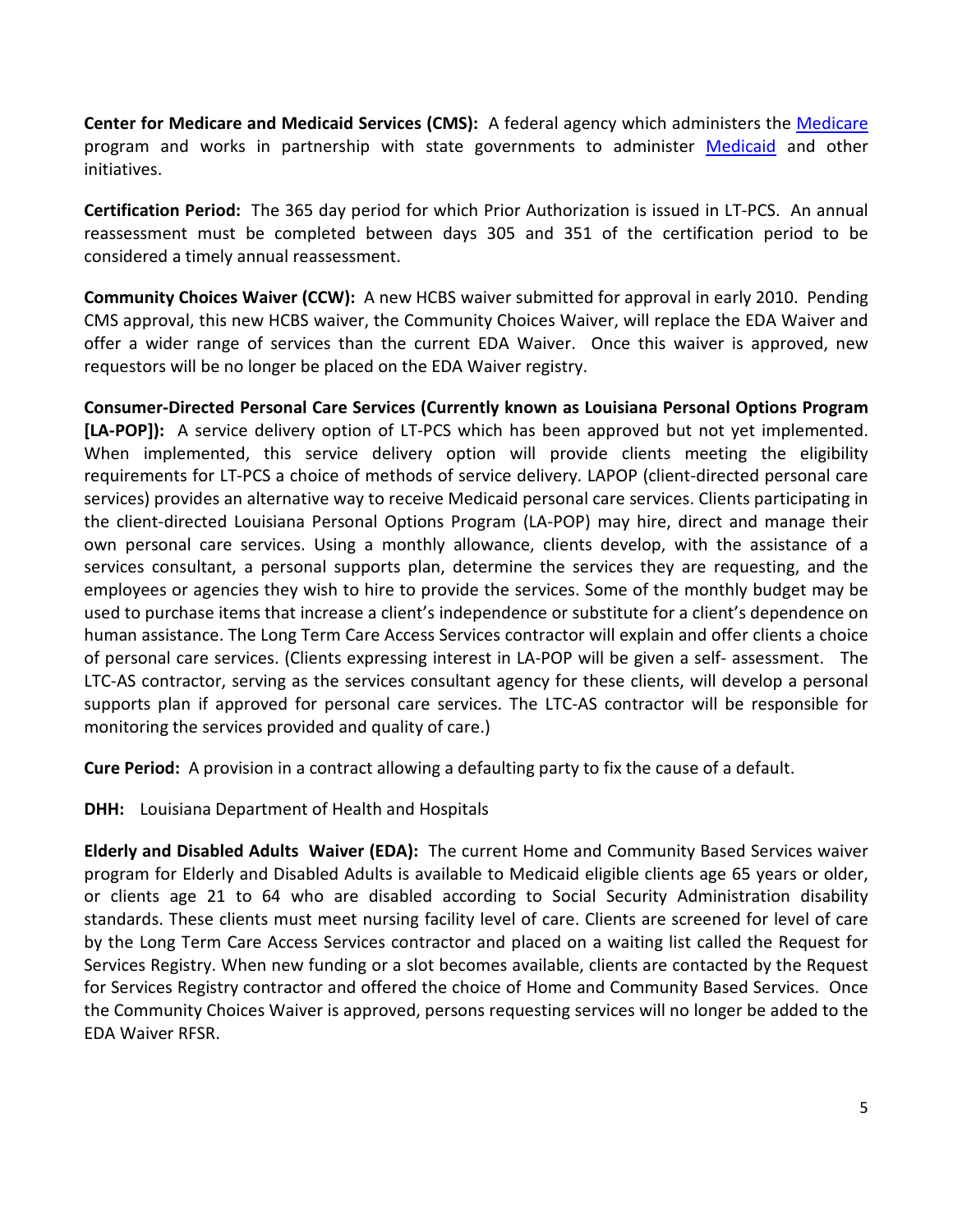Electronic Medicaid Eligibility Verification System (EMEVS): An electronic system operated by the Medicaid Fiscal Intermediary for the purpose of verification of Medicaid eligibility. The LTC-AS contractor will be billed a fee of \$50.00 per batch of discrete eligibility verification requests (records) as long as the batch does not exceed 500 discrete eligibility requests. Contractor will be billed \$50.00 per batch of 500 plus \$0.15 per client eligibility request for those exceeding 500. The Medicaid Fiscal Intermediary will generate invoices monthly to the provider/submitter/receiver. Note that an SFP for the Medicaid Fiscal Intermediary may be issued in 2010.

Enhanced Public Awareness: OAAS uses its website, www.oaas.dhh.louisiana.gov for posting information regarding all available programs. Additionally, OAAS develops Fact Sheets (detailing eligibility requirements for these programs) which are sent to clients who call the contractor. The LTC-AS contractor will be required to continue this process. Enhancements to this process will require approval by OAAS.

Face-to-Face Assessment: An assessment in which the MDS-HC Version 2 is completed in the presence of the client. For the purposes of this RFP, initial face-to-face assessments will be performed for all who are requesting LT-PCS services outside of DHH Region 2 and who pass LOCET on at least one Pathway and meet initial targeting criteria. Periodic face-to-face assessments will be performed on all LT-PCS clients outside of DHH Region 2 on an annual basis and when the client or representative reports a significant change in functional status. See Glossary Item "Reassessment" for further explanation.

Home and Community Based Services (HCBS): Services administered by OAAS which provide care in the community rather than in nursing facilities. HCBS services include, but are not limited to, Medicaid, waiver and state plan programs approved by CMS.

Human Services Field: Examples of human services fields are social work, psychology, counseling, recreational therapy, occupational therapy, physical therapy, nursing, or sociology. Any other degree must be approved by OAAS.

Initial Targeting Criteria (ITC): A set of criteria which must be met to be eligible for Long Term Personal Care Services (LT-PCS). These criteria include combinations of items which indicate the client, in addition to meeting level of care requirements, will meet screening requirements and will receive an in-home face-to-face assessment to determine full eligibility for LT-PCS. Some examples of ITC include the participant having a disabled caregiver or one who is age 70 or over and the participant's condition demonstrating, in the opinion of a physician, the likelihood of medical or mental deterioration.

Initial Targeting Criteria Determination Date (ITC Determination Date): The date that the reviewer activates the "Accept ITC Documentation" or "Reject ITC Documentation" button on the OPTS-LOCET Verification Screen. This will occur after the participant has submitted documentation relative to Initial Targeting Criteria.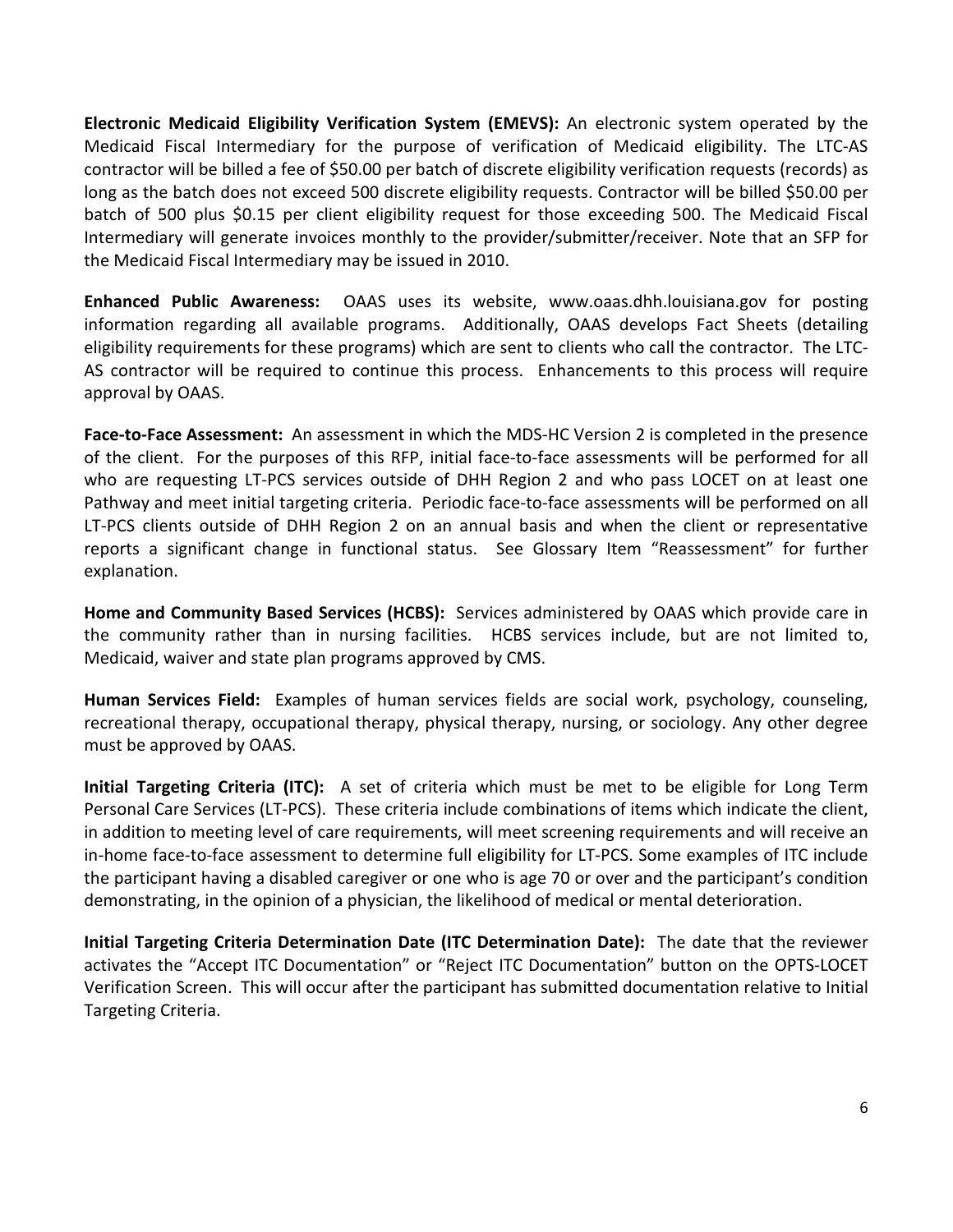Live Contact: A phone conversation will be considered to be a live contact if the party contacted is the client, the designated personal representative, a legal representative or an adult family member of the client.

LOCET (Level of Care Eligibility Tool): The Louisiana Level of Care Eligibility Tool (LOCET) is a researchbased tool which establishes uniform criteria designed to determine whether the client has met the requirements for level of care screening for long term care services. The LOCET interview should take 20 to 25 minutes telephonically.

LOCET Completion Date: The date that the LOCET is completed. The date the intake specialist activates the "Complete" button will be considered the LOCET completion date. The appropriate notice to the client must be mailed within three business days after the LOCET completion date.

LOCET Intake Specialist: An employee of OAAS or its designee who has been fully trained by OAAS on the administration of the LOCET screening process.

LOCET Training: LOCET Training is provided once a month by OAAS and is a one day training from 8:00 AM to 1:00 PM. Training is free of charge and is given in person at DHH Headquarters at 628 N.  $4^{\text{th}}$  St. in Baton Rouge, La. OAAS provides this monthly training for all eligible parties. New Intake Specialists must attend and successfully complete at least one DHH-provided training. The LTC-AS contractor is responsible for establishing its own ongoing, in-service training program to maintain and update competencies.

Long Term Care Access System Contractor (LTC-AS Contractor): The contractor which is to be obtained through this Request for Proposal.

Long Term - Personal Care Services (LT-PCS): LT-PCS is a Medicaid state plan personal care service. It is possible that during the term of this contract, it might be replaced with a state plan personal care service operated under a different statutory authority. If so, the duties required of the contractor for LT-PCS would also be required for the new personal care program. LT-PCS is available to all Medicaid clients age 65 or older, or age 21 to 64, meeting the Social Security Administration disability criteria. In addition, the client must meet the LT-PCS eligibility criteria and initial targeting criteria. The client must be able to participate in his/her care and direct the services provided by the worker independently or through a responsible representative. Clients must require at least limited assistance with at least one Activity of Daily Living. Services to be provided in LT-PCS are assistance with activities of daily living and instrumental activities of daily living (ADL/IADL). These include assistance with: toileting and grooming, bladder and/or bowel requirements or problems, eating and food preparation, performance of incidental household chores (only for the client), accompanying client to medical appointments, and grocery shopping. The LTC -AS contractor staff will perform an in-home assessment of the client and develop a plan of care and authorize services. Services are limited to an hourly amount per week specified by OAAS. The LTC-AS contractor will identify the number of service hours which the plan of care will use. This number is based upon the results of the MDS-HC Version 2.0 assessment and the extent and availability of the client's informal support network.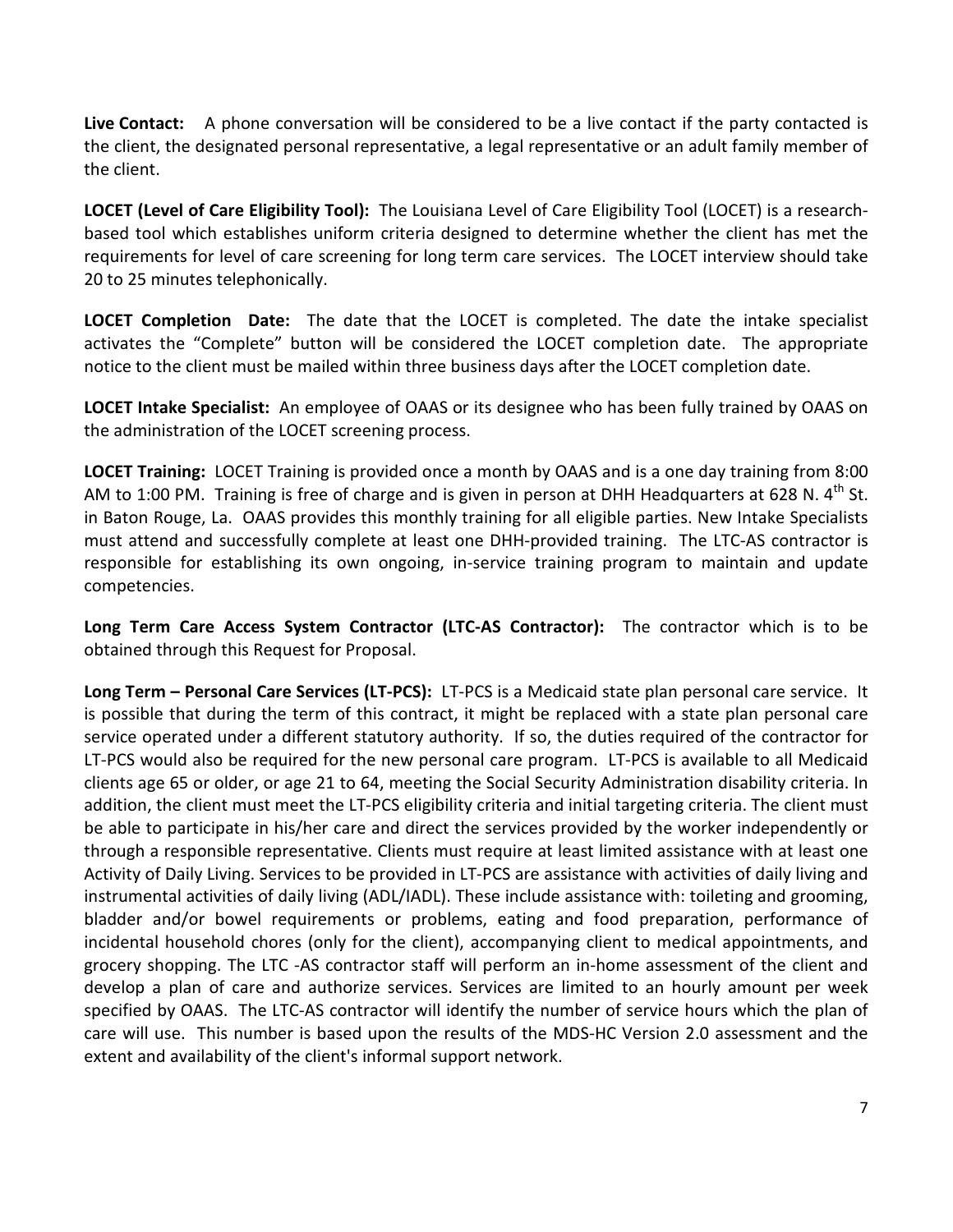Louisiana Personal Options Services Delivery Option (LA POP): Consumer-directed program, to be implemented in the future, that allows participants to hire, fire, train, etc. their own personal care workers and purchase goods to help enable themselves to live independently.

LT-PCS Eligibility Determination Date: The date when the approval or denial determination is made for an LT-PCS client. This will occur one business day after the face-to-face assessment is completed.

Medical Deterioration Review: A review of physicians' medical statements which takes place for LTPCS participants who have not met the ITC requirements during the LOCET interview. The participant is requested to submit a statement from his or her physician which speaks to the likelihood of the participant's medical or mental deterioration. OAAS will provide the contractor with criteria and training for this determination process.

MDS-HC Training: MDS-HC Training is provided monthly by OAAS and is a two-day training from 9:00AM to 4:30PM. Training is free of charge and is given in person at DHH Headquarters at 628 N. 4th St. in Baton Rouge, La. OAAS provides this monthly training for all interested parties. New assessors must attend at least one DHH-provided training. The LTC-AS contractor is responsible for establishing its own ongoing, in-service training program to maintain and update competencies.

Medicaid Fiscal Intermediary: The agency which performs fiscal functions related to Medicaid funds. The fiscal Intermediary for Medicaid in Louisiana is currently Molina Information System. An SFP for the Medicaid Fiscal Intermediary may be issued in 2010.

Minimum Data Set for Home Care (MDS-HC): An assessment tool used by OAAS to determine eligibility for Home and Community Based long term care programs. The MDS-HC is also used in gathering information to be used in the development of a care plan. The MDS-HC Version 2.0 is used by OAAS. An MDS-HC assessment may take from 1 to 1.5 hours to complete.

Multi-lingual Requirements: Estimates for annual volumes of various multi-lingual flyers are as follows: English, Spanish, Vietnamese will be required at the onset of the contract; 5% population threshold thereafter for other languages encountered. For Spanish, 500 flyers should be required annually; for Vietnamese, 200 flyers should be required annually. The current contractor has had only 2 instances in the last 5 years of having to provide an interpreter for sign language during in-home MDS-HC assessments. It should be noted that postage is not a pass-through cost.

Must: Denotes a mandatory requirement

Nursing Home Admissions: Nursing facilities provide 24 hour care for rehabilitative, restorative and/or ongoing skilled nursing care to patients or residents in need of assistance with activities of daily living such as bathing, dressing, transferring, toileting and eating. Clients can qualify for Medicaid nursing facility services if they meet the nursing facility level of care, have an order from a licensed physician, and are screened prior to admission for a history or active treatment of mental illness and/or mental retardation/developmental disabilities according to federal regulations. The Long Term Care Access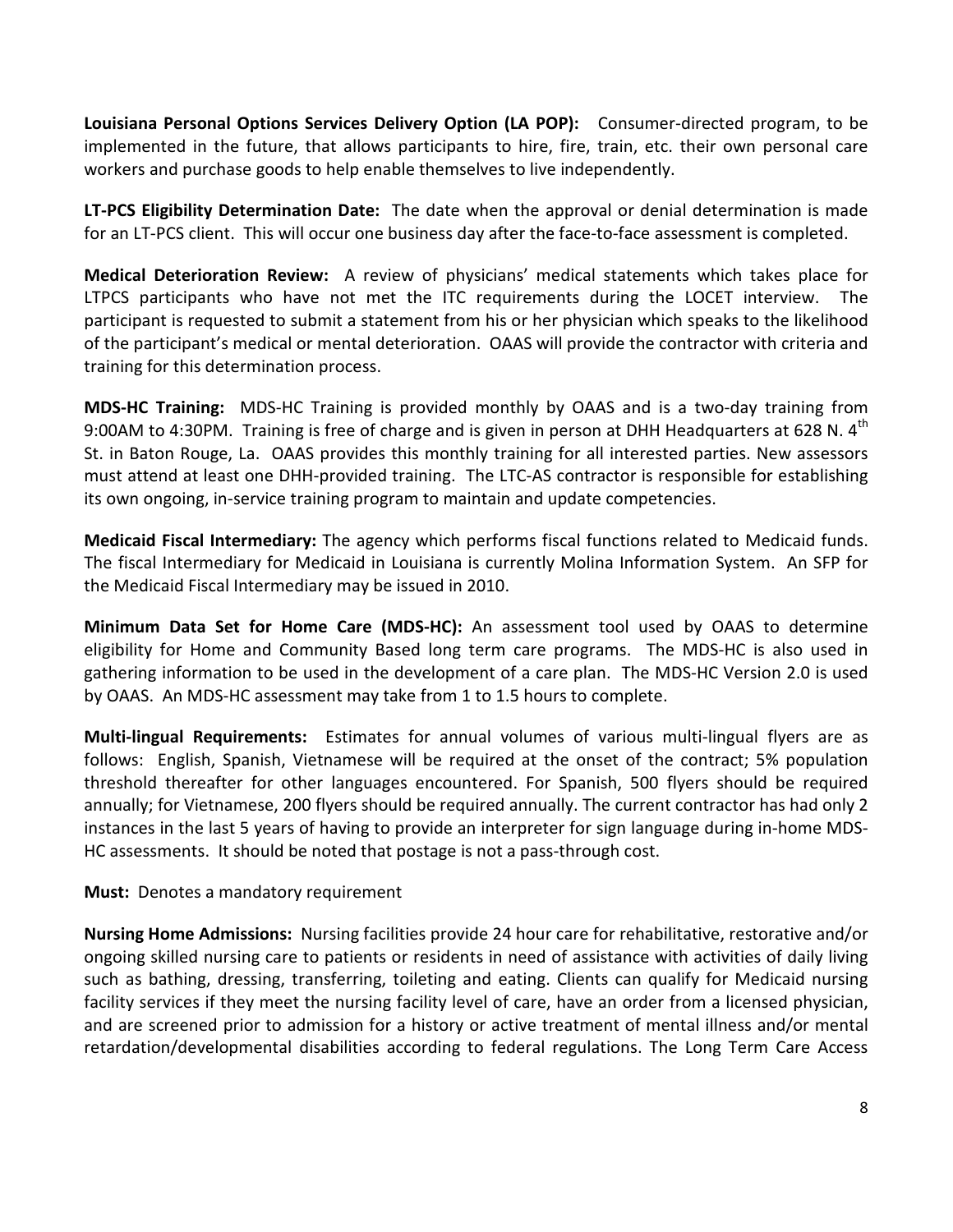Services contractor will be responsible for providing information and choice of this service and performing level of care screening for clients seeking nursing facility services.

**OAAS Designated Automated Plan of Care:** An automated plan of care for use in the care planning process for LT-PCS participants.

OAAS Participants' Services Application (OPTS): A client data base which will house data on all OAAS Participants and will track information relative to their application for and receipt of long term care services administered by OAAS. The system is currently under development at this time and is expected to be operational prior to the effective date of this contract.

Person Centered Planning: A process for developing a Plan of Care that is directed by the client and/or his or her representative and identifies the client's preferences and requirements. In a person centered system, the client has maximum choice and control over the supports he or she receives. Those requiring support, along with family members or representatives, guide the planning process to ensure that the client's preferences are central to the Plan of Care. This approach actively engages a client's family and encourages use of community networks to develop a flexible and cost-effective plan. Within a person centered system, clients and service providers work in full partnership to guarantee that the person's values, experiences and preferences are central to planning and the delivery of services.

Plan of Care: A plan written by the assessor which serves as a guideline for in-home services to be delivered. Development of an average Plan of Care for LT-PCS currently requires approximately 1.5 hours. The client's plan of care will usually not require contact with or documentation from hospitals or other additional entities. The development of the plan of care is carried out by the trained MDS-HC assessor and does require critical thinking skills related to information collected during the assessment process.

Program of All-Inclusive Care for the Elderly (PACE): The Program of All-Inclusive Care for the Elderly coordinates and provides all needed preventive, primary acute and long term care services so that older clients can continue living in the community. Clients must be 55 years old or older, live in a PACE provider service area and meet the state's nursing facility level of care. Participation is voluntary. PACE programs are required to provide all Medicaid and Medicare services and are paid on a monthly capitated basis. Currently, Louisiana provides PACE programs in New Orleans and Baton Rouge. Additional PACE programs may be opened during the term of this contract. The Long Term Care Access Services contractor will be responsible for providing information and making referrals to PACE and performing level of care screening for clients seeking PACE services.

**Reassessment:** An assessment which is done as a result of a change in client status (change reassessment) or at the end of a certification period (annual reassessment). Any reassessment (change or annual) that involves an MDS HC must be performed face-to-face. If the client indicates a change in functional assessment, a face-to-face MDS-HC must be completed at that time. If the client reports a change in caregiver or situation other than functional status change, a new MDS-HC is not required. OAAS Program Rules indicate that the reassessments must be done annually.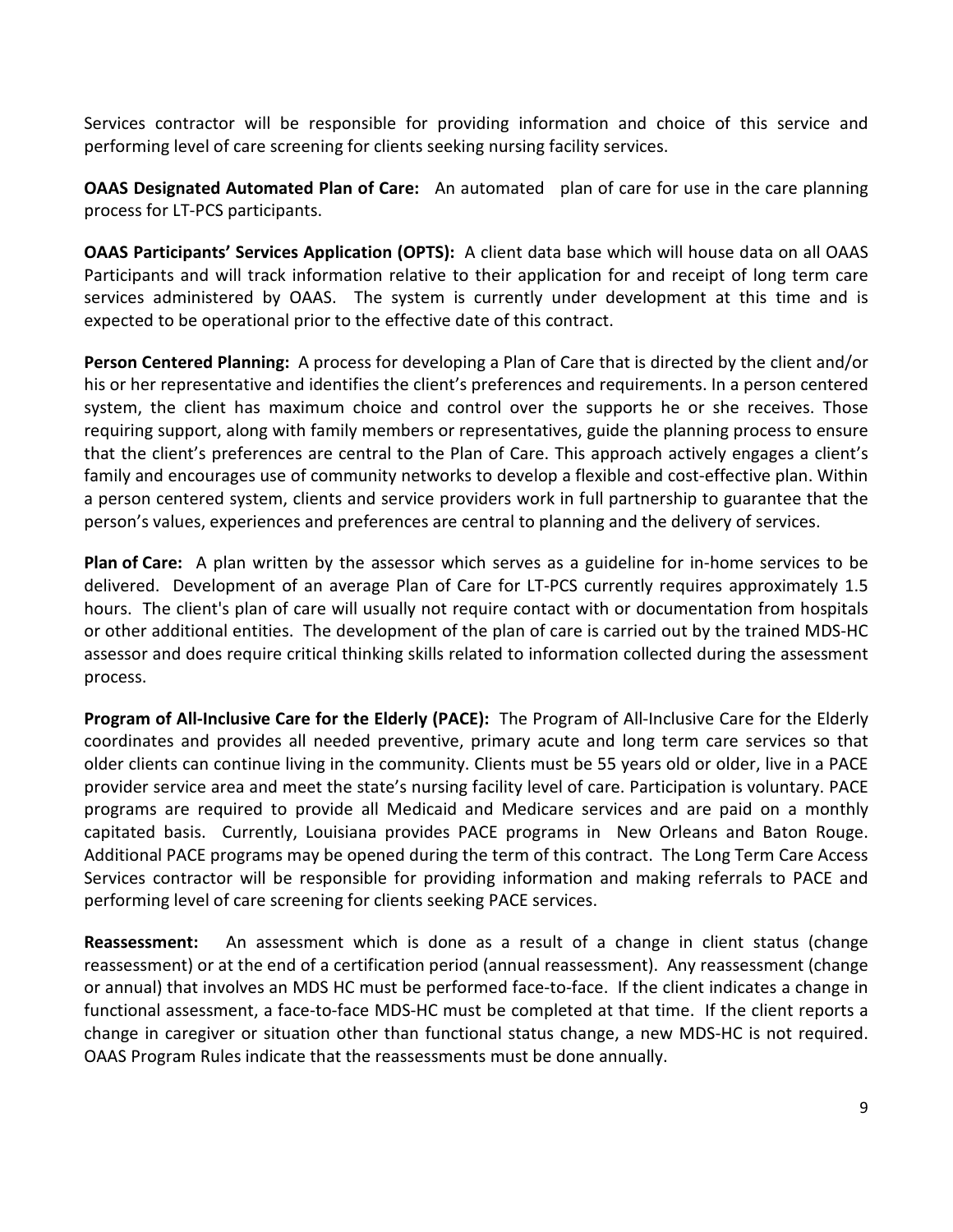Redacted Proposal: A proposal in which confidential and/or proprietary information has been removed.

Regional Single Point of Entry (SPOE): A designated access point for applicants wishing to obtain information, application, and referral services for long term care programs. Currently the Capital Area Agency on Aging in East Baton Rouge is operating as the pilot regional SPOE for DHH Region 2. As this pilot is developed and evaluated, the current plans are for more regional SPOES to be developed (over the course of the next several years) in additional regions throughout the State. As these Regional SPOES are developed, the state wide Long Term Care Access Services (LTC-AS) contractor will transition the above services to the appropriate SPOE.

Relationships Map: A tool utilized in Person-Centered Planning. It provides a visual display of the client's relationships network, the primary source of strength in Person-Centered Planning. The Relationships Map provides a concrete format of natural and community supports that could be included in the planning process and in the care plan. It's also a useful tool to record changes in relationships over time, which allows viewers to see where capacities and shortages for support exist.

Request for Services Registry (RFSR): The registry of requestors for waiver services offered by OAAS. The contractor which currently manages the Request for Services Registry is Statistical Resources, Inc (SRI). The Long Term Care Access Services contractor will be required to exchange information with this contractor.

Routines Map: A tool which may be used by assessors in the Person-Centered Planning process. A Routines Map is a step-by-step account of a typical week in the life of the client. It provides a structured way to analyze the client's routine and identifies specific tasks and activities that occur on a regular basis. This tool visually emphasizes periods of wasted or "down" time and where there are gaps in services/supports. The Routines Map also helps clarify how the client's routine interfaces with the routines of those who provide essential supports.

Services Consultant Agent: The LTC-AS contractor will function as the Services Consultant Agent for clients choosing the LA-POP service delivery option. The services consultant will assist the participant in identifying those comprehensive supports recognized for the client to maintain independent living in the community. These services will be addressed in the personal supports plan which the services consultant will help develop. The services consultant will monitor the supports plan and when needed, per the request of the client, will make amendments to the plan.

Shall: Denotes a mandatory requirement

Should, May, Can: Denote a preference, but not a mandatory requirement

Telesys<sup>®</sup>: A proprietary software system currently used by OAAS to house MDS-HC assessment data and Plan of Care for long term care service clients.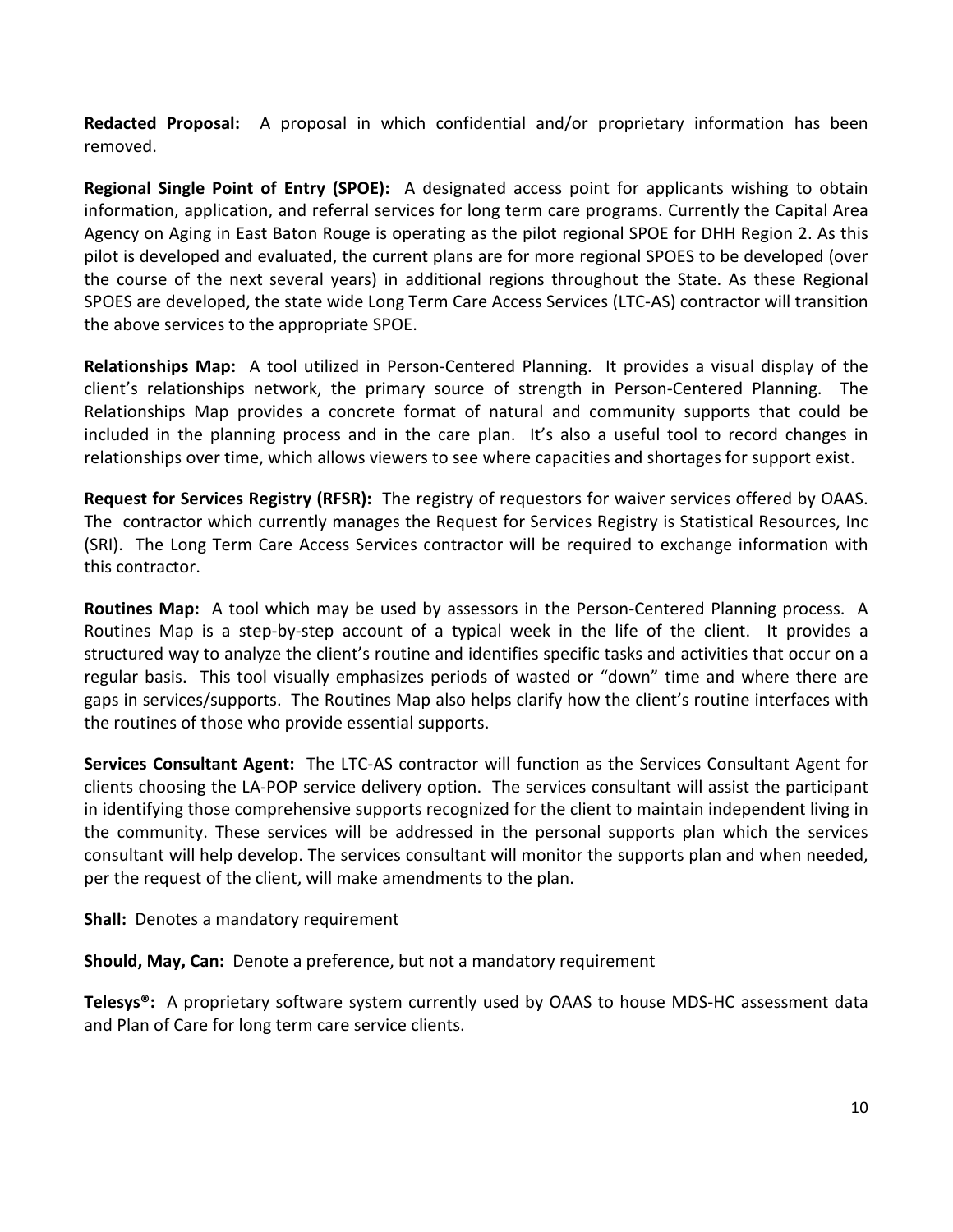Website for Long Term Care Access Services RFP, supplements and addenda: http://www.dhh.louisiana.gov/publications.asp?ID=1&CID=25

Will: Denotes a mandatory requirement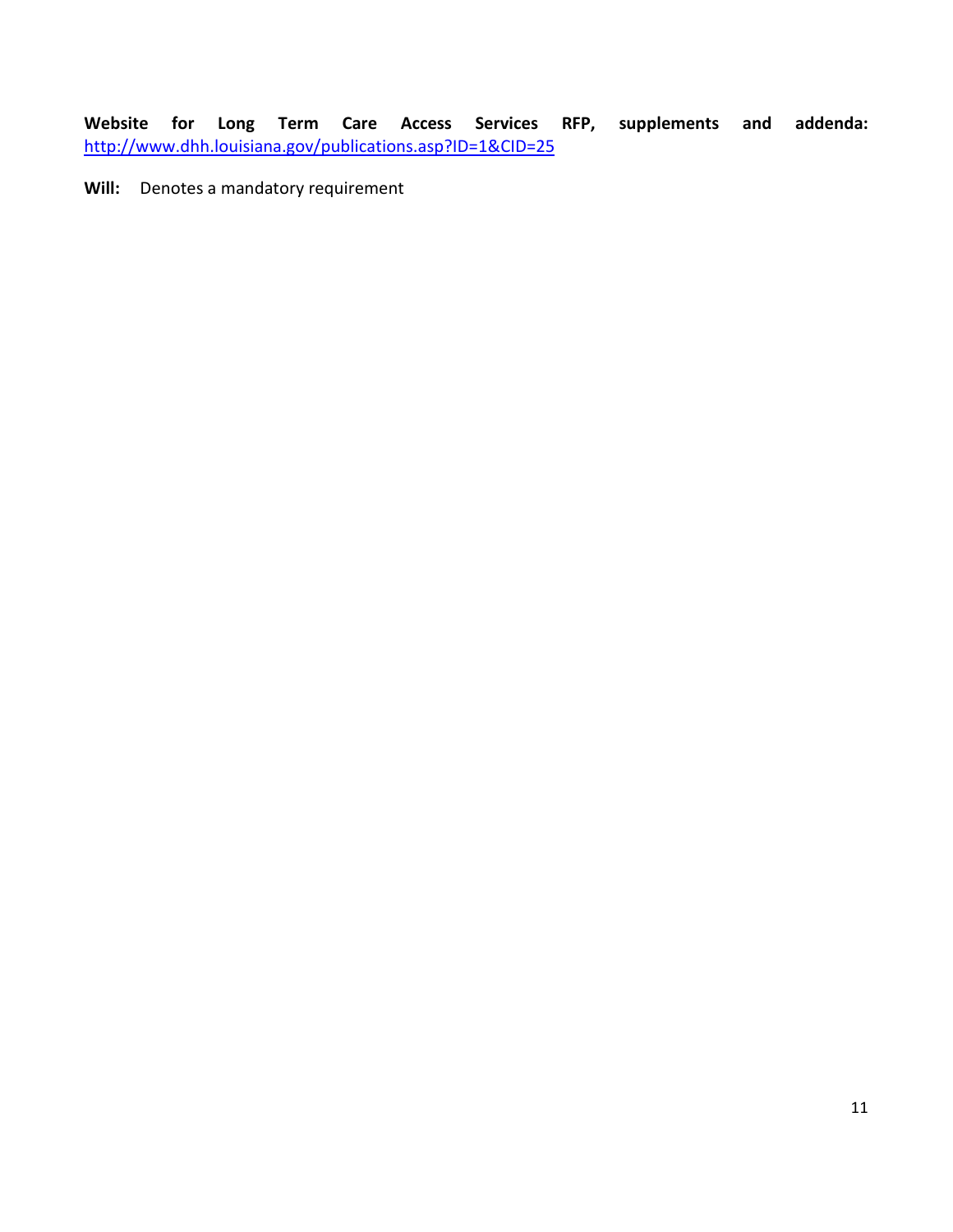#### I. GENERAL INFORMATION

#### A. Background

- 1. The mission of the Department of Health and Hospitals (DHH) is to protect and promote health and to ensure access to medical, preventive, and rehabilitative services for all citizens of the State of Louisiana. The Department of Health and Hospitals is dedicated to fulfilling its mission through direct provision of quality services, the development and stimulation of services of others, and the utilization of available resources in the most effective manner.
- 2. DHH is comprised of Medical Vendor Administration (Medicaid), Office for Citizens with Developmental Disabilities, Office of Behavioral Health, Office of Aging and Adult Services, and the Office of Public Health. Under the general supervision of the Secretary, these principal offices perform the primary functions and duties assigned to DHH.
- 3. DHH, in addition to encompassing the program offices, has an administrative office known as the Office of the Secretary, a financial office known as the Office of Management and Finance, and various bureaus and boards. The Office of the Secretary is responsible for establishing policy and administering operations, programs, and affairs.
- 4. The Office of Aging and Adult Services (OAAS) was formed within the Department of Health and Hospitals as a health care reform initiative in 2006. OAAS brings together all of the longterm care programs that serve aging adults and people with adult-onset disabilities.

These programs currently include but are not limited to Medicaid home and communitybased (HCBS) long-term care programs and upon implementation, the Adult Residential Care Waiver, the Community Choices Waiver, and the Louisiana Personal Options Services Delivery Option.

The Office for the Aging and Adults Services (OAAS) currently operates the following HCBS programs for the elderly and/or people with disabilities:

- o Elderly and Disabled Adult (EDA) Waiver
- o Adult Day Health Care (ADHC) Waiver
- o Long-Term Personal Care Services (LT-PCS)
- o Program for All Inclusive Care for the Elderly (PACE)
- Not limited to these, OAAS will also operate the following programs upon implementation:
	- o Adult Residential Care Waiver
	- o Community Choices Waiver
	- o Louisiana Personal Options Services Delivery Option

#### B. Purpose of RFP

1. The purpose of this RFP is to solicit proposals from qualified proposers that provide client eligibility screening, comprehensive assessment services, and service planning and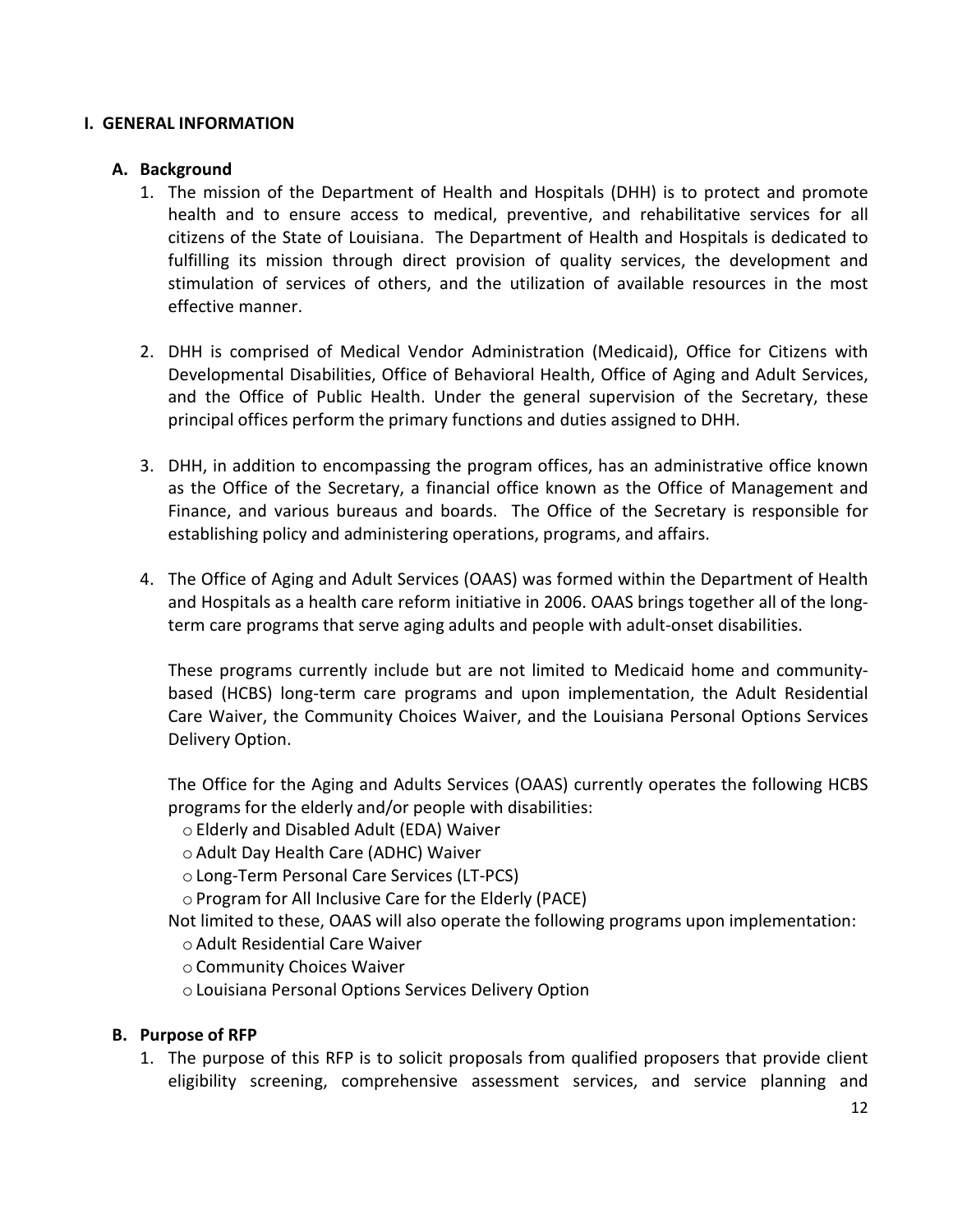telephone-based information and referral in a manner that provides informed choice and access to services for clients seeking long term care services and supports in Louisiana. The LTC-AS contractor solicited through this RFP will play an integral role as the Department transitions to a system of long term care services and supports that provides clients and their families a choice among various long term care settings, services, and providers.

- 2. OAAS is working to transform the delivery of long term care services and supports in Louisiana based on guidance from the 2005 "Louisiana's Plan for Immediate Action: Providing Long-Term Care Choices for the Elderly and People with Disabilities," and the 2007 "Louisiana's Plan for Choice in Long-Term Care: Comprehensive Long-Term Care Reform Plan." Both of these plans outline actions and tasks in five key areas: vision, administrative consolidation and streamlining, long term care services financing, service capacity, and quality management. Of particular relevance to the work to be done by the LTC-AS contractor are: OAAS' phased-in implementation of regional single entry point agencies; performance of uniform assessment and objective determination of eligibility for programs; focus on person-centered outcomes when developing care plans for the LT-PCS Program; implementation of a quality management assurance program for contractor performance; and carrying out performance-based contracting.
- 3. A contract is necessary to provide improved LTC-AS to support clients in choosing costeffective services and supports and to bring improved quality management and greater accountability to the long term care system. The contract will bring greater focus on quality management through a focus on client-centered outcomes and improved client monitoring.

#### C. Invitation to Propose

DHH Office of Aging and Adult Services is inviting qualified proposers to submit proposals for services to provide long term care access services in accordance with the specifications and conditions set forth herein.

#### D. RFP Coordinator

1. Requests for copies of the RFP and written questions or inquiries must be directed to the RFP coordinator listed below:

Gina Rossi, LCSW, MHSA Program Manager Office of Aging and Adult Services Department of Health and Hospitals 628 North 4th Street, Baton Rouge, LA 70821 Telephone Number: (225) 342-1981 Facsimile Number: (225) 219-0202 Email: Gina.Rossi@la.gov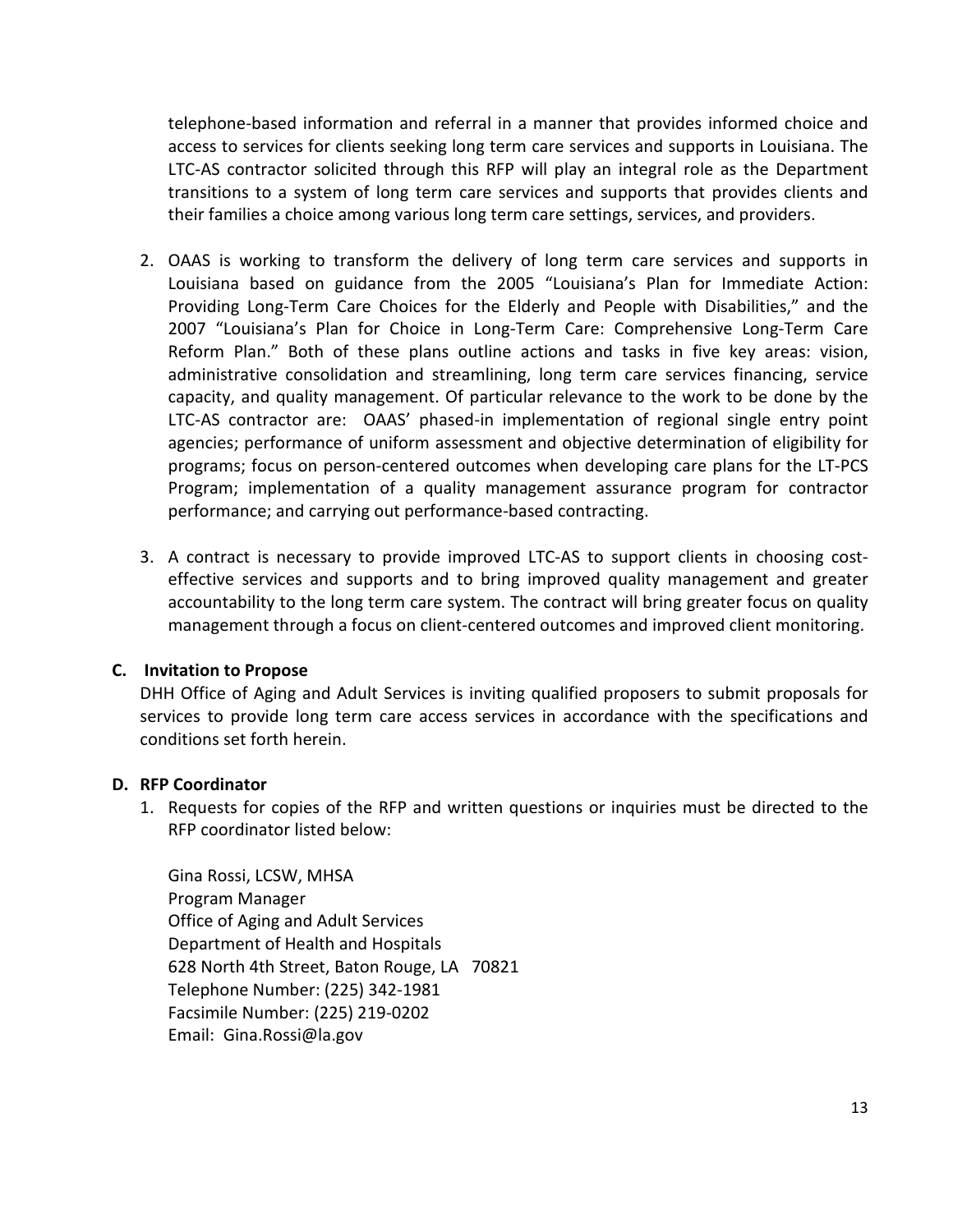- 2. The final RFP will be available in PDF at the following weblinks on the Department of Health and Hospitals website and the LAPAC site on the Division of Administration website: http://www.dhh.louisiana.gov/publications.asp?ID=1&CID=25 http://wwwprd.doa.louisiana.gov/OSP/LaPAC/bidlist.asp?department=4
- 3. All communications relating to this RFP must be directed to the DHH RFP contact person named above. All communications between Proposers and other DHH staff members concerning this RFP shall be strictly prohibited. Failure to comply with these mandatory requirements shall result in proposal disqualification.

## E. Proposer Inquiries

- 1. The Department will consider written inquiries regarding the requirements of the RFP or Scope of Services to be provided before the date specified in the Schedule of Events. To be considered, written inquiries and requests for clarification of the content of this RFP must be received at the above address or via the above fax number or email address by the date specified in the Schedule of Events. Any and all questions directed to the RFP coordinator will be deemed to require an official response, and a copy of all questions and answers will be posted by the date specified in the Schedule of Events to both of the following web links: http://www.dhh.louisiana.gov/publications.asp?ID=1&CID=25 and http://wwwprd.doa.louisiana.gov/OSP/LaPAC/bidlist.asp?department=4 Written inquiries should be submitted using the approved Question Format found at the weblink listed above.
- 2. Action taken as a result of verbal discussion shall not be binding on the Department. Only written communication and clarification from the RFP Coordinator shall be considered binding.

## F. Pre-Proposal Conference

A pre-proposal conference is not required for this RFP.

#### G. Schedule of Events

DHH reserves the right to deviate from this Schedule of Events

| <b>Schedule of Events</b>                 |                        |
|-------------------------------------------|------------------------|
| Public Notice of RFP                      | 12/16/2010             |
| Deadline for Receipt of Written Questions | 12/23/2010 4:00 CT     |
| <b>Response to Written Questions</b>      | 1/14/2011              |
| Deadline for Receipt of Written Proposals | 1/24/2011 4:00 CT      |
| Initial Proposal Evaluation               | $1/26/2011 - 2/2/2011$ |
| On-Site Presentations/Demonstrations      | $2/8/2011 - 2/9/2011$  |
| <b>Proposal Evaluation Begins</b>         | 2/10/2011              |
| <b>Contract Award Announced</b>           | 2/17/2011              |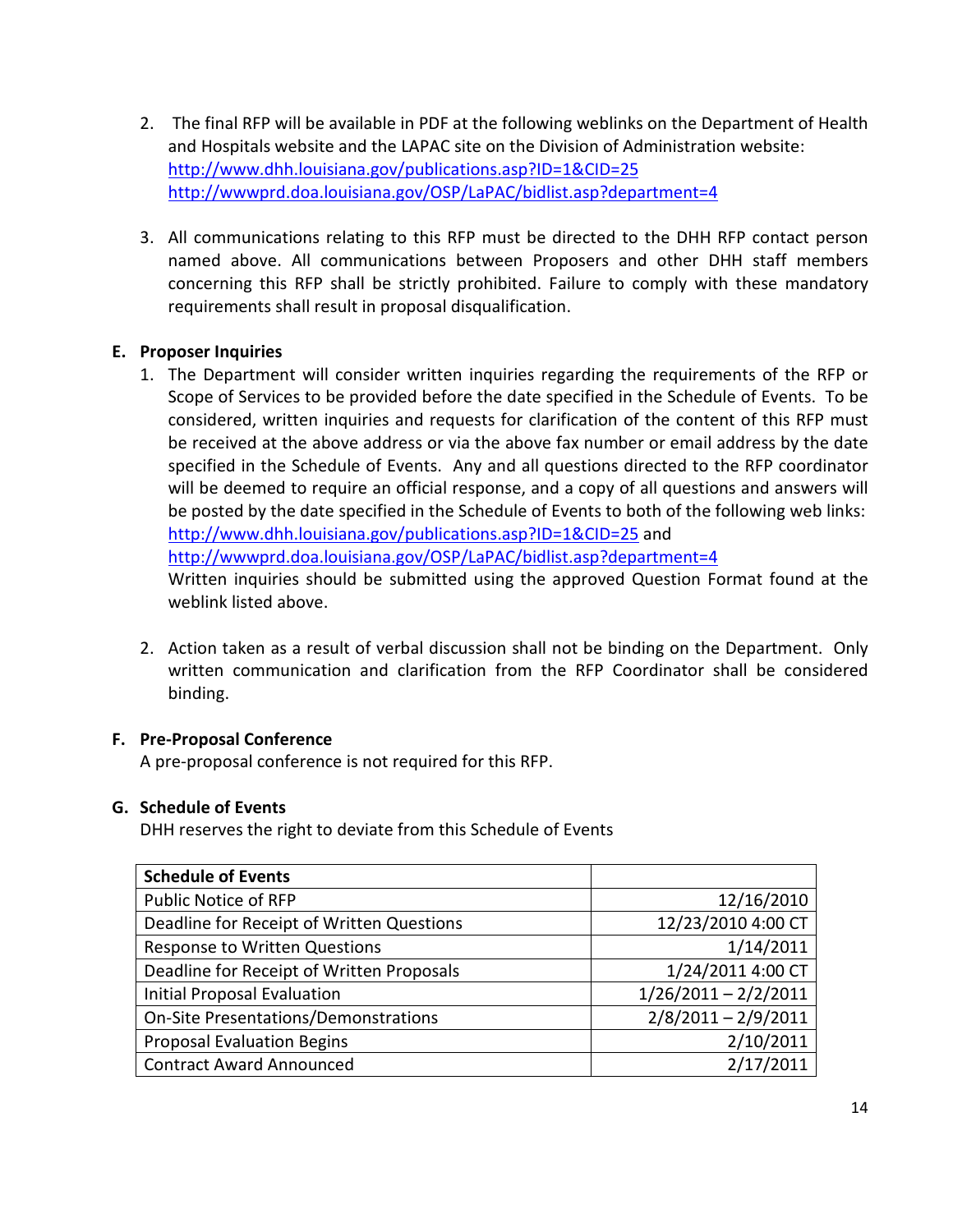| Contract Negotiations Begin | 2/18/2011 |
|-----------------------------|-----------|
| Contract Begins             | 7/1/2011  |

#### H. RFP Addenda

In the event it becomes necessary to revise any portion of the RFP for any reason, the Department shall post addenda, supplements, and/or amendments to all potential proposers known to have received the RFP. Additionally, all such supplements shall be posted at the following web address:

http://www.dhh.louisiana.gov/publications.asp?ID=1&CID=25 and http://wwwprd.doa.louisiana.gov/OSP/LaPAC/bidlist.asp?department=4

#### II. SCOPE OF WORK

### A. Project Overview

- 1. The contractor will develop, implement and operate an efficient and effective access system for long term care services in Louisiana. The results of the services provided under the resulting contract shall include, but are not limited to, the following:
	- An effective information and referral protocol. This protocol shall be fully supported by an integration of long term care services and supports as well as integration of existing Medicaid applications.
	- Streamlined access to information and eligibility processes for all long term care service choices
	- Enhanced public awareness of the access system and of services and supports choices
	- Accurate eligibility evaluation and screening for Medicaid long term care services and supports
	- Provision of informed choices to consumers with coordination of funding sources
	- Improved communication, avoidance of duplication, and effective utilization of resources
	- Comprehensive assessment of client needs connected to person-centered care planning
	- Streamlined access to services
	- Effective, person-centered LT-PCS client monitoring and follow-up
	- Improved control over long term care costs
	- Participation in comprehensive and coordinated quality management focused on personcentered outcomes
	- Accountability through performance-based contracting and enhanced accountability to the public
- 2. The result of this contract will be accurate and timely provision of long term care services to qualified elderly and disabled clients, including information and referral services, level of care screening for all long term care services, and determination of eligibility and care planning for LT-PCS requestors.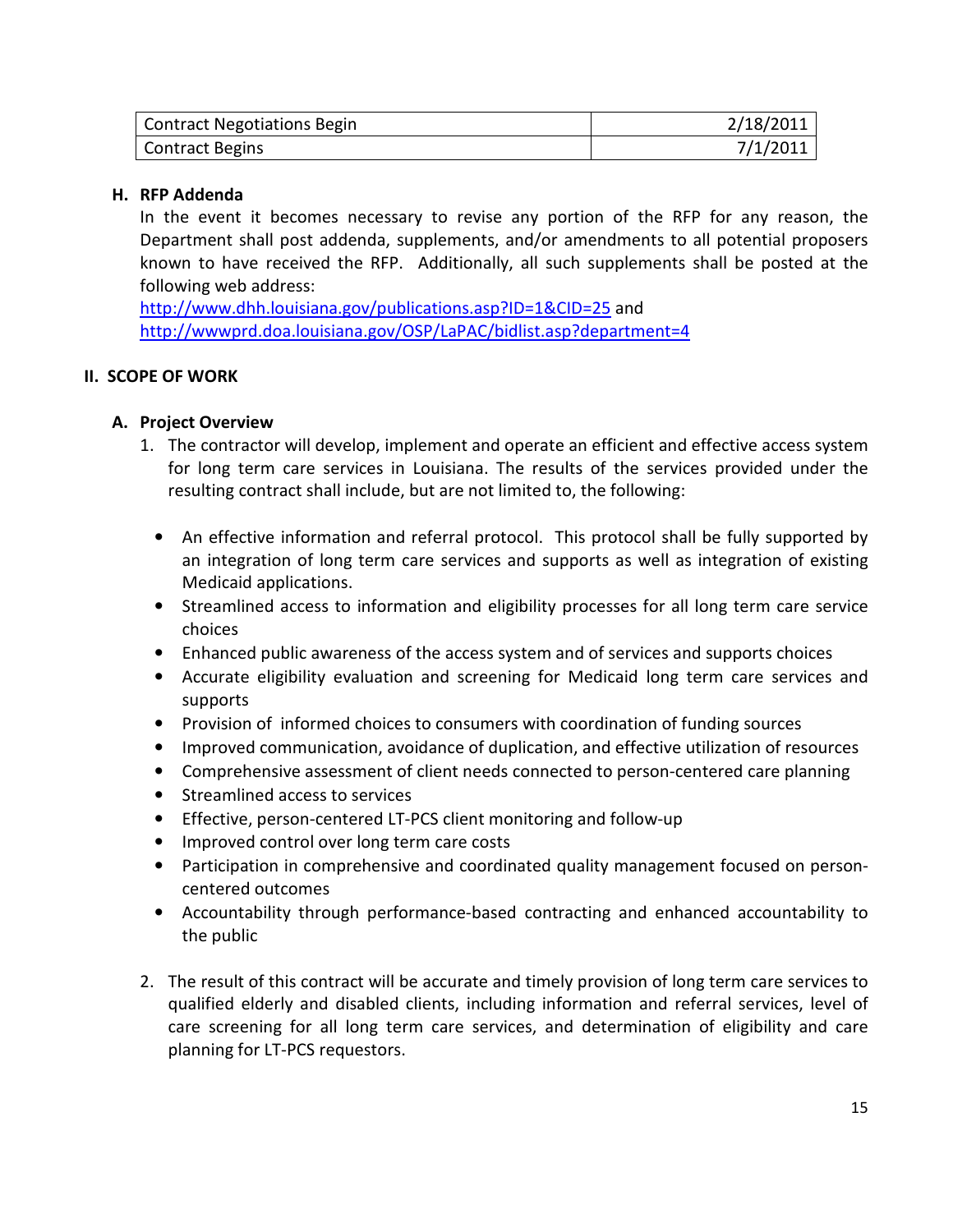- 3. It should be noted that the LTC-AS contractor will not perform any duties other than referral in any geographical region which has a DHH contracted SPOE in operation. DHH currently has a SPOE in operation in Region 2(Baton Rouge and the following parishes: Pointe Coupee, West Feliciana, East Feliciana, East Baton Rouge, West Baton Rouge, Iberville, and Ascension). As noted in Section II.B.1.h., these referrals are to be completed by three-party phone transfer (soft transfer) when necessary.
- 4. The contractor selected for this project will provide information and referral services to persons seeking long term care services. This information will be given in response to telephone inquiries and also include written information to be mailed to persons or families requesting service information. The contractor will conduct a telephone-based functional eligibility screening of potential clients requesting Medicaid long-term care services, including those requesting admission to Louisiana Nursing Facilities. The contractor shall use the Louisiana Level of Care Evaluation Tool (LOCET) for this screening function.
- 5. The contractor selected for this project will provide comprehensive assessment and care planning to clients seeking and receiving LT-PCS or any successor state plan personal care program. The contractor shall develop a person-centered plan of care for clients choosing the LT-PCS program. Where LT-PCS is chosen, the contractor shall provide choices of service provider agencies available to the client. Services shall be authorized by the contractor based on the client's plan of care. The contractor shall follow-up to confirm that services were started.
- 6. The contractor must utilize trained and certified staff to conduct comprehensive assessments of potential Medicaid personal care program clients who meet the State's eligibility requirements and to determine their specific requirements for long term care services and supports. The contractor must explain and give the client a choice of Medicaid personal care service delivery options: the LT-PCS program or the client-directed LA-POP (when implemented). The contractor will function as the Services Consultant Agency when LA-POP is chosen as the service delivery option.
- 7. The contractor will use OAAS approved software and database systems. See Sections II.B.1.g. and II.G. of this RFP.
- 8. Delegation of Departmental Responsibilities to the Contractor or Assumption of Contractor Responsibilities by the Department:

Should the Department elect to assume some responsibilities contracted under this RFP or should additional services described elsewhere in this RFP be requested, the reimbursement amount may be renegotiated based on budgeted cost estimates or actual costs, if performed for greater than twelve (12) months.

 The renegotiated reimbursement amount will be based on the costs of Contractor functions assumed by the Department or the estimated costs of new functions the Department is requesting the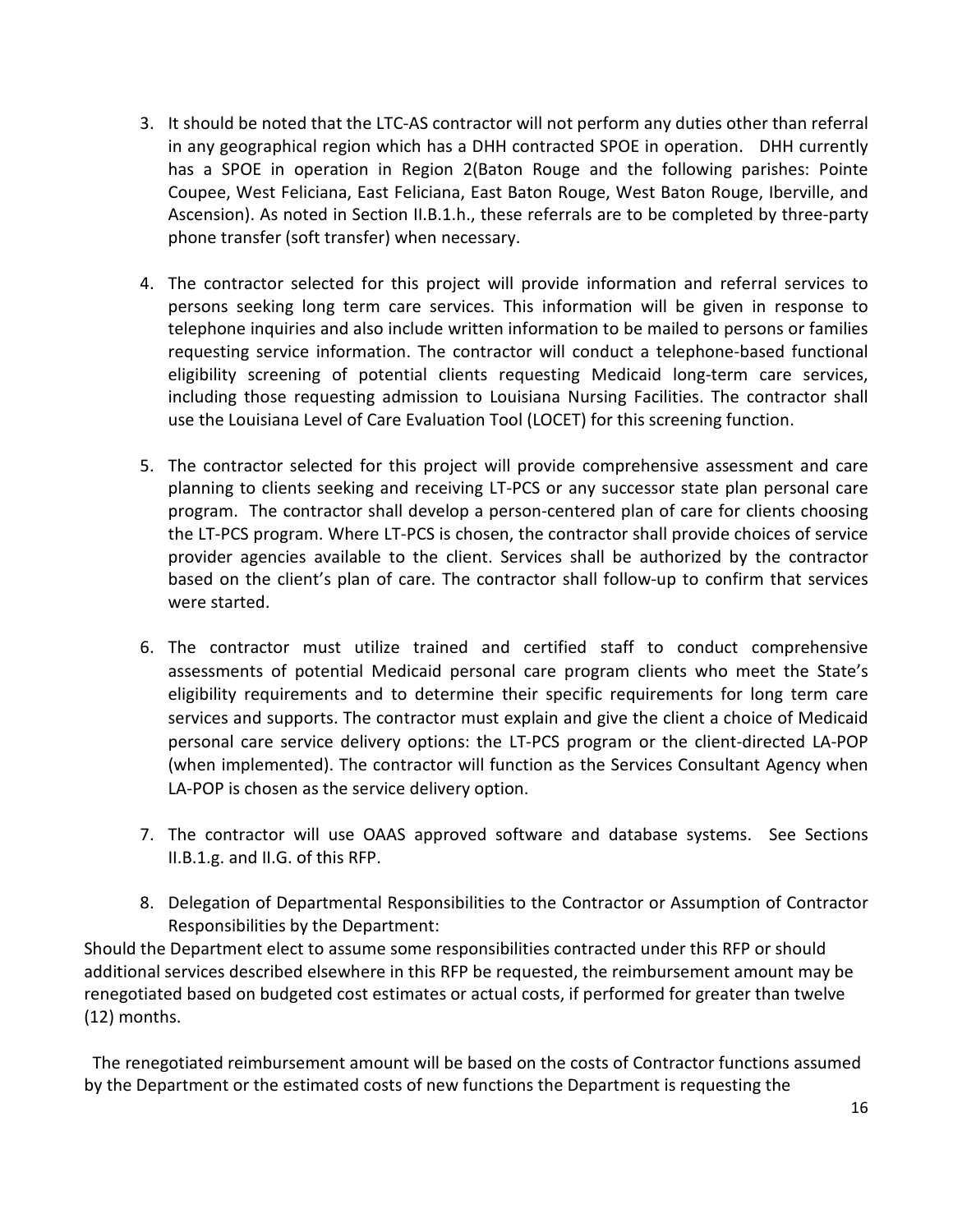Contractor to perform. Should DHH elect to assume some responsibilities contracted under this RFP, the reimbursement amount shall be renegotiated downward based on the value of the services. Should additional services described elsewhere in the RFP be requested, the reimbursement amount shall be renegotiated based on the contractor's administrative costs stated in the proposal for providing those services. .Any price negotiation shall be subject to current contract law and regulations.

# B. Deliverables

The services to be provided are described below. Deliverables for this contract are grouped according to five broad expected outcomes: (1) Effective Information and Referral Services, (2) Accurate Level of Care Screening for all requestors of LTC services, (3) Accurate and Timely Assessment and Eligibility Determination for LT-PCS requestors, (4) Effective Care Planning for LT-PCS requestors and (5) Internal Quality Management. In addition, all reports, manuals and other documents required by OAAS shall be submitted electronically to the OAAS Contract Monitor according to the timelines specified for each.

# 1. OUTCOME #1: Provide Effective Information and Referral Services

Contractor will provide information and referral services for long term care services and supports throughout the state of Louisiana, providing accurate program and choice information.

This includes:

- 1. Office of Aging and Adult Services program options
	- a. Elderly/Disabled Adults
	- b. Adult Day Health Care
	- c. Long Term-Personal Care Services (or successor PCS program) i. Louisiana Personal Options Program (when implemented)
	- d. Program of All-Inclusive Care for the Elderly
	- e. Nursing Facility Admissions
	- f. Community Choices Waiver (when implemented)
	- g. ARC Waiver (when implemented)
	- h. Any other new Home and Community Based Services developed by OAAS
- 2. Other (non-OAAS) service options such as:
	- a. home health
	- b. homemaker
	- c. chores services
- 3. Services through other entities offering resources for the aged and disabled adult population, such as:
	- a. The Aging and Disability Resource Center
	- b. Councils on Aging
	- c. Governor's Office of Elderly Affairs or
	- d. Other community and natural supports, etc.
- 4. The LTC-AS contractor will refer clients to Medicaid eligibility for financial eligibility determination as needed.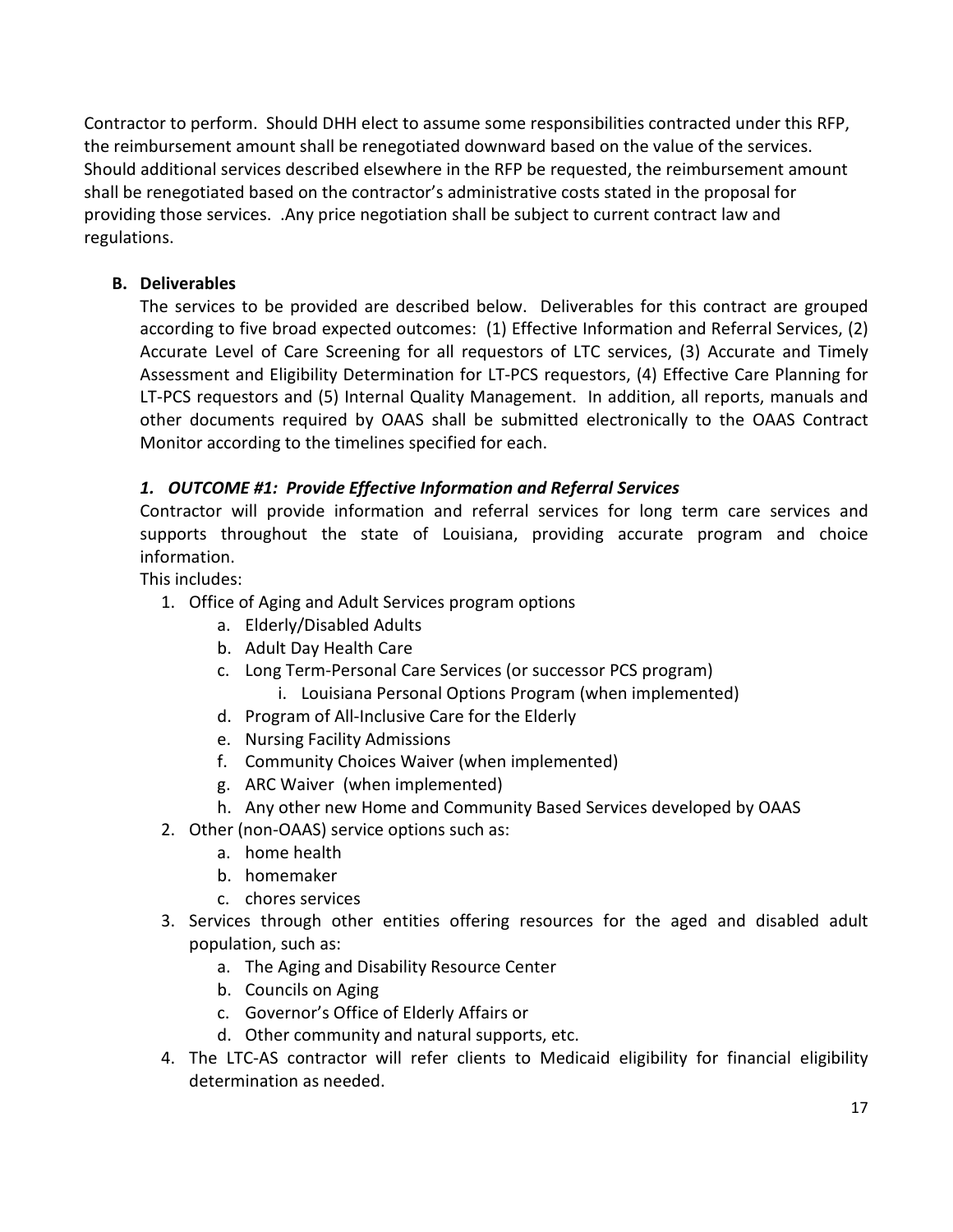### B.1.a. Call Center Location

Due to site visits to be conducted by OAAS it is desireable that the call center be located in an area that OAAS can conduct site visits without overnight travel.The proposer should provide the actual physical location (street, town, state and zipcode address) of the call center that will be utilized to provide call center services described in the RFP. Failure to provide this information will result in the proposer losing ten points in the evaluation. In order to receive any points in this criterion, the proposer must not only provide the intended location physical address of the call center, but most also state that this location call center will be utilized to provide the services described in the RFP if proposer is chosen for award of the contract;

# B.1.b. Automated Call Distributor (ACD)

The contractor shall implement an Automated Call Distributor (ACD) to queue answering of calls, record quantity (or amount) of calls received by area code and time of day, track timeliness of answered calls, track quantity of abandoned calls, length of calls, origin of calls by area code, parish where services are sought, type of caller (client, family, friend or service provider), type of client seeking services (Medicaid or non-Medicaid), type of information sought (information and referral, request for services, complaint, status of service), and the contractor's response to call.

Deliverable: The contractor shall maintain less than 5% call abandonment rate during business hours. All calls that are not answered by a live person before the caller hangs up during business hours shall be considered abandoned. This shall include those which roll out to the automated system. Calls hanging up during the ACD phone greeting message will not be considered abandoned.

Contractor Reporting: Tally to be completed daily; reported monthly. Reports must be delivered by the  $10^{th}$  day of the month for the prior month.

## B.1.c. Telephone Call Recording System

Contractor shall establish and maintain a Telephone Call Recording System to track time and dates of calls for quality monitoring purposes. Live monitoring of calls may be done in addition to recorded calls, but not in lieu of recording calls. Recordings must be readily available to OAAS. It is required that 100% of calls shall be recorded and stored for a period of 90 days for the purpose of appeals. The contractor must have the capacity to store 5% of recorded calls for longer periods of time. OAAS may monitor live calls.

Deliverables: Information and choices shall be clear, understandable, accurate, and conveyed in a respectful manner. Also see Section B.1.g.,"Provide Program Choice Information."

Contractor Reporting: Recordings must remain available for OAAS review as described above.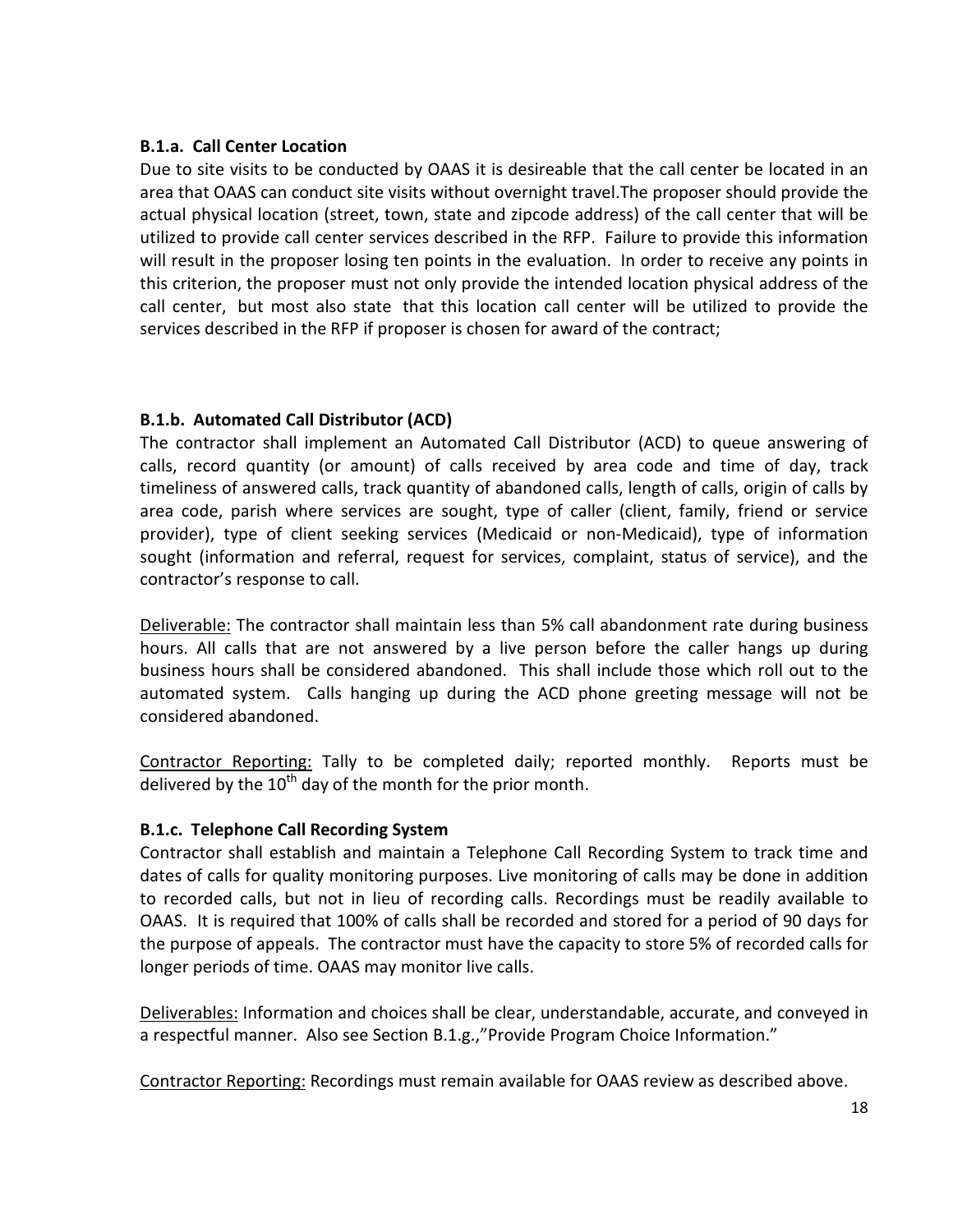### B.1.d. Track Referrals

Contractor shall document choice(s) of options, percentages and quantity of referrals to OAAS Programs, non-OAAS services, and referrals to services for non-Medicaid clients. Contractor shall establish and maintain a referrals-made tracking system that identifies category of client and place of referral.

Deliverable: 100% of referrals will be tracked by client category, OAAS Program, non-OAAS Medicaid service, and place of referral for non-Medicaid clients.

Contractor Reporting: The Contractor shall daily tally the quantity and percentage of referrals for Medicaid and non-Medicaid clients and percentage of referrals to non-OAAS services. Tally of Medicaid & non-Medicaid referrals to specific agencies and/or organizations and services shall be completed daily; reported monthly. Reports must be delivered by the  $10^{th}$  day of the month for the prior month.

### B.1.e. Provide Information and Referral about long term care services and supports

Contractor shall provide Information and Referral for long term care services and supports throughout the State of Louisiana through a toll-free (1-800 number) telephone system with prompt (within 4 rings or less) live answering during business hours (8:00 am to 5:00 pm Central Time M-F) excluding holidays (to be determined by mutual consent) to ensure no more than a two (2) minute wait time for callers. After a two minute wait, calls must be rolled over to an automatic attendant for messaging.

Deliverable: The Contractor shall maintain less than 5% call abandonment during business hours. All calls that are not answered by a live person before the caller hangs up during business hours shall be considered abandoned. This shall include those which roll out to the automatic attendant. Calls hanging up during the ACD phone greeting message will not be considered abandoned.

Contractor Reporting: The contractor shall report the following: Quantity of calls received by area code and time of day; timeliness of answering calls; quantity of abandoned calls; length of call. The Contractor shall provide a record of Parish in which services are sought, type of caller (client, family, friend or service provider), type of client seeking services (Medicaid or non-Medicaid), type of information sought (information and referral, request for services, complaint, status of service), contractor response to call. Tally shall be completed daily; reported monthly. Reports must be delivered by the  $10^{th}$  day of the month for the prior month.

## B.1.f. Promptly return calls and messages

Contractor shall promptly return 100% of all calls and messages within one business day.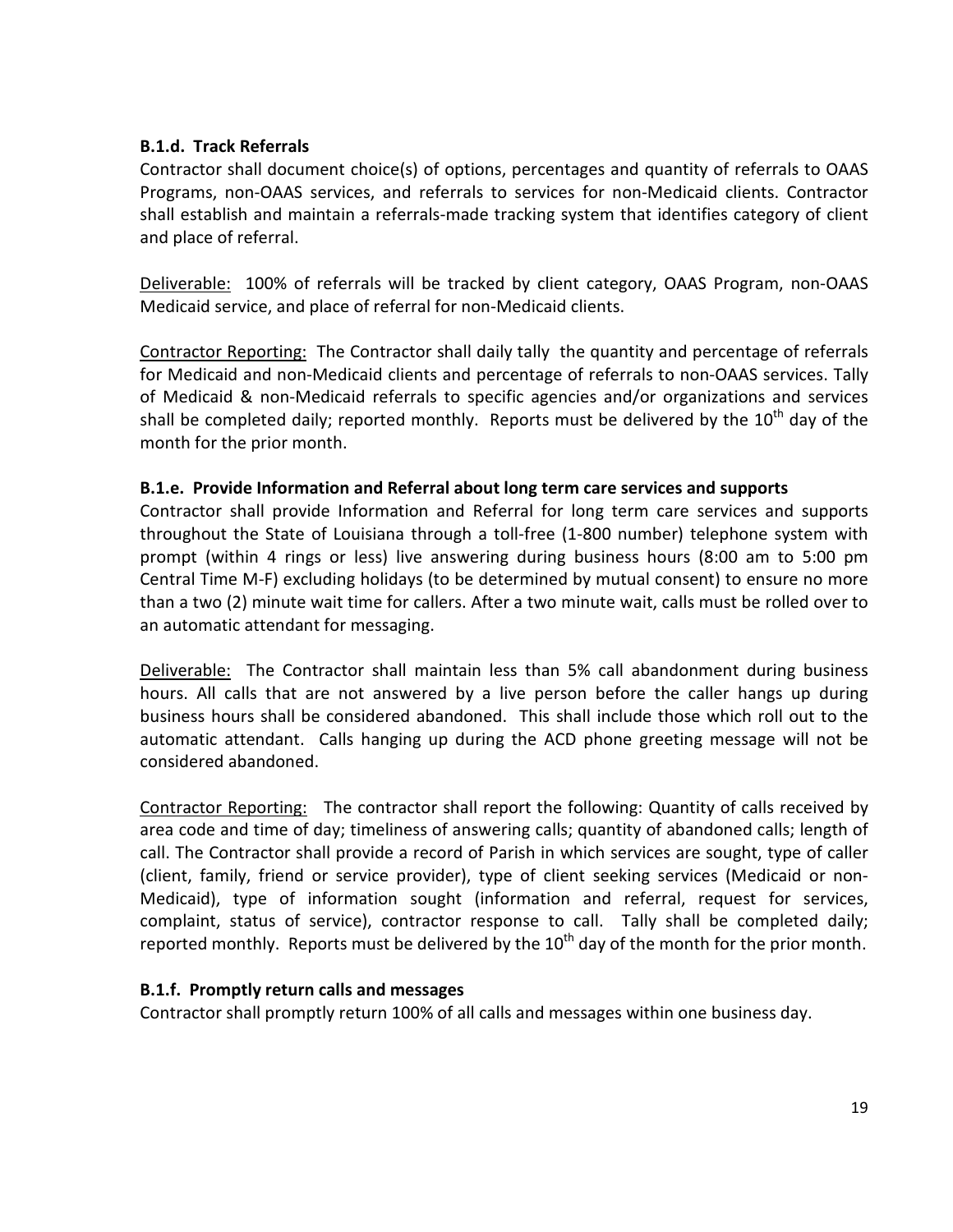Deliverable: The Contractor shall return 100% of all calls and messages within one business day; shall obtain 80% live contacts within one business day. It is acceptable to leave a message on the client's answering machine, but this method will not be considered a live contact.

Contractor Reporting: The Contractor shall track and report the quantity of incoming calls with messages left after hours; keep logs on number and timing of returned calls. Tally shall be completed daily; reported monthly. Reports must be delivered by the  $10<sup>th</sup>$  dav of the month for the prior month.

# B.1.g. Provide program choice information

Contractor shall give a brief overview of the basic programs available to caller, including the services provided and basic eligibility criteria. This will be monitored during Q&A of phone LOCETs. During a LOCET phone audit, the client shall be asked his/her understanding of the information given. The contractor must assure that intake specialists and assessors receive adequate training to knowledgeably explain programs and program choices to clients seeking long term care services.

Deliverable: The LTC-AS contractor must give accurate Program Choice information in 95% of calls monitored.

Contractor Reporting: No reporting shall be required of LTC-AS contractor.

# B.1.h. Obtain or Develop statewide comprehensive data base of long term care service and support resources

Contractor shall obtain or develop and maintain an up-to-date statewide comprehensive data base of long term care services and other community resources to be used for information and referral and development of the plan of care. The contractor must seek prior approval of OAAS prior to implementing use of this data base. Contractor shall establish a system to identify local gaps in services and report to OAAS. Currently, there are no existing statewide or regional comprehensive databases of long term care services and supports. It shall be the contractor's responsibility to develop an appropriate database and assure that it is updated. One of the tools the LTC-AS contractor may use is the LouisianaAnswers.com website.

Deliverable: The data base will be in place on the beginning date of the contract.

Contractor Reporting: Contractor shall submit quarterly reports to OAAS documenting the dates of the database updates. The Contractor shall submit reports to OAAS by the  $10^{th}$  day of the month following the end of the previous quarter.

## B.1.i. Referrals to Regional Single Point of Entry

Contractor shall make referrals to a Regional Single Point of Entry for clients residing in those regions via three-party phone transfer (soft transfer).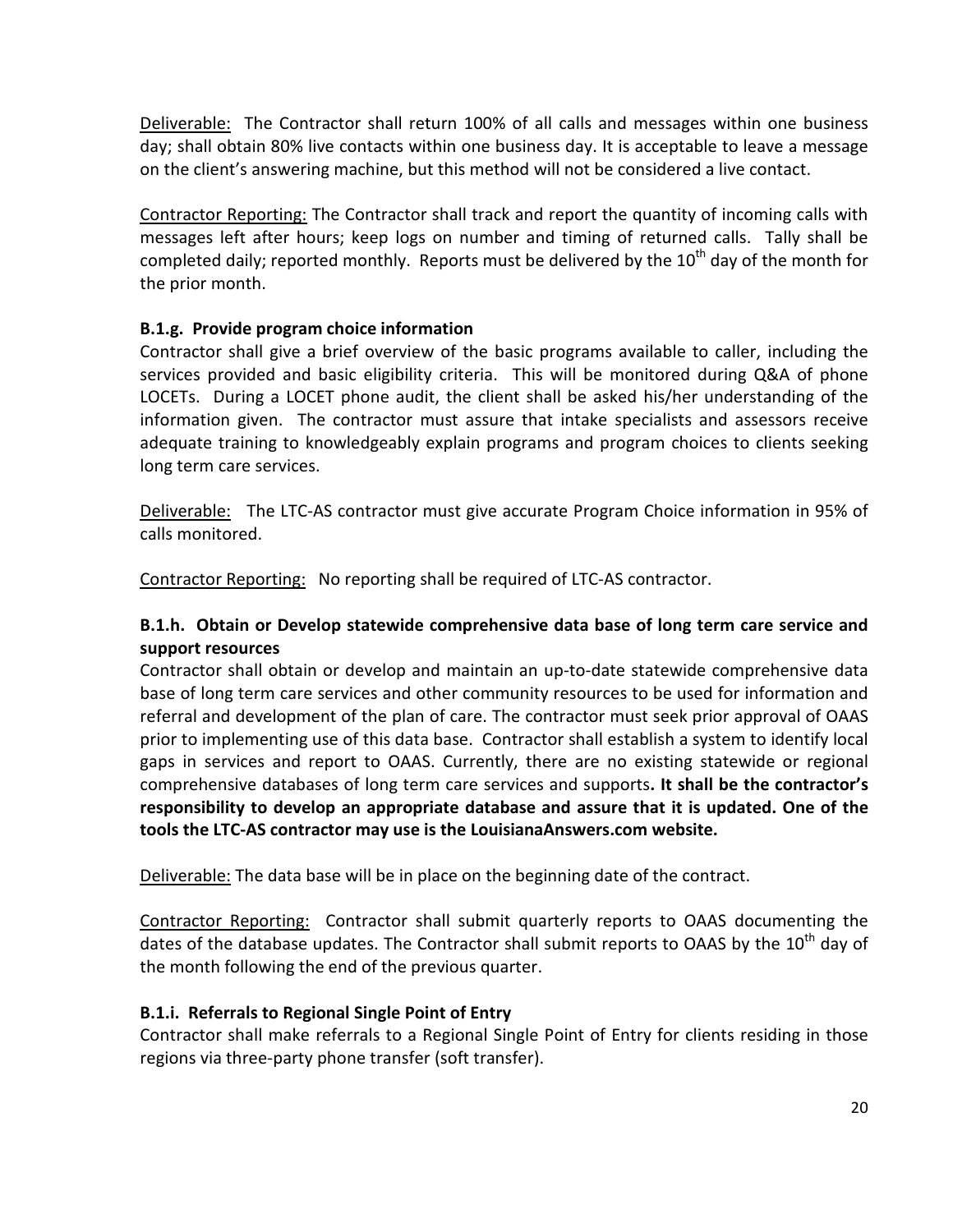Deliverable: The contractor shall provide 90% successful live transfers.

Contractor Reporting: Tally shall be completed daily of the quantity of referrals to regional single point of entry; reported monthly. Reports must be delivered by the  $10^{th}$  dav of the month for the prior month. OAAS will also conduct random quality monitoring on success of actual transfer.

NOTE: Contractor may explore systems which would automate this transfer function. Any system proposed for use will be subject to OAAS approval prior to utilization by the Contractor.

## B.1.j. Provide written information

Contractor shall provide written information to clients and families seeking long term care services and as prescribed by OAAS program rules and requirements. Contractor shall mail the OAAS and non-OAAS program materials and forms.

The contractor shall provide written program information in accessible  $6<sup>th</sup>$  grade reading level) and multi-lingual formats which are culturally appropriate and sensitive, including program descriptions, rights and responsibilities, program choices and appeal rights to clients as needed and as defined by OAAS protocols. If an interpreter is required for in-home MDS-HC assessments, the LTC-AS contractor shall supply one.

Currently the volume of outgoing mail is approximately 3-6 times the number of clients. The contractor shall be required to develop written materials if existing materials are not available and as requested by OAAS. The contractor will be responsible for paying for printed material. Postage cost shall be paid by the Contractor and shall not be passed through for payment by the State. All materials must be approved by OAAS. Information is subject to be changed at any time by OAAS. The contractor will be responsible for costs, compilation, and distribution of printed materials described as "written information" and "Freedom of Choice."

Deliverable: The contractor shall mail 100% within three business days of inquiry or request.

Contractor Reporting: Tally shall be completed daily; reported monthly. Reports must be delivered by the  $10<sup>th</sup>$  day of the month for the prior month.

#### B.1.k. Correspondence

The contractor will be responsible for ensuring that all appropriate correspondence is printed in a timely manner relative to the completion or determination date (see glossary for LOCET completion date and LT-PCS eligibility determination date) and mailed within 3 business days from the completion or determination dates respectively.

Deliverable: The Contractor shall send out 95% of all correspondence according to abovestated OAAS guidelines.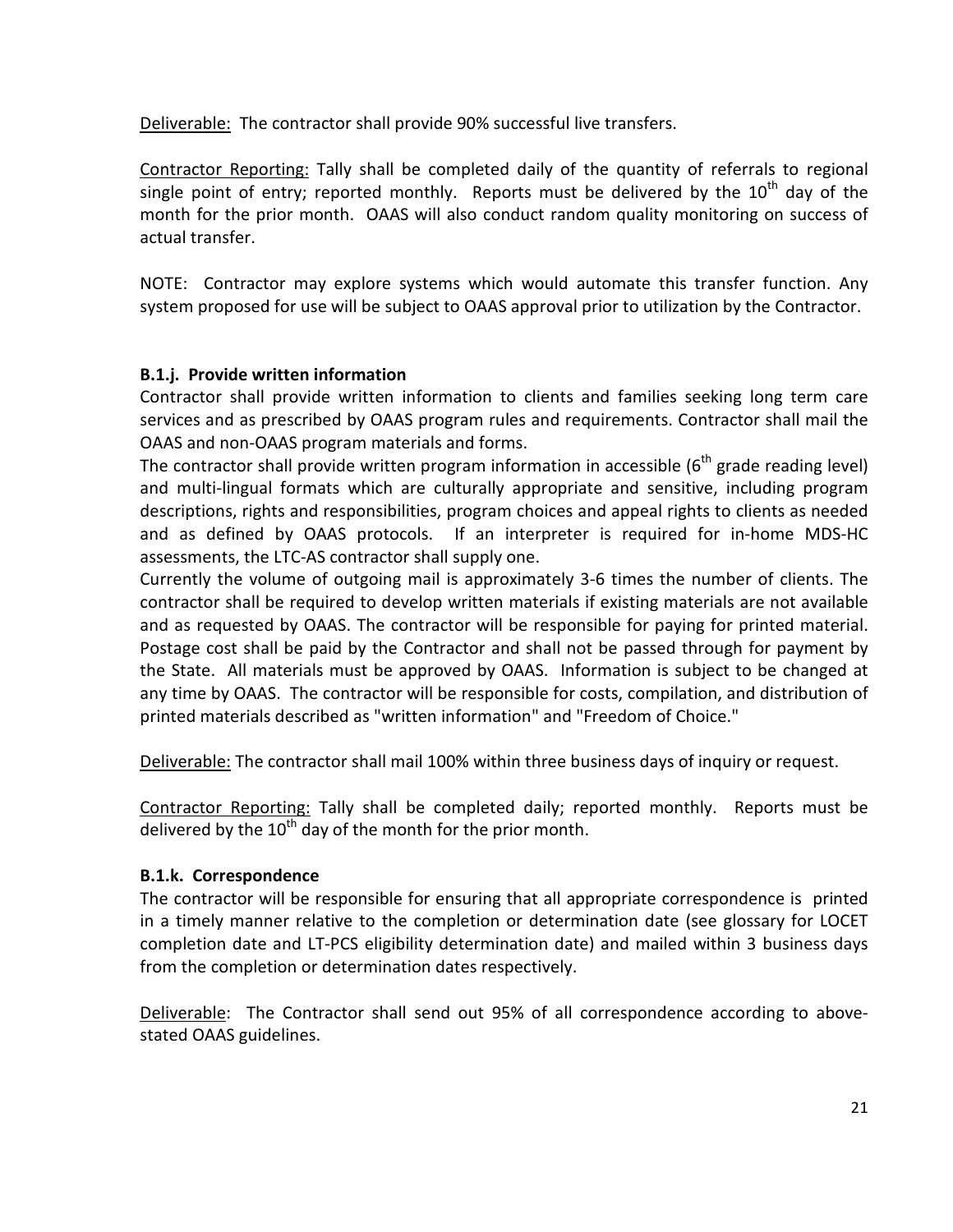# 2. OUTCOME # 2 : Level Of Care Screening for all LTC-AS Requestors :

Contractor will perform universal telephonic screening for all requestors of long term care services administered by OAAS, including but not limited to home and community based Waiver requestors, PACE requestors, LT-PCS Requestors and those requesting admission to Nursing Facilities in Louisiana.

# B.2.a. Check Medicaid Eligibility for LT-PCS Clients

Contractor will check Medicaid eligibility through the on-line Electronic Medicaid Eligibility Verification System (EMEVS) or other system as specified by OAAS. If client is not enrolled in Medicaid, contractor will provide information about Medicaid eligibility and refer or transfer client by telephone to appropriate Medicaid contact for their region.

Deliverable: 100% of non-Medicaid referred to Medicaid eligibility office within one business day.

Contractor Reporting: Contractor will track the number of clients referred to Medicaid eligibility by date and time. Tally shall be completed daily; reported monthly. Reports must be delivered by the  $10<sup>th</sup>$  day of the month for the prior month.

# B.2.b. Screening for Level of Care Eligibility for all LTC Requestors by LOCET

Contractor will screen for (or make preliminary determination of) functional eligibility for all LTC requestors by completing the Level of Care Evaluation Tool (LOCET) accurately and timely, using 100% OAAS-trained staff. This shall include screening for all Medicaid–funded HCBS programs administered by OAAS and screening for all who request Nursing Facility admission.

Deliverable A: The contractor shall provide 100% of the Intake Specialists that are LOCETcertified by OAAS.

Deliverable B: At a minimum, 95% of LOCETs for persons currently in hospitals or active cases of Adult or Elderly Protective Services will be completed on the same day of the phone request; however, 100% of LOCETs for persons currently in hospitals or active cases of Adult or Elderly Protective Services will be completed within 2 business days of the phone request.

Deliverable C: At a minimum, 95% of LOCETs for persons not in the above groups will be completed on the same day of the phone request, with 100 % completed within 5 business days of the call.

Contractor Reporting: The Contractor shall provide OAAS Quality Monitoring on LOCET specialist certification and Level of Care determination accuracy.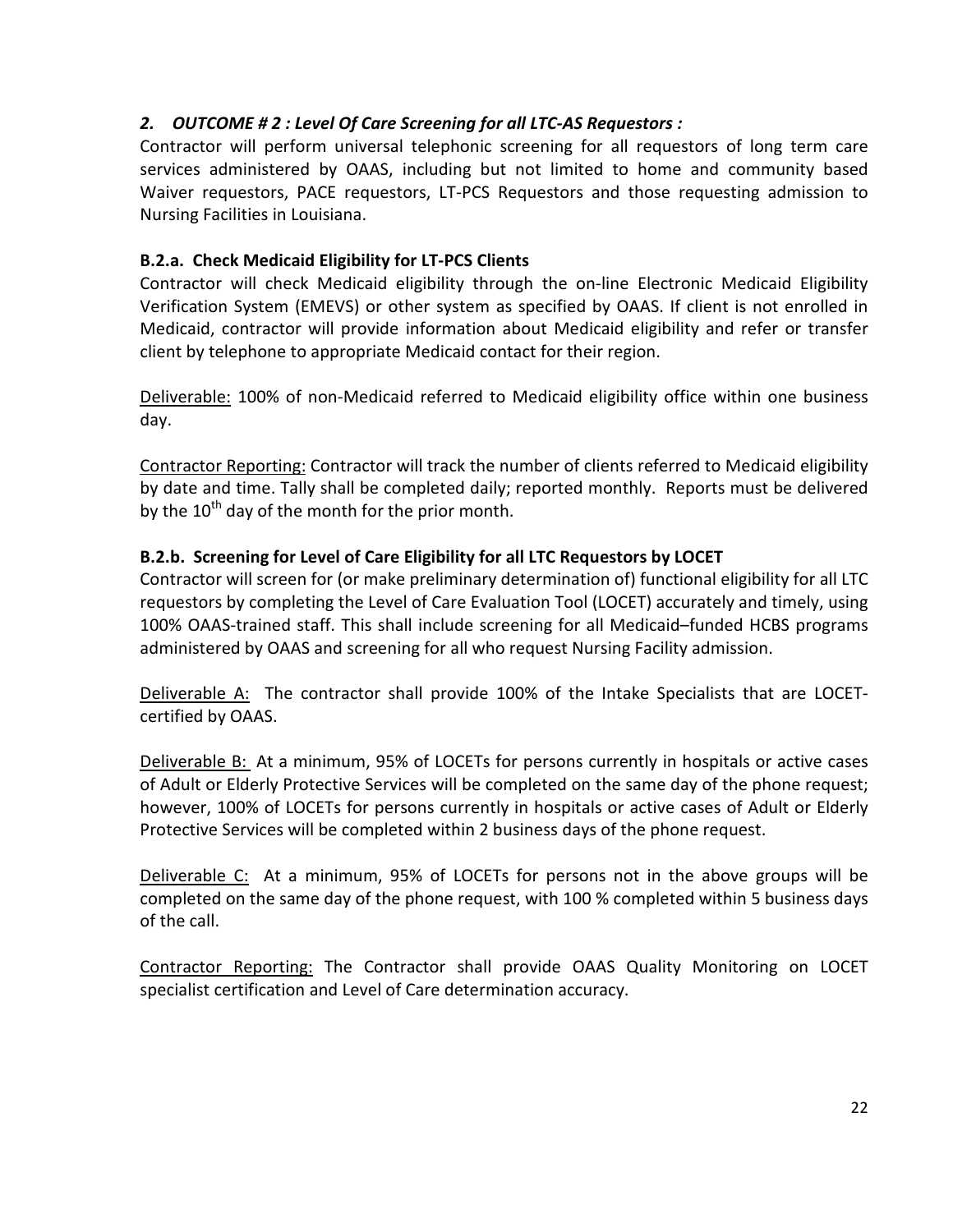## B.2.c. Make appropriate Level of Care screening decisions for LOCET clients

Contractor will determine if client meets Level of Care screening requirements with LOCET. Contractor will send denial notice and, if applicable, appeal rights to client. Appeal rights shall be given any time there is a reduction, termination, or denial.

Deliverable: Contractor must establish that 95% of LOCETs match OAAS Quality Monitoring audit findings.

NOTE: The assessors shall receive sufficient training and written guidelines from OAAS,to allow them to determine the outcome of level of care screening decisions and eligibility determinations (using MDS-HC).OAAS personnel and the medical director of DHH shall also be available for further review of troublesome cases.

### B.2.d. Perform Medical Deterioration Review for LOCET clients requesting LT-PCS

Contractor shall perform medical deterioration review on all LOCETs which meet level of care requirements, but which do not meet Initial Targeting Criteria. This review shall be performed for those persons who request LT-PCS. This will consist of review of a physician's statement regarding the participant's likelihood of medical or mental deterioration. OAAS will provide criteria and training for review of these Medical Deterioration statements.

Deliverable: 100% of Medical Deterioration reviews shall be completed within 5 business days after the receipt of Medical Deterioration information.

Contractor Reporting: Contractor shall report number of Medical Deterioration reviews which remain pending after the  $5<sup>th</sup>$  business day after receipt of the physician's report.

## B.2.e. Appropriate notices for LOCET decisions

Contractor will send denial notice and appeal rights to client as appropriate, or send approval notice to client. Appeal rights shall be given any time there is a reduction, termination, or denial.

Deliverable: The Contractor shall generate notices on LOCET completion date; The Contractor shall mail 100% within 3 business days from printing date.

## B.2.f. Participate in Appeal Process for all LOCET Appeals

Upon contractor's receipt of notice of docketed LOCET appeal from the Division of Administrative Law, contractor shall prepare appeals packet which includes Summary of Evidence and all documentation necessary to uphold the decision made on the LOCET. Contractor shall send the appeals packet to the Division of Administrative Law within five business days of receipt of the notice of docketed appeal. Contractor shall provide for the Intake Specialist who conducted the LOCET interview to attend the hearing in person to provide testimony (rarely required) or to provide testimony via telephone conference call, whichever is required.. OAAS will also be represented in hearings. .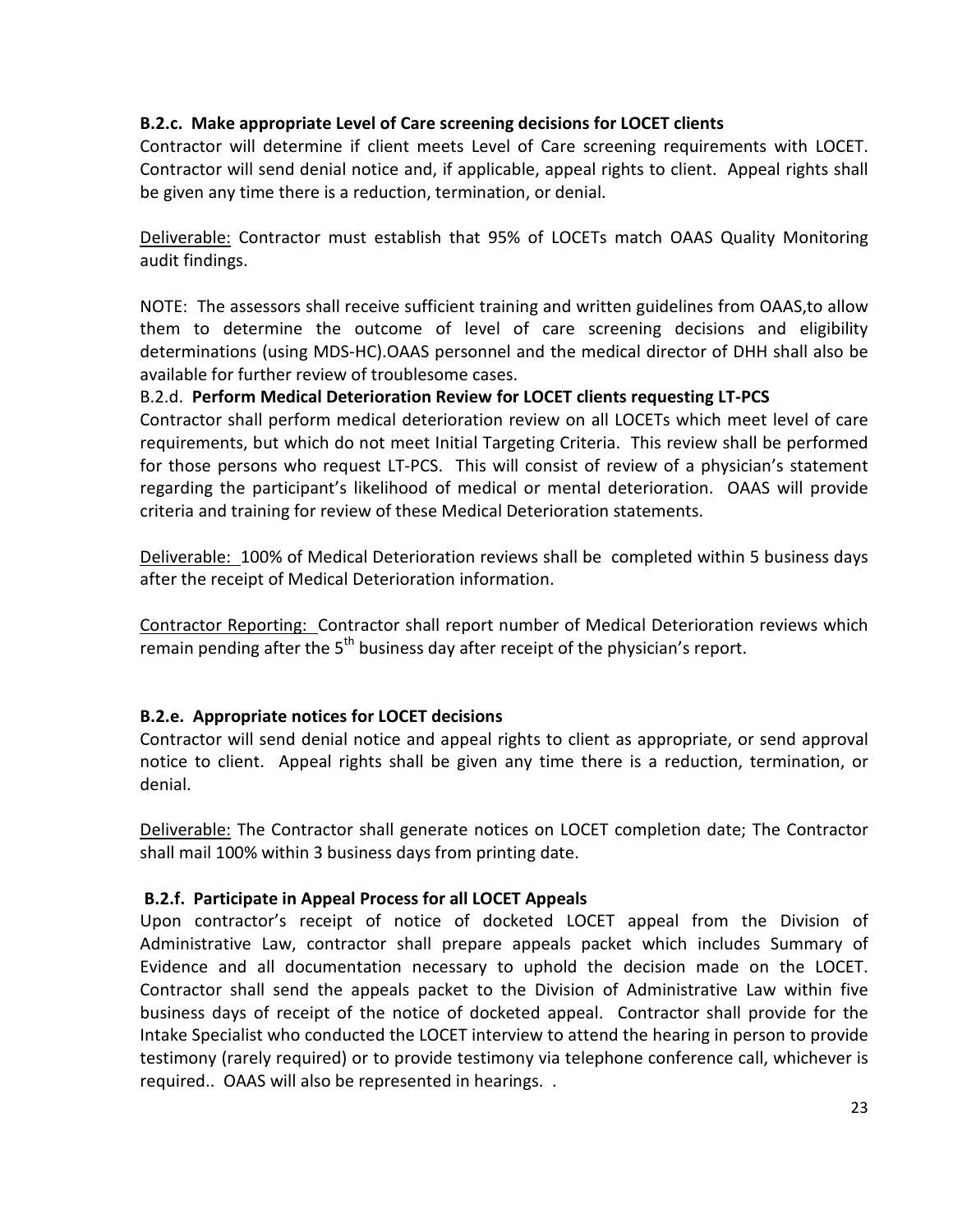Deliverable A: 100% of LOCET appeal packets shall be mailed to the Division of Administrative Law within 5 business days of the contractor's receipt of the notice of docketed appeal.

Deliverable B: In 95% of LOCET appeals heard by the Division of Administrative Law, the actual Intake Specialist who performed the LOCET interview shall be available to provide testimony at the appeal hearing, in person or via conference call.

## B.2.g. Information sharing with other entities

Contractor will share updated information electronically with certain entities as specified by OAAS. Contractor must share information with the registry contractor, regional single entry point agencies (e.g., for transfer of client information) and others required by OAAS. An itemization of data exchanged and data exchange formats will be provided post-award.

Deliverable: 100% shall be shared/provided within one business day.

Contractor Reporting: Contractor shall track the quantity of updates, time and date sent. Tally shall be completed daily; reported monthly. Reports must be delivered by the  $10^{th}$  day of the month for the prior month.

### B.2.h. Update and share demographic info

If contractor is informed of a change of residence or telephone number, contractor shall update OAAS Participant Tracking System (OPTS) and provide demographic information to registry contractor to update the Request for Services Registry.

Deliverables: Upon learning new client contact information, contractor shall update OAAS Participant Tracking System (OPTS) within one business day and contact registry contractor within two business days.

Contractor Reporting: The contractor shall record and report monthly. Reports must be delivered by the  $10<sup>th</sup>$  day of the month for the prior month.

## 3. OUTCOME # 3: Perform Assessment and Eligibility Determination for LT-PCS

Contractor will provide accurate and timely comprehensive assessment and care planning to clients seeking and receiving Long Term Personal Care Services (LT-PCS) initial assessment, change of status reassessment and annual reassessment as required by OAAS protocol.

#### B.3.a. Face-to-face assessments

Contractor will conduct face-to-face client assessment for Personal Care programs only (LT-PCS and LA-POP when implemented) using MDS-HC instrument and process and providing Freedom of Choice of provider information.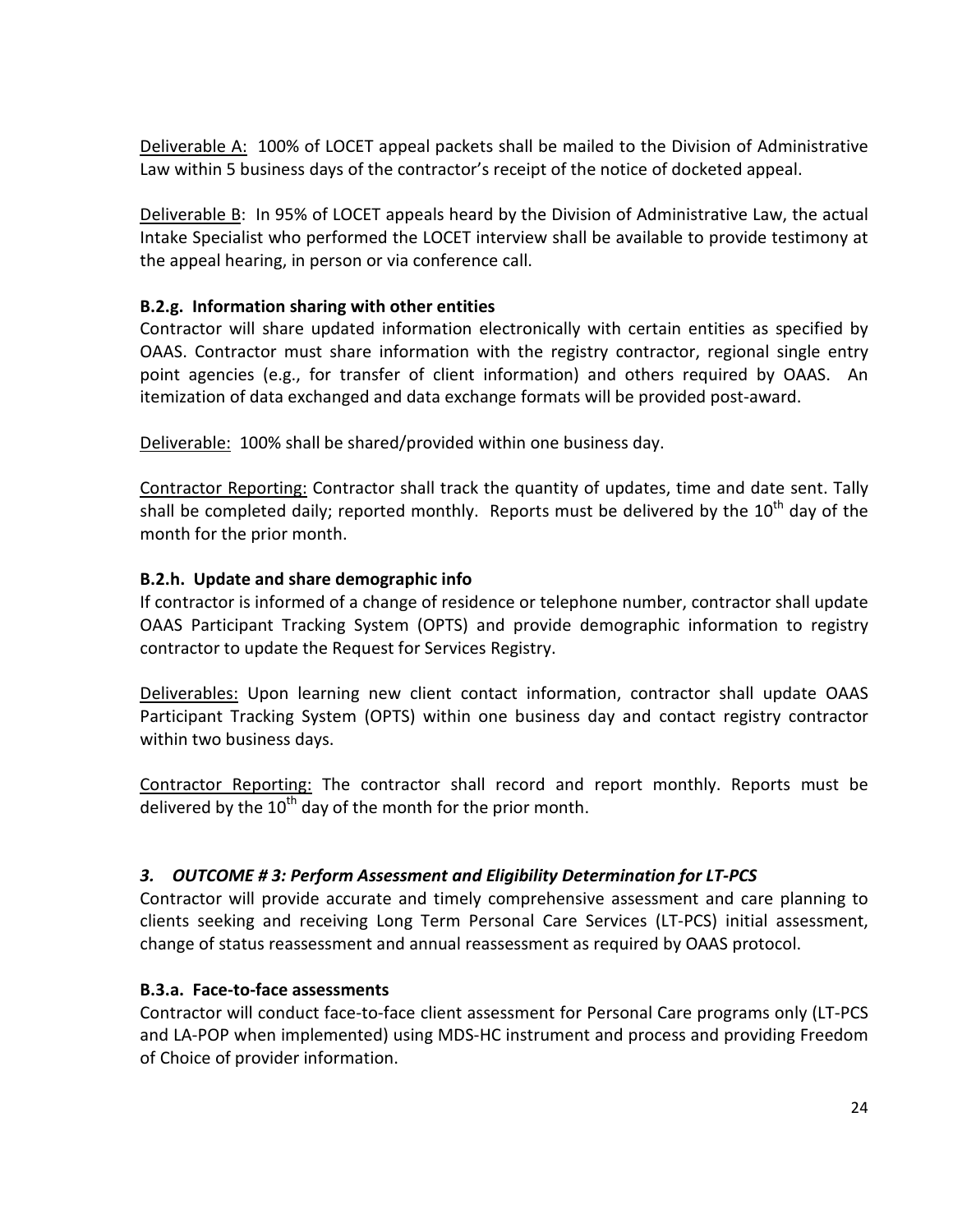Deliverable A: 100% of assessors must be LOCET and MDS-HC certified by OAAS. Assessment staff will also be required to have ongoing, in-service training. The contractor shall utilize sufficient staff statewide to meet the timeliness requirements for completing assessments.

Deliverable B: Timeliness requirement: The contractor shall provide 90% within 2 business days of LOCET Level of Care screening decision for clients in hospitals or verified Adult/Elderly Protective Services clients.

Deliverable C: The contractor shall provide 90% within 10 business days from LOCET Level of Care screening decision for clients in community living situations or residing in nursing facilities.

## B.3.b. Present choice of Personal Care Programs when LA-POP is implemented

Contractor shall explain and give the client a choice of the type of Personal Care program: Long Term-Personal Care Services or the client-directed Louisiana Personal Options Program, where applicable.

Deliverable: 100% of clients shall have choice of program explained in a clear, understandable, accurate and unbiased manner.

Contractor Reporting: OAAS Quality Monitoring will develop reporting requirements after contract award.

#### B.3.c. Self-Direction Assessment when LA-POP is implemented

For clients choosing the client-directed LA-POP, contractor will conduct the Self-Direction Assessment.

Deliverable: 100% of clients expressing interest in LA-POP will be given the Self-Direction Assessment. Documentation of the Self-Direction Assessment shall be placed in the client file.

Contractor Reporting: Tally shall be completed daily showing the number of clients given choice of program and self-assessment; reported monthly. Reports must be delivered by the  $10<sup>th</sup>$  day of the month for the prior month. Upon random file audit by OAAS, 95% of files for LA-POP clients shall be found to contain the Self-Direction Assessment.

#### B.3.d. Make appropriate Eligibility determinations for LT-PCS clients

Contracator will determine if client meets eligibility criteria with MDS-HC and Plan of Care.

Deliverable: No more than 10% of LT-PCS eligibility determinations that are appealed, shall be overturned.

#### B.3.e. Maintain timeliness for LT-PCS Case Processing

Contractor will perform all necessary review, revision and quality measures on LT-PCS cases within time frames prescribed by OAAS. Timeliness will be determined from the following: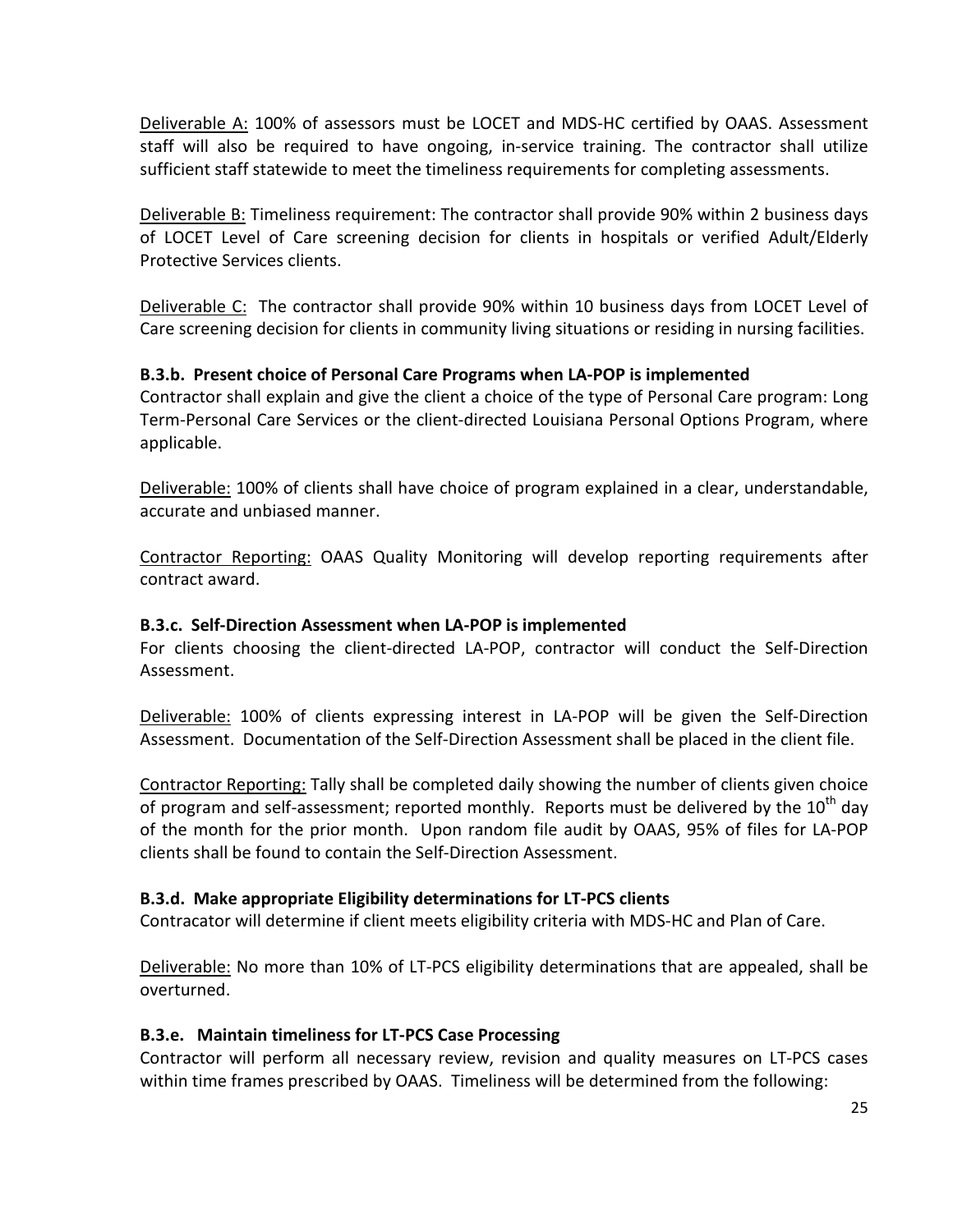- Date of initial face-to-face assessment or annual face-to-face reassessment (Date of face to face assessment as recorded in OPTS)
- The date the appropriate notice is generated from OPTS. (See Glossary, "LT-PCS eligibility determination date.")

Deliverable: In 95% of LT-PCS cases, the LT-PCS eligibility determination date shall be no more than 1 business day from the date of the initial or reassessment face-to-face assessment.

In 100% of LT-PCS cases, the LT-PCS eligibility determination date shall be no more than 5 business days from the date of the initial or reassessment face-to-face assessment. 100% of decision notices shall be mailed within three business days of the LT-PCS eligibility determination date.

# B.3.f. Participate in Appeal Process for all LT-PCS Appeals

Upon contractor's receipt of notice of docketed LT-PCS appeal from the Division of Administrative Law, contractor shall prepare appeals packet which includes Summary of Evidence and all documentation necessary to uphold decisions made on LT-PCS cases. This includes denial decisions as well as the number of service hours approved for LT-PCS clients. Contractor shall send the appeals packet to the Division of Administrative Law within five business days of receipt of the notice of docketed LT-PCS appeal. The MDS-HC assessor who conducted the MDS-HC assessment must attend the hearing in person to provide testimony (rarely required) or provide testimony via conference call, whichever is required. OAAS will also be represented at the hearings.

Deliverable A: 100% of LT-PCS appeals packets shall be sent to the Division of Administrative Law within 5 business days of the contractor's receipt of the notice of docketed LT-PCS appeal.

Deliverable B: In 95% of LT-PCS appeals heard by the Division of Administrative Law, the actual assessor who performed the MDS-HC assessment shall be available in person or via conference call to provide testimony at the appeal hearing.

## 4. OUTCOME #4: Develop Plan of Care for LT-PCS Requestors

Contractor shall develop a Person-Centered Plan of Care for all LT-PCS Requestors who meet eligibility requirements, utilizing OAAS protocols.

## B.4.a. Person-Centered Plan of Care

Contractor will develop a person-centered Plan of Care for LT-PCS and LA-POP (when implemented) clients during face-to-face assessment visit. Contractor will provide a hardcopy of the plan of care to the client during the face-to-face in-home assessment.

Deliverable A: 95% of initial and annual plans of care shall be completed within one business day of the face-to-face assessment visit. 100% of plans of care shall be developed within 5 business days of the face-to-face assessment visit.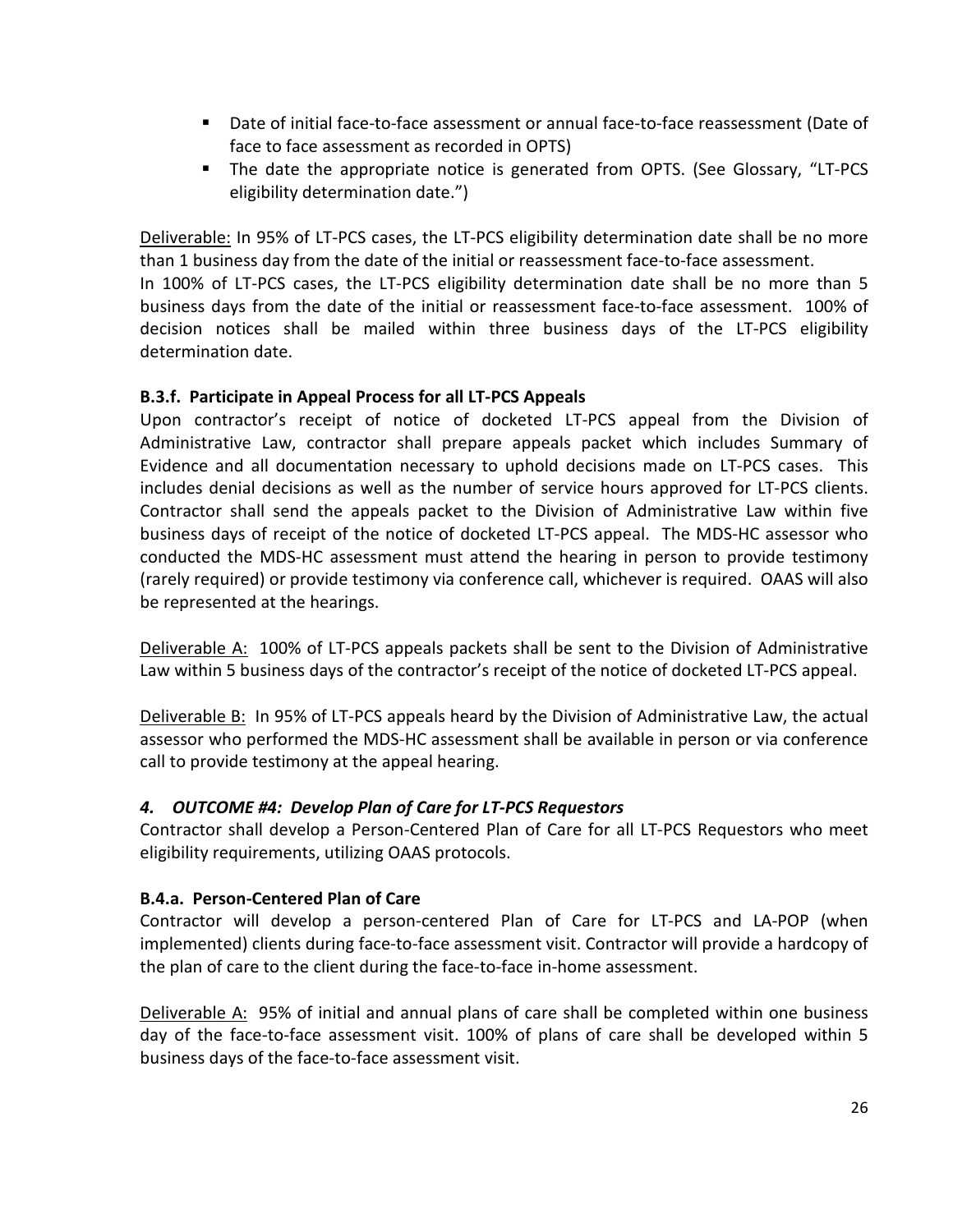Deliverable B: 90% shall be revised within 10 business days of a change-in-condition assessment. 100% shall be revised within 15 business days of a change-in-condition assessment.

Deliverable C: Contractor will address all of the client's needs, as identified through the comprehensive assessment process, in the Plan of Care. The personalized plan will incorporate informal and other community supports. This may be verified by random OAAS audit.

### B.4.b. Provide LT-PCS client with choice of provider agency

During face-to-face assessment and plan of care development visit, contractor will provide LT-PCS clients with a choice of service provider agency. Contractor will assist client in choosing service provider agency and contact selected agency by phone to confirm availability and start date of services. Contractor will document provider agency confirmation information into client file.

Deliverable: 100% of clients shall be given choice of service provider. 80% of confirmations are obtained during face-to-face visit. 90% of confirmations shall be obtained within five business days.

## B.4.c. Distribute Plan of Care for non-LA-POP and non-LT-PCS requestors

Contractor shall send Plan of Care to Provider and Department Fiscal Intermediary and/or registry contractor.

Deliverable: 100% of Plans of Care will be mailed within three business days of telephone confirmation of services availability.

Contractor Reporting: Contractor shall record number, date and time of Personal Care Plans sent to providers, as well as the number, date and time of Personal Care Plans sent to fiscal agent and registry contractor. Tally shall be completed daily; reported monthly. Reports must be delivered by the  $10^{th}$  day of the month for the prior month.

## B.4.d. Distribute LA-POP Plan of Care (when LA-POP Implemented)

For clients choosing LA-POP delivery option (when implemented), the contractor will provide completed Plan of Care to the client, the Financial Management Service (payroll) agency, and electronically provide it to the Medicaid fiscal agent and/or registry contractor. **I** The Plan of Care will be sent to the Registry contractor who will then issue a Prior Authorization for service.

Deliverables: 100% shall be mailed within two business days of receipt of Personal Supports Plan.

Contractor Reporting: Contractor shall record number, date and time of LA-POP Plans of Care sent to clients and/or registry contractor. Tally shall be completed daily; reported monthly. Reports must be delivered by the  $10^{th}$  day of the month for the prior month.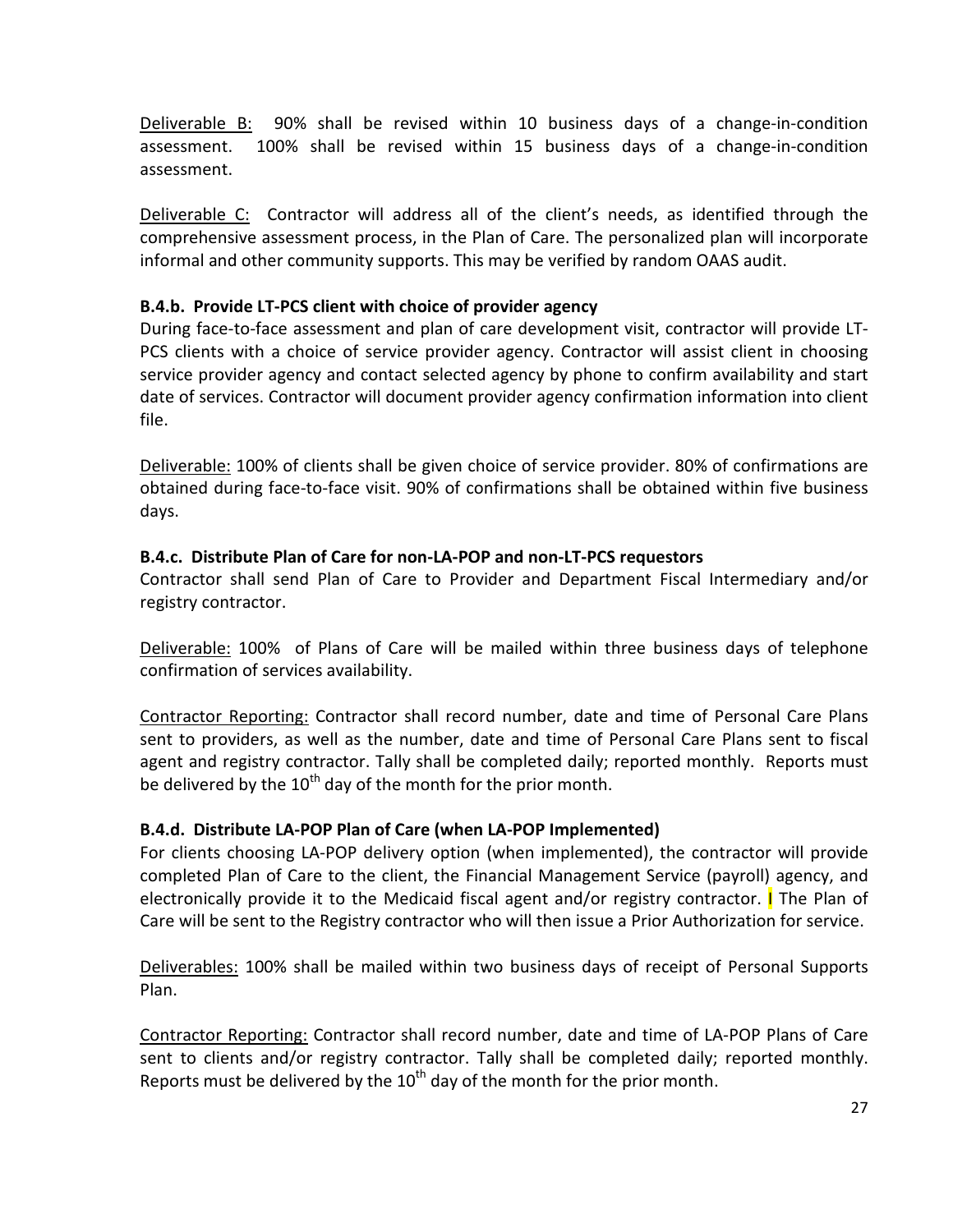### B.4.e. Periodic reassessments

Contractor will perform periodic (annual/change) reassessment using the current authorized version of the MDS-HC and according to program rules. A periodic MDS-HC assessment will be conducted within a shorter time frame than annually if the client has had changes in condition. Periodic assessments which arise because of client-reported changes in supports or residence environment shall not require face-to-face interviews. The contractor shall be responsible for making the determination of whether a face-to-face interview is required based on application of OAAS protocol. The client shall be responsible for reporting changes to the contracted agency.

Deliverables: 100% of annual assessments must be completed within days 305-351 of current certification period. (See glossary item, Certification Period.) 90% of change-in-condition assessments shall be completed within 10 business days of identification of change.

# B.4.f. Phone follow-up to confirm service delivery upon start of services or upon change of provider

Contractor will follow-up by phone with client to confirm services were initiated after issuance of Prior Authorization by registry contractor or Medicaid Fiscal Intermediary. If services were not started as scheduled, contractor will contact service provider to remedy problem, or work with client to choose another service provider to begin services. Contractor will inform Medicaid Fiscal Intermediary and/or registry contractor of changes in provider.

Deliverables: 90% of clients shall be contacted to confirm service delivery status within 2 business days of services start date.

Contractor Reporting: Contractor will record number, date and time of follow-ups for services initiation. Tally shall be completed daily; reported monthly. Reports must be delivered by the  $10^{th}$  day of the month for the prior month.

## 5. Outcome #5: Internal Quality Management

#### B.5.a. Develop Written Operations Manual

Contractor shall develop a written and electronic Operations Manual that describes the contractor procedures for the contractor activities.

Deliverable: Contractor will submit Operations Manual to OAAS within one month of the contract start date, for review and approval by OAAS. Contractor will cooperate with OAAS to develop and maintain the protocols and business rules designed for the LTC-AS.

Contractor Reporting: Contractor will submit the manual to OAAS for review and approval within one month of the contract start date. OAAS will review and will approve or provide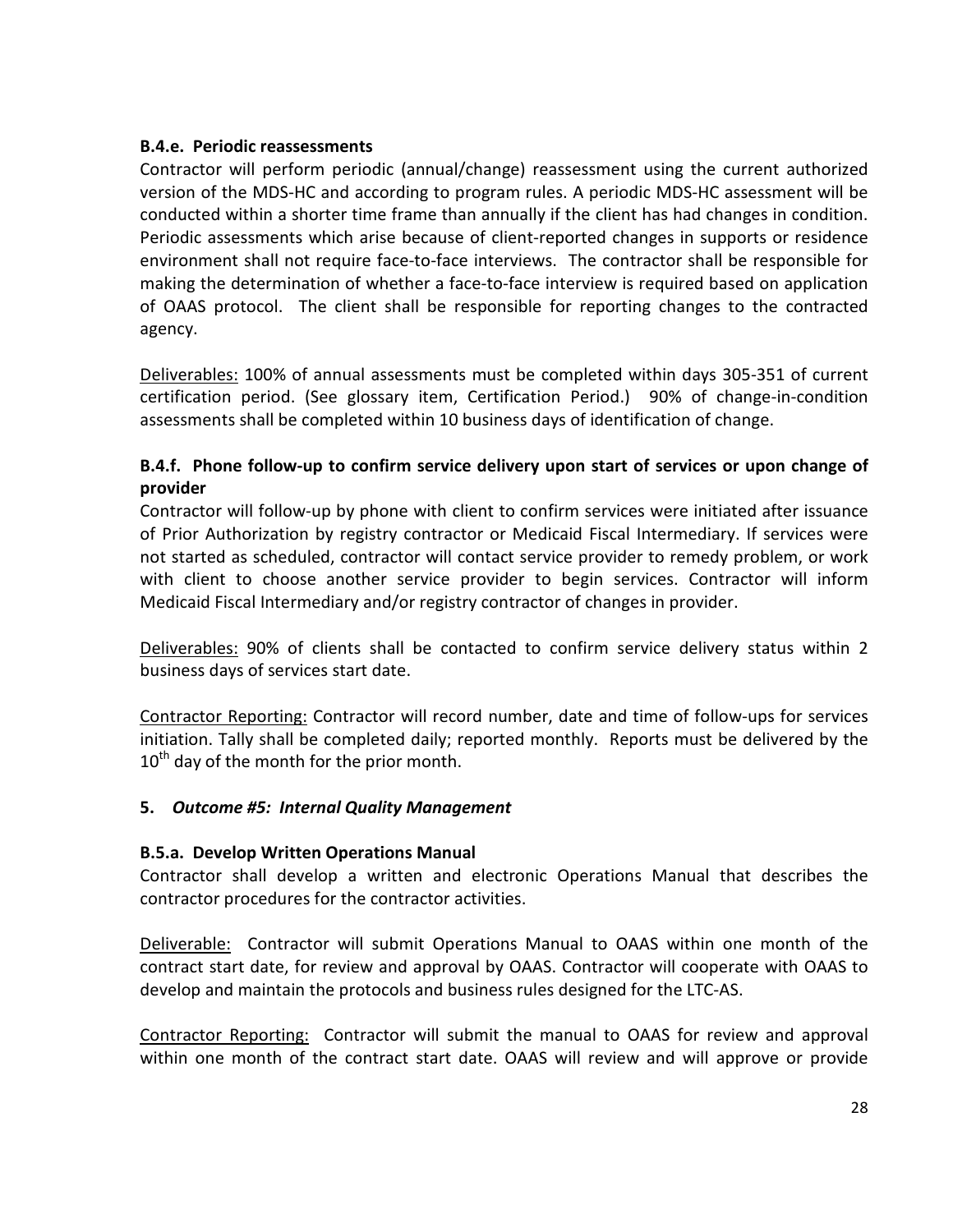comments. If revisions are required, Contractor will have 5 business days to make revisions and to resubmit the manual to OAAS for approval.

### B.5.b. Quality assurance / quality improvement plan

The contractor shall develop and implement an internal compliance and quality assurance/quality improvement plan.

Deliverable A: Contractor will submit the plan to OAAS within two months of the contract start date,for review and written approval by OAAS. If revisions are required, Contractor will have 5 business days to make revisions and to resubmit the plan to OAAS for approval.

Deliverable B: Contracator will update the plan, based on lessons learned, at least annually on the anniversary of the starting date of the contract, and submit to OAAS for review and approval. If revisions are required, Contractor will have 5 business days to make revisions and to resubmit the plan to OAAS for approval.

Contractor Reporting: Contractor will submit report of internal quality program findings and results to OAAS quarterly.

### B.5.c. Quality of assessments

The contractor shall institute internal quality performance measures and valid sampling techniques to measure the accuracy, completeness and timeliness of MDS-HC assessments and will remediate findings of less than 100% compliance and demonstrate system improvement.

Deliverables: Contractor will examine a representative simple random sample utilizing a record review audit tool supplied or endorsed by OAAS to measure accuracy, completeness and timeliness of the MDS-HC assessments.

Contractor Reporting: Contractor will submit quarterly and annual reports to OAAS which will include findings of the representative sampling of the MDS-HC audits, how findings less than 100% were remediated and what system improvement actions were implemented to address performance. OAAS may audit the contractor assessment audits at will, and the contractor shall supply OAAS with any information required to facilitate this process.

## B.5.d. Quality of Medical Deterioration Reviews

The contractor shall institute internal quality performance measures and valid sampling techniques to measure the accuracy, completeness and timeliness of Medical Deterioration reviews and will remediate findings of less than 100% compliance and demonstrate system improvement.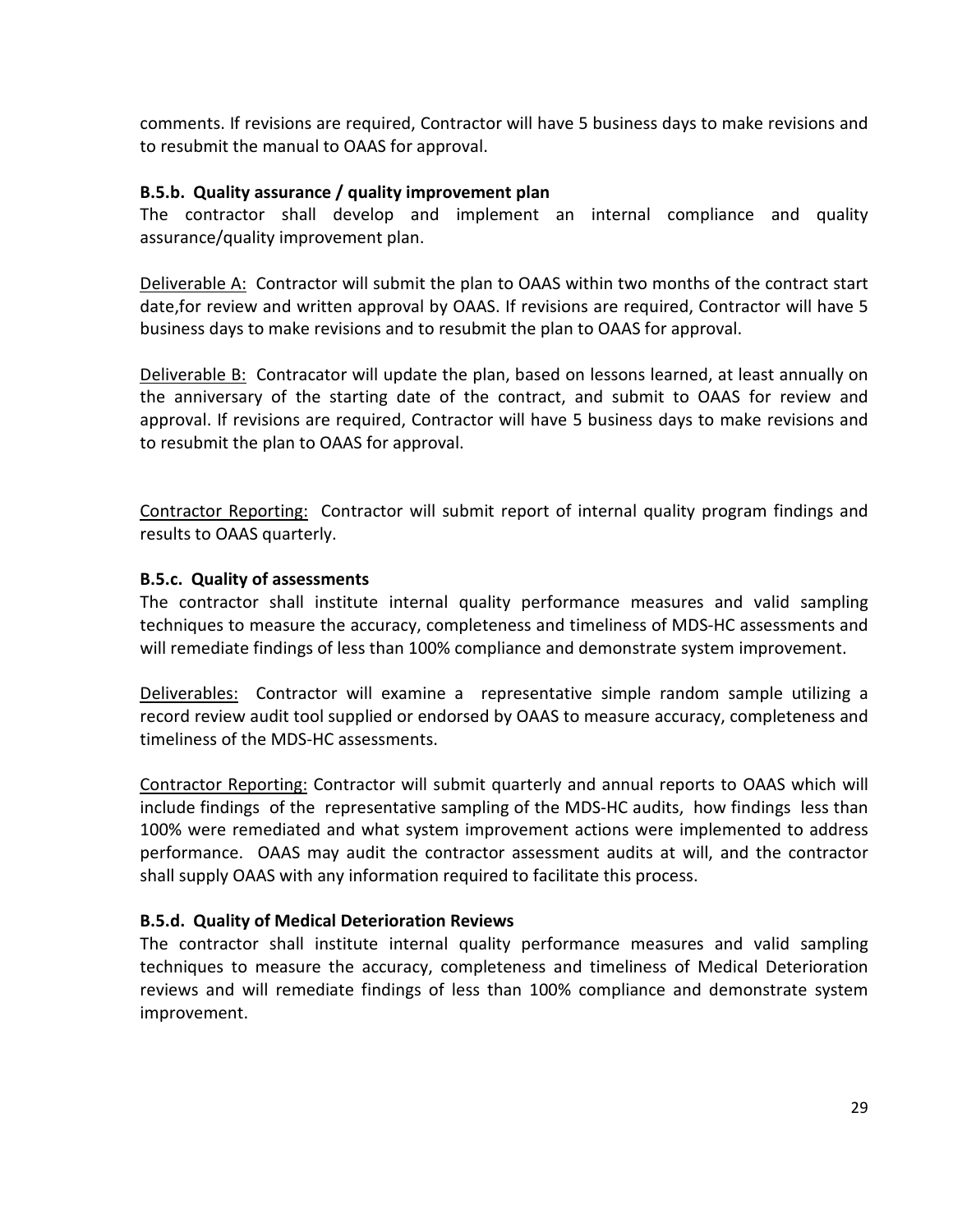Deliverables: Contractor shall examine a representative simple random sample utilizing a record review audit tool supplied or endorsed by OAAS to measure accuracy, completeness and timeliness of the Medical Deterioration reviews.

Contractor Reporting: Contractor shall submit quarterly and annual reports to OAAS which will include findings of the representative sampling of the Medical Deterioration reviews, how findings less than 100% were remediated and what system improvement actions were implemented to address performance. OAAS may audit the contractor assessment audits at will, and the contractor shall supply OAAS with any information required to facilitate this process.

## B.5.e. Responsibility for Telephonic LOCET Monitoring

The contractor shall institute internal quality performance measures and valid sampling techniques to measure the: 1) accuracy of information provided by LOCET Intake Specialists as they provide information to callers; 2) accuracy of LOCET scoring; and 3) general management of the phone interview. The contractor will remediate findings of less than 100% compliance and demonstrate system improvement.

Deliverable A: Contractor will monitor a representative simple random sample of telephone calls utilizing a telephone audit tool supplied or endorsed by OAAS to measure: 1) accuracy of information provided by LOCET Intake Specialists as they provide information to callers; 2) accuracy of LOCET scoring; and 3) general management of the phone interview.

Deliverable B: Contractor will provide Quality Management with third party listening and scoring LOCETs in the following percentages: 1) on 15% of new Intake Specialists' calls for first three months of work, 2) 3 to 5% for specialists who have conducted LOCET screenings for more than three months.

Contractor Reporting: Contractor will submit quarterly and annual reports to OAAS which will include findings of the representative sampling of LOCET Intake Specialist calls, show how findings less than 100% were remediated and what system improvement actions were implemented to address performance. OAAS may audit a sample of the contractor phone audits at will. The contractor shall supply OAAS with telephonic recordings of their audit sample upon request and any other information required to facilitate this process.

## B.5.f. Complaint and grievance process

The contractor will respond to and work to resolve client complaints about LT-PCS program service delivery and service providers. The contractor will refer and work with the service agency to resolve complaints about provider agency workers. The contractor will work directly with the provider agency and the client to resolve complaints about the provider. If resolution is not possible, the contractor must refer the complaints to OAAS.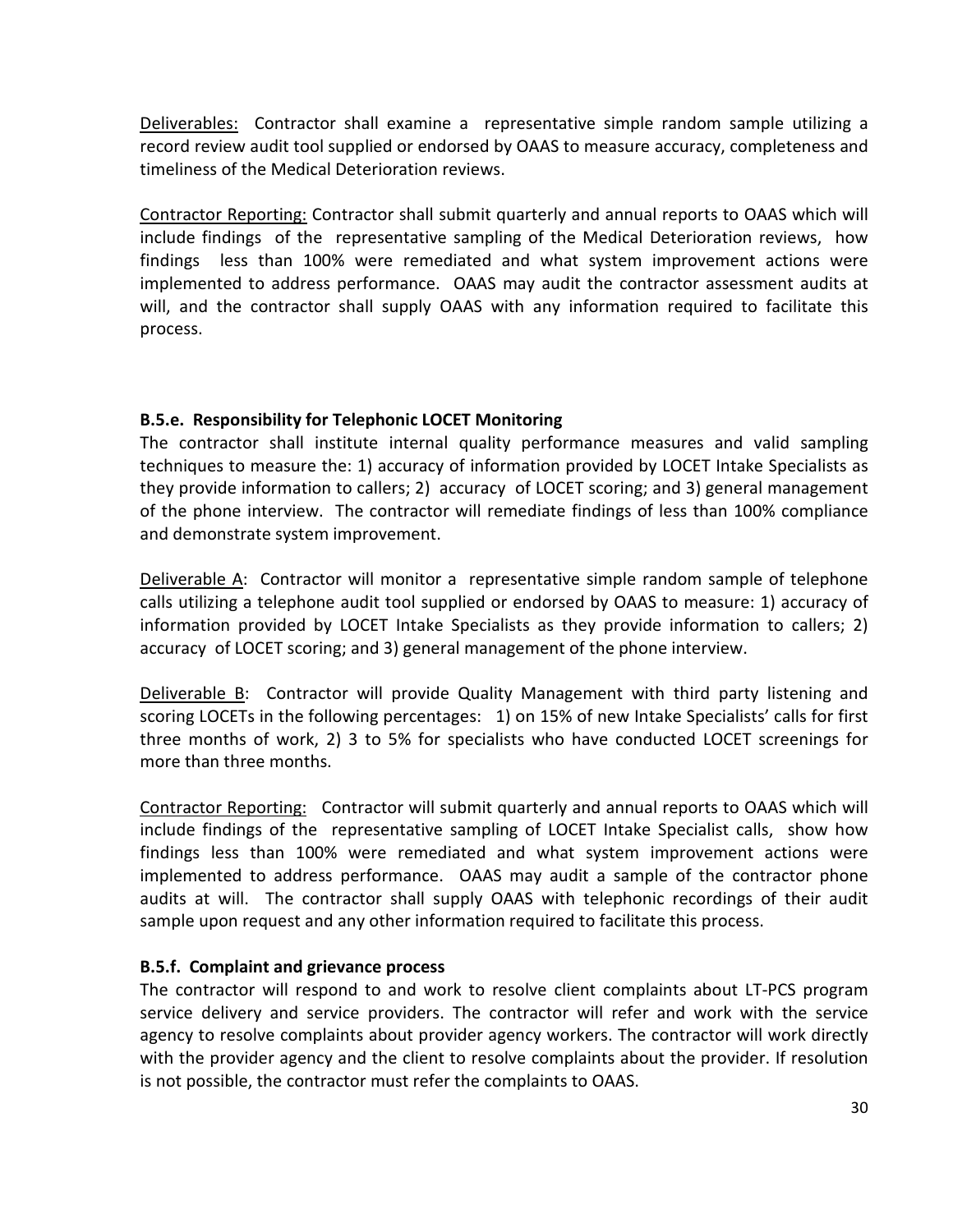Deliverable A: Contractor will submit a complaint and grievance process to OAAS within 15 days of the contract start date.

Deliverable B: For client complaints concerning the contractor's staff regarding inappropriate conduct or conflict of interest, contractor must follow the complaint with a written report of the incident to the OAAS within 48 hours of the reported complaint.

Deliverable C: 100% of all client complaints concerning alleged neglect, abuse, exploitation, injuries of unknown origin, and/or misappropriation of client property will be handled according to state law. Contractor shall report such complaints to Adult Protective Services or Elderly Protective Services immediately upon discovery.

Contractor Reporting: Contractor shall track the quantity and type of complaints reported each month. Report shall be delivered to OAAS by the  $10<sup>th</sup>$  of the month for the previous month's activity.

### B.5.g. Customer Satisfaction follow-up survey

Contractor shall conduct an OAAS-approved client satisfaction follow-up survey using a simple random representative sample of clients. OAAS may mandate that certain questions shall be asked. Contractors may develop additional questions for its Quality Improvement purposes. The Contractor shall submit all surveys to OAAS for review and approval before implementation.

Deliverable: 90% of clients shall be satisfied or very satisfied with each stage/component for access services.

Reporting Requirement: The LTC-AS contractor shall submit a report of the consumer satisfaction surveys administered every 6 months.

#### C. Additional Tasks

As additional duties, OAAS may exercise the option of phasing in the following services during the term of the LT-PCS contract. The contractor must be able to implement the following:

> 1. Client Monitoring. This task shall involve expanding the functions of the LTC-AS assessors. Assessors are now responsible for face-to-face client assessment, program eligibility determination, and developing a plan of care for the eligible clients. OAAS may consider expanding those functions to include on-going client monitoring (monthly telephone contacts and quarterly client visits) as part of its quality management system. If OAAS decides to expand assessor duties, the Contractor will be required to contact clients each month by telephone and to visit on-site with clients on a quarterly basis. The purpose of these contacts shall be for the Contractor to verify that services are continuing as described in the client's current Plan of Care.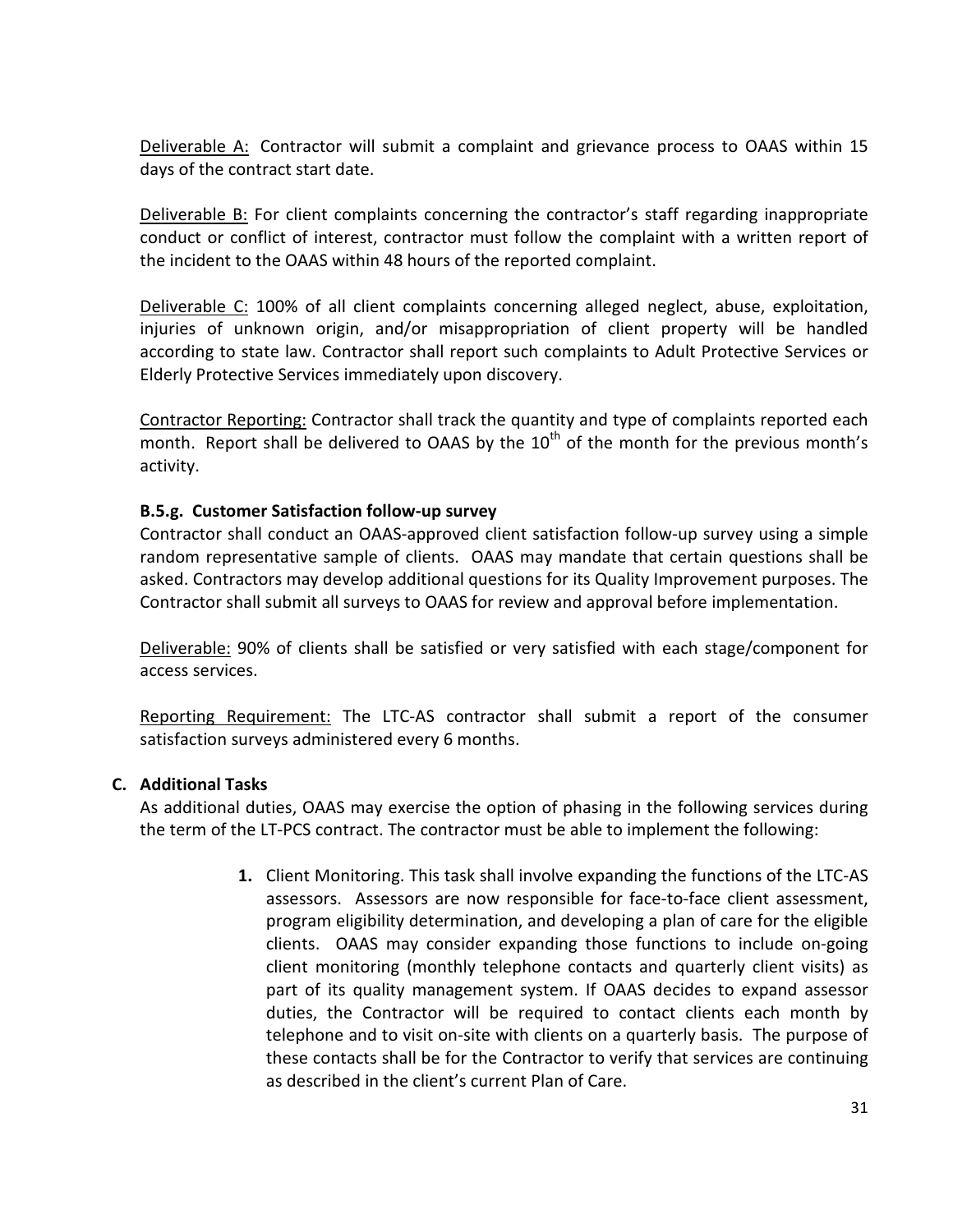2. Client Monitoring with Fiscal Oversight for LA-POP Recipients For those clients who chose LA-POP as the service delivery option, the contractor will verify that services are continuing as described in the current Plan of Care, and verify that the client or personal representative is successful with fiscal management of the service provider. The contractor will be required to contact clients on a monthly basis by telephone and to visit on-site with clients on a quarterly basis.

#### D. Turnover

The Contractor shall comply with its OAAS-approved takeover/transition plan which outlines the procedures and timelines to ensure continuity of services in the event of contract termination or award of contract to another vendor at the end of the contract's term. The takeover/ transition plan must include procedures that shall, at a minimum, comply with the following stipulations:

Upon completion of this contract, or if terminated earlier, all records, reports, work sheets or any other pertinent materials related to the execution of this contract shall become the property of the Department;

In the event of contract termination, or as requested, the Contractor shall transfer all data and non-proprietary systems to the Department or new vendor within the agreed upon time frame;

Upon termination of contracted services, all equipment purchased under this agreement shall revert to the State. Do you expect there will be purchased equipment for this contract? If not, I'd take this out. The Contractor agrees to deliver any such equipment to the State within the pre-determined time frame.

The transfer of records, data and equipment shall be made within 30 calendar days of written notification of contract termination, unless other appropriate time frames have been mutually agreed upon by both the Contractor and the Department.

#### 1. Transfer of Software, Data and Materials

At the end of the Contract, the Contractor will transfer ownership and possession of any data, software, or any data base purchased or developed under the Contract and any other materials or property deemed to be a product of this project to DHH, or a new Contractor as directed by DHH, within the timelines specified by DHH. The Contractor will be responsible for all costs related to transferring these assets to DHH or DHH's designee. All transferred data must be compliant with HIPAA requirements.

#### a. Software and Source Code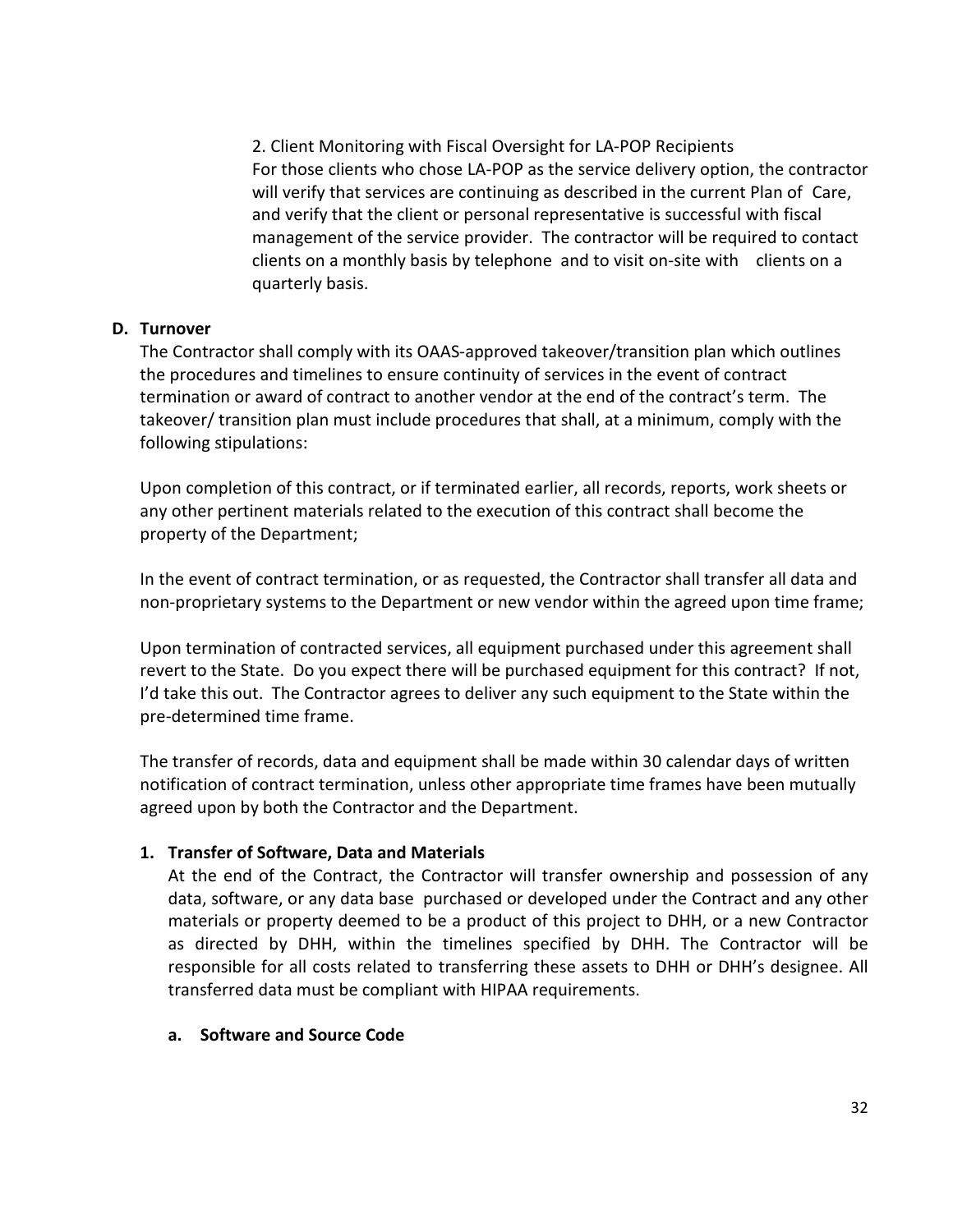- i. The Contractor agrees that, free of any additional charges, all rights to software and source code or modifications thereof and documentation related to the design, development, and installation of programs related to the LTC-AS shall be the property of the State of Louisiana.
- ii. The parties acknowledge that other software which is not developed or designed by Contractor in whole or in part with state funds under this or any other prior agreement between the parties may be proprietary to the Contractor or third parties and that it may not be possible to convey such proprietary software to the Department. Contractor must notify the Department in writing of any claim that software is proprietary prior to use of such allegedly proprietary software in performance of this contract. When conveyance of title to the Department for software is required, the Contractor will convey to the State the maximum license rights permitted under any third party proprietary software license. Contactor will convey a perpetual, non-exclusive personal license to the Department for its use of the Contractor's proprietary software which the Department has approved for use in performance of the contract.

### b. Data and Materials

i. All relevant data and materials must be received and verified by DHH or DHH's designated Contractor. If DHH determines that not all data and material related to the Contract is transferred to DHH or the subsequent Contractor, as required, or that the data is not HIPAA compliant, DHH reserves the right to hire an independent Contractor to assist DHH in obtaining and transferring all the required data and to ensure that all the data is HIPAA compliant. The reasonable cost of providing these services will be the responsibility of the Contractor.

#### E. Staff Qualifications

The contractor will provide sufficient numbers of staff with the requisite experience and training to perform the above listed functions in accordance with the specified performance criteria.

i. Telephone specialists

Telephone specialists (information and referral specialists) shall have a bachelor's degree in a human services field, at least one year of experience (prior to deadline to receive proposals) in working with older adults or persons with disabilities, and be trained on the use of the Level of Care Evaluation Tool (LOCET) as conducted by OAAS. The OAAS will provide initial LOCET training to the contractor. The contractor must establish its own ongoing, in-service training program to maintain and update competencies.

ii. Client assessment specialists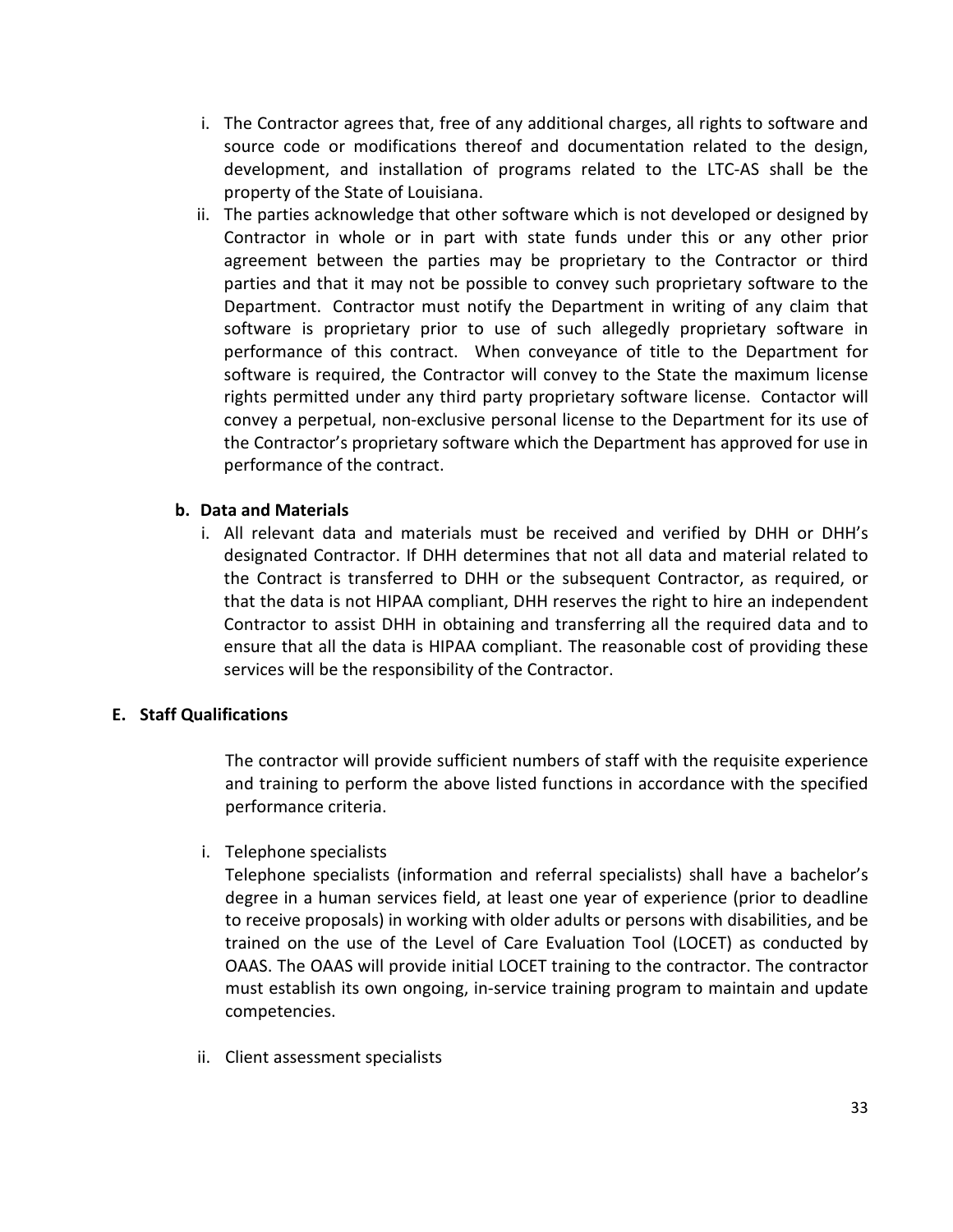Client assessment specialists shall have a bachelor's degree in a human services field or be a Licensed Registered Nurse (RN), have at least one year of experience (prior to deadline for receipt of proposals) in working with older adults or persons with disabilities, and be trained and certified by OAAS in use of the MDS-HC Version 2.0 assessment instrument. The OAAS will provide initial MDS-HC Version 2.0 training to the contractor. The contractor must establish its own ongoing, in-service training program based on state guidelines to maintain and update competencies.

iii. Supervisor of client assessment specialists

The supervisor of the client assessment specialists must have an RN degree, at least one year of experience (prior to deadline for receipt of proposals) in working with older adults or persons with disabilities, and at least two years of experience supervising human services professionals.

iv. Management positions

Staff assigned to other management positions, such as quality management and program compliance, must have a bachelor's degree and at least one year of experience (prior to deadline for receipt of proposals) in the human services field.

v. Technical positions

Staff assigned to positions such as data management and reporting, must have a bachelor's degree and one year of related experience (prior to deadline for receipt of proposals).

#### F. Liquidated Damages

The purpose of establishing and imposing liquidated damages is to provide a means for DHH to obtain the services and level of performance required for successful operation of this Contract.

DHH's failure to assess liquidated damages in one or more of the particular instances described here will in no event waive the right for DHH to assess additional liquidated or actual damages. DHH reserves the right to pursue recovery of actual losses resulting from the failure of the Contractor to perform, in addition to the specific liquidated damages noted. Should the Contractor fail to meet the requirements during the contract, DHH may assess liquidated damages against the Contractor in the amounts specified.

1. In the event the Contractor fails to meet the performance standards specified within the contract, the liquidated damages defined below may be assessed. If assessed, the liquidated damages will be used to reduce the Department's payments to the Contractor or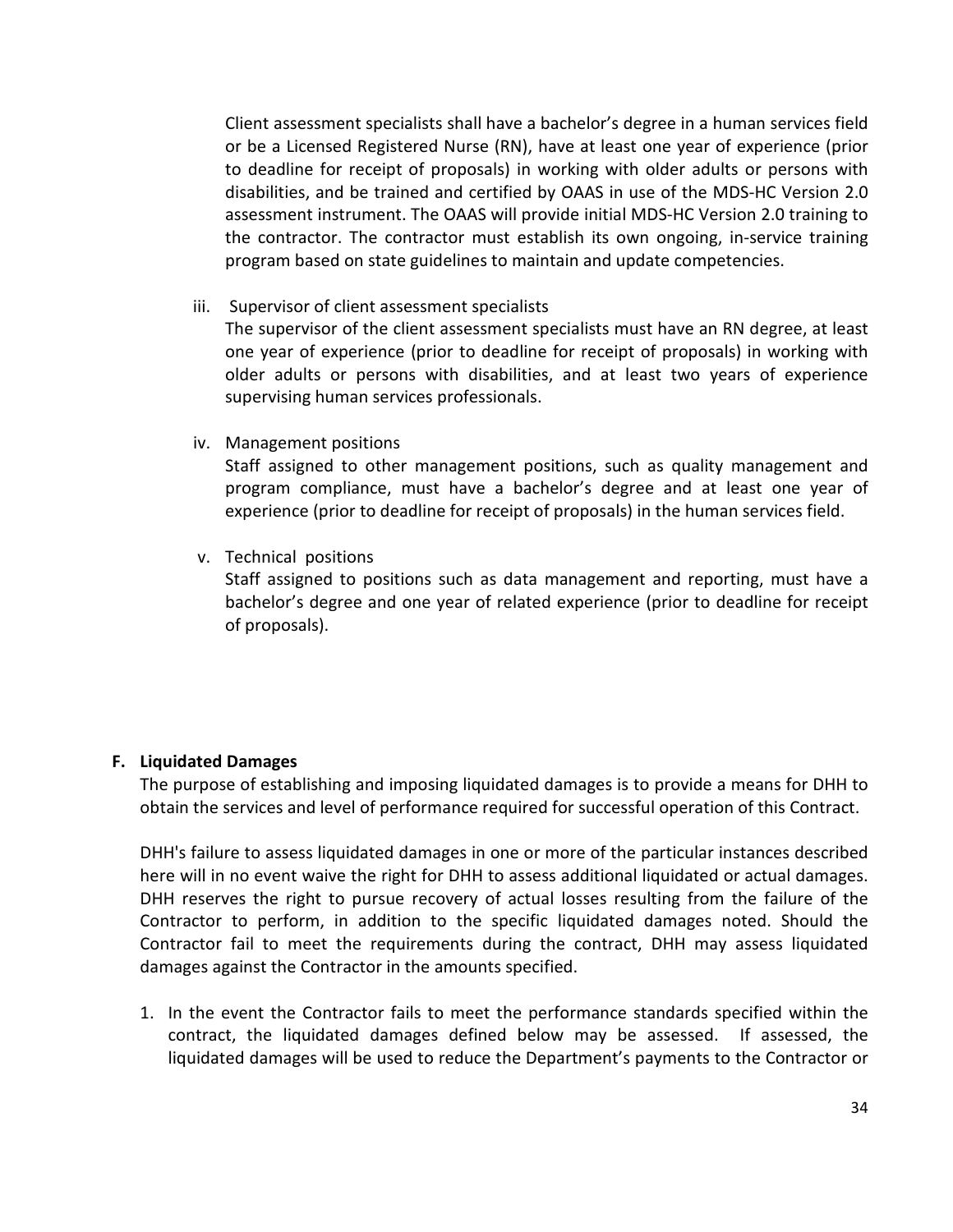if the liquidated damages exceed amounts due from the Department, the Contractor will be required to make cash payments for the amount in excess.

- a. Late submission of any required report \$50 per working day, per report.
- b. Failure to fill vacant contractually required key staff positions within 90 days \$500 per working day from 91st day of vacancy until filled with an employee approved by the Department.
- c. Failure to maintain all client files and perform all file updates according to the requirements in the contract, as evidenced in client files when reviewed during monitoring site visit - \$100 per client.
- d. Late submission of invoices beginning 10 business days after the stated due date \$50 per working day per invoice.
- e. For initial face-to-face assessments, DHH will pay 100% of the per assessment amount if the assessment is completed within two working days from initial contact (or from completion of LOCET) for clients in hospitals, or OAAS-referred Protective Services clients. For assessments completed from three to fourteen working days from initial contact (or completion of LOCET), DHH will withhold 25% of the per assessment amount.
- f. For initial face-to-face assessments, DHH will pay 100% of the per assessment amount if the assessment is completed within ten working days from initial contact (or completion of LOCET) for all other Medicaid clients in community living situations or nursing facilities. For assessments completed from eleven to thirty working days from initial contact (or completion of LOCET), DHH will withhold 25% of the per assessment cost.
- g. Late LOCET Decision Letters Contractor will be assessed \$50.00 per day for each day beyond the 3<sup>rd</sup> day that a LOCET letter is not mailed out.
- 2. The following general provisions apply:
	- a. Liquidated damages will start to accumulate immediately upon the Contractor's deficiency.
	- b. Liquidated damages shall stop accumulating upon written acceptance by DHH of Contractor's corrective action.

DHH must notify the Contractor in writing for any default specified herein, and such liquidated damages will be paid by the Contractor within 30 calendar days of DHH's written notice. DHH will have the right to deduct the amount of any liquidated damages assessed by DHH against the Contractor from amounts otherwise payable to the Contractor under the Contract. DHH will provide written notice ten days prior to the assessment of any liquidated damages. This notice will allow the opportunity for a written response to DHH within the ten-day period regarding any considerations that may be applicable to the liquidated damages being considered.

Except as noted otherwise, calendar day versus business day rules apply (business days are Monday-Friday not including holidays or weekends. Calendar days are everyday including holidays and weekends); and if a deficiency is corrected during the "cure period," then liquidated damages will not be assessed, which is intended to allow correction of the accuracy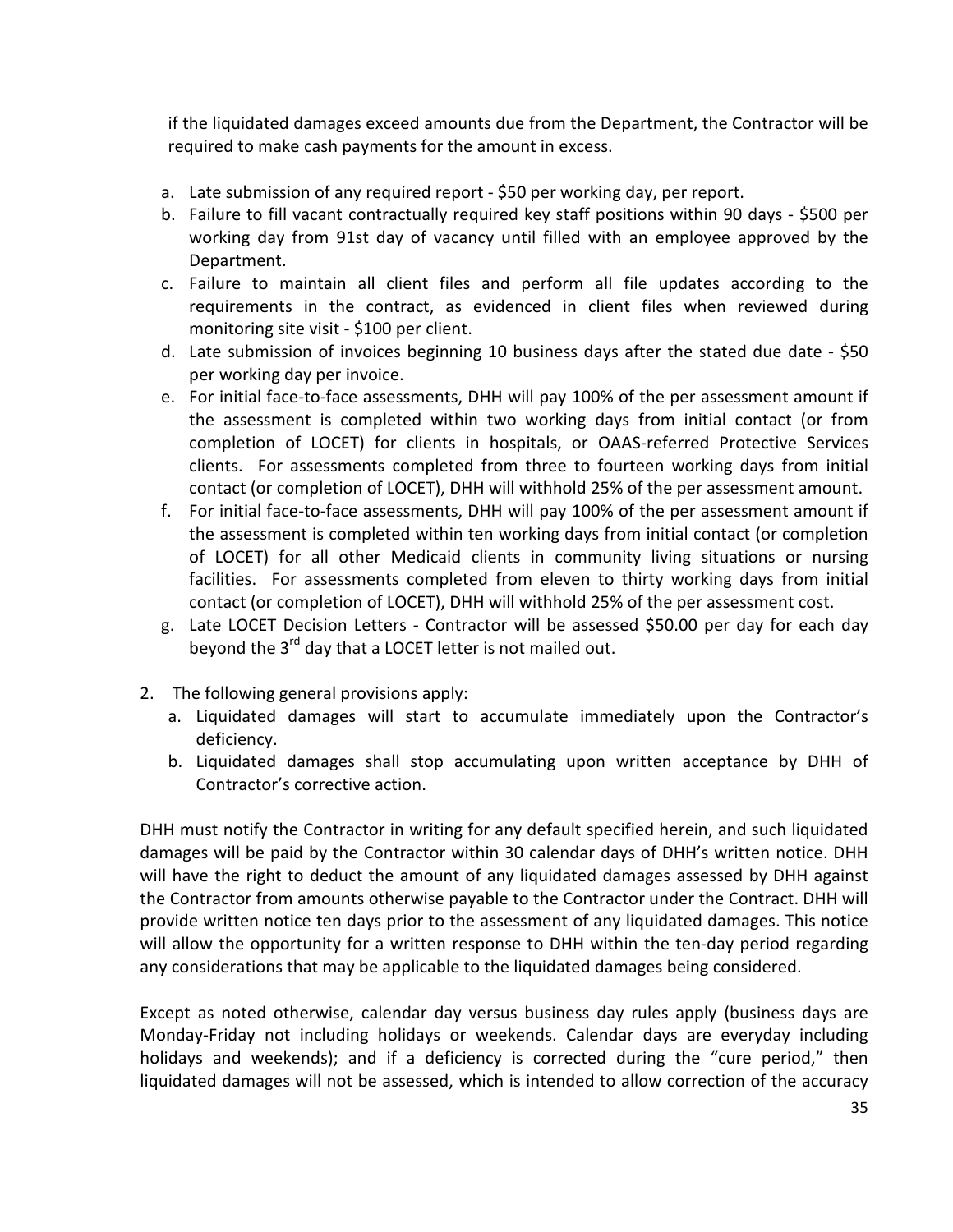and/or timelines deficiency without penalty. However, if a deficiency is not corrected during the specified "cure period", then all liquidated damages from the start of the deficiency, including the "cure period", may be assessed. The Contractor must be held accountable for providing all services and meeting all requirements defined by this RFP.

- 3. The decision to impose liquidated damages shall include consideration of some or all of the following factors:
	- a. The duration of the violation;
	- b. Whether the violation (or one that is substantially similar) has previously occurred;
	- c. The Contractor's history of compliance;
	- d. The severity of the violation and whether it imposes an immediate threat to the health or safety of the consumers;
	- e. The "good faith" exercised by the Contractor in attempting to stay in compliance.

DHH may assess a liquidated damage of up to \$500 per calendar day for each instance of Contractor breach of non-performance of a duty that is not explicitly identified in each outcome's performance measures. The Contractor must report all instances of nonperformance to DHH as soon as the non-performance issue is detected by submitting an initial incident summary report. The initial incident summary report must be submitted in writing and via e-mail (including text message, pager, and any other relevant form of communication as determined by DHH) to DHH within 24 hours of the incident. A detailed incident report must be submitted in writing and via e-mail to DHH within seven (7) calendar days of the incident.

#### G. Fraud and Abuse

- 1. The Contractor shall have internal controls and policies and procedures in place that are designed to prevent, detect, and report known or suspected fraud. In the event fraud or abuse is detected, the contractor shall contact the Medicaid Fraud hotline at toll free (800) 488-2917 and/or the Adult Protective Services Hotline at (800) 898-4910 or (225) 342-9057.
- 2. Such policies and procedures must be in accordance with state and federal regulations. Contractor shall have adequate staffing and resources to investigate unusual incidents and develop and implement corrective action plans to assist the Contractor in preventing and detecting potential fraud and abuse activities.

## H. Technical Requirements

OAAS is requiring that the LTC-AS contractor use several existing applications and data systems owned by OAAS or its contractors. The contractor must have capacity for real time connectivity to all DHH OAAS approved systems.

For any ancillary access system developed by the contractor for the purpose of internal work processes or quality assurance, the contractor must have the capacity to provide OAAS with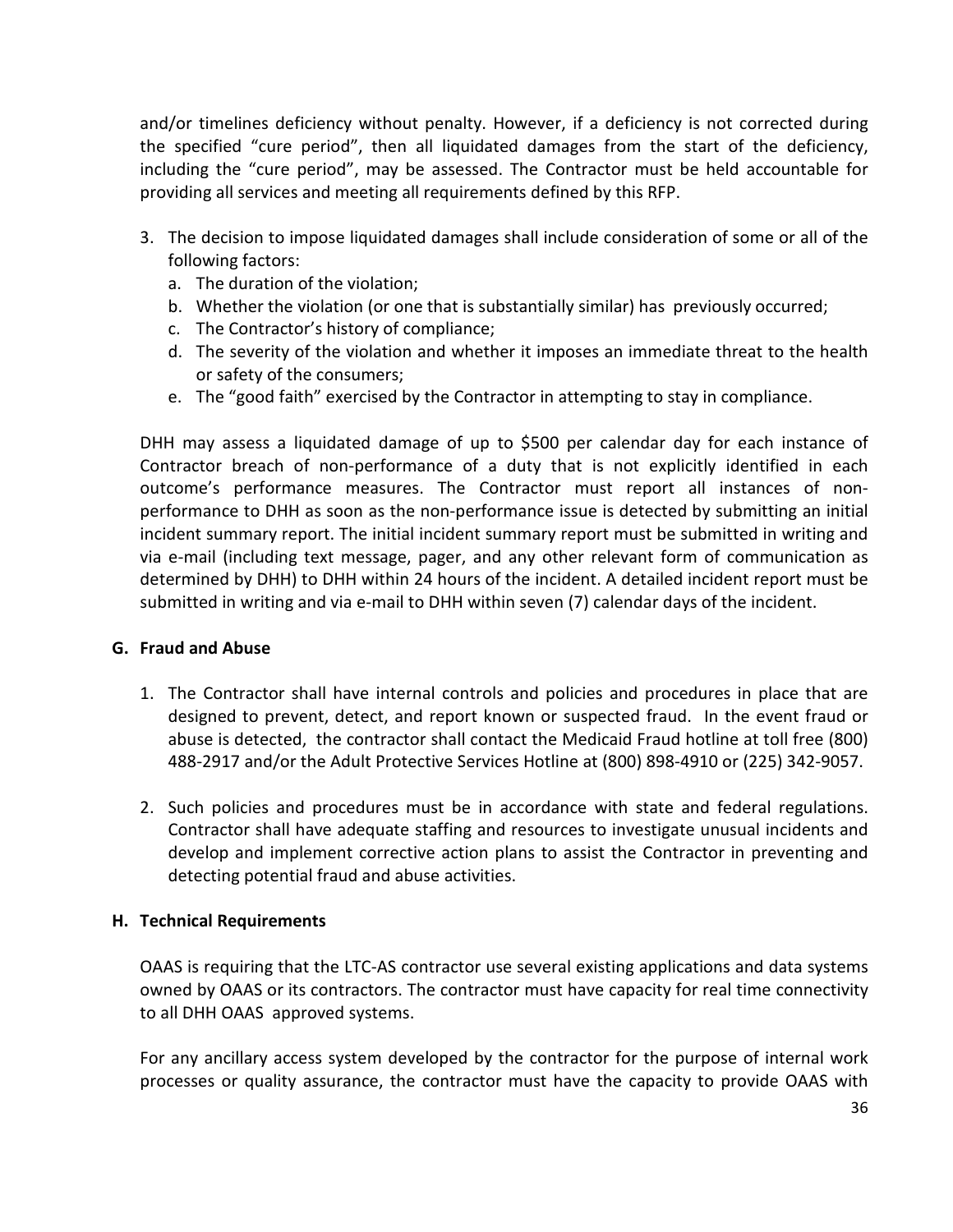special ad hoc reports which will support OAAS in the development of budget and forecasting, internal and external quality indicators, quality management activities, and quality management reports for use by internal and external stakeholders. The contractor must seek prior approval of OAAS prior to implementing any changes.

Utilize the following software and data base systems, and others as required by OAAS:

- a. Electronic Medicaid Eligibility Verification System (EMEVS)
- b. OPTS for participant demographics and LOCET
- c. Telesys® for MDS HC
- d. OAAS Designated Automated Plan of Care Statewide long term care services and supports resources database which is obtained or developed and updated by the contractor.

The Contractor must maintain hardware and software compatible with current DHH requirements which are as follows:

- IBM compatible PC,
- Pentium 4, Celeron or equivalent processor (or compatible successors),
- 2 Gig of RAM memory,
- Enough spare USB ports to accommodate thumb drives, etc.
- 10 Gig free hard drive space (suggest 80 Gig hard drive for the system);
- Ethernet LAN interface for laptop and desktop PCs
- Color monitor;
- Printer compatible with hardware and software required;
- High speed internet with email;
- CD ROM;
- Windows XP, SP3 or later version of operating system (minimum);
- Windows Internet Explorer 7.0 (or later)
- Microsoft Office 2003 or later;
- Appropriate firewalls for internet security.
- Compliant with industry-standard physical and procedural safeguards for confidential information (NIST 800-53A, ISO 17788, etc.).

#### I. Subcontracting

The contractor shall not contract with any other party for furnishing any of the work and professional services required by the contract without the express prior written approval of the Department. The contractor shall not substitute any subcontractor without the prior written approval of the Department. For subcontractor(s), before commencing work, the contractor will provide letters of agreement, contracts or other forms of commitment which demonstrates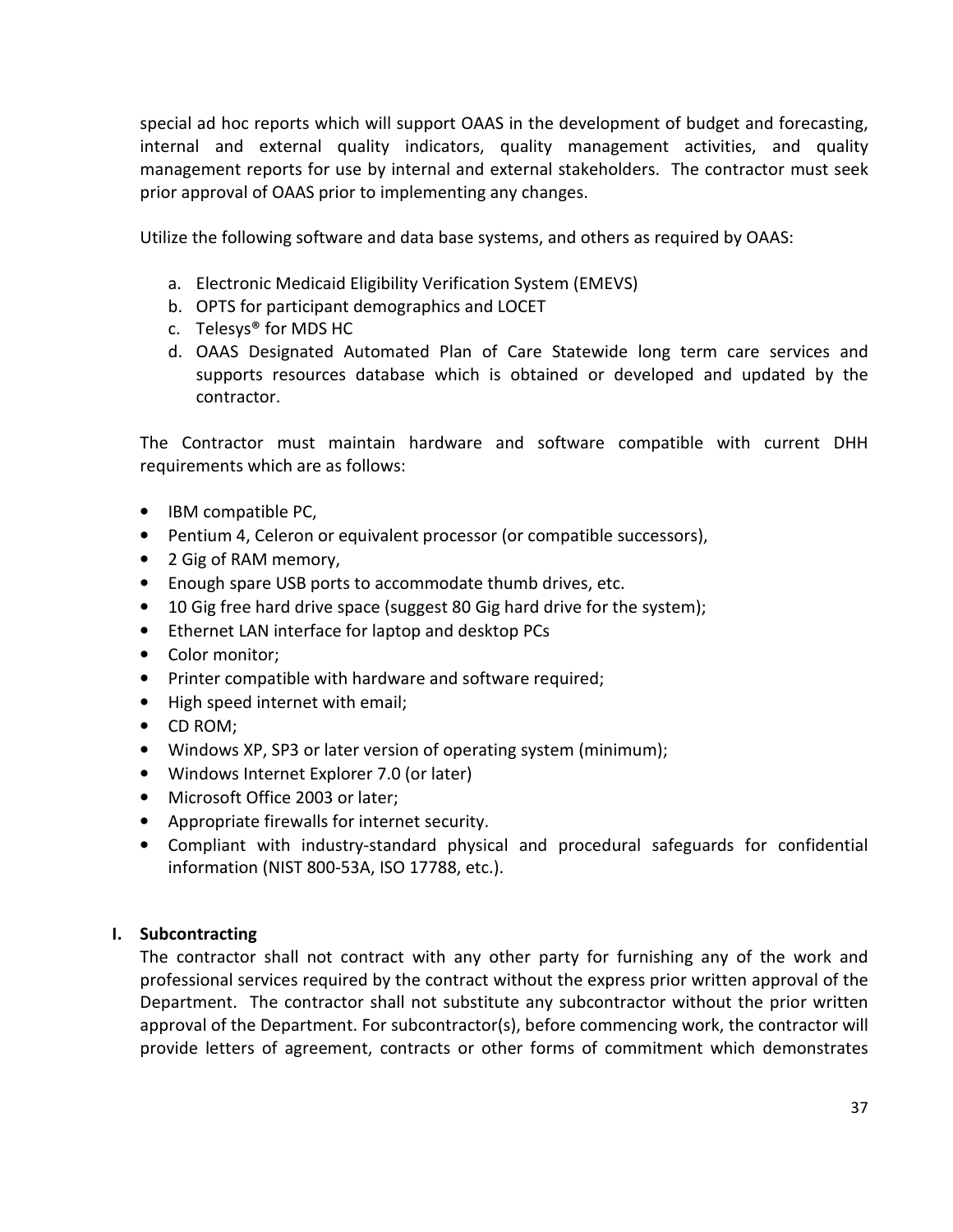that all requirements pertaining to the contractor will be satisfied by all subcontractors through the following:

- a. The subcontractor(s) will provide a written commitment to accept all contract provisions.
- b. The subcontractor(s) will provide a written commitment to adhere to an established system of accounting and financial controls adequate to permit the effective administration of the contract.

#### J. Insurance Requirements

Insurance shall be placed with insurers with an A.M. Best's rating of no less than A-: VI. This rating requirement shall be waived for Worker's Compensation coverage only.

1. Contractor's Insurance

The Contractor shall not commence work under this contract until it has obtained all insurance required herein. Certificates of Insurance, fully executed by officers of the Insurance Company shall be filed with the Department for approval. The Contractor shall not allow any subcontractor to commence work on subcontract until all similar insurance required for the subcontractor has been obtained and approved. If so requested, the Contractor shall also submit copies of insurance policies for inspection and approval of the Department before work is commenced. Said policies shall not be canceled, permitted to expire, or be changed without thirty (30) days notice in advance to the Department and consented to by the Department in writing and the policies shall so provide.

#### 2. Compensation Insurance

Before any work is commenced, the Contractor shall obtain and maintain during the life of the contract, Workers' Compensation Insurance for all of the Contractor's employees employed to provide services under the contract. In case any work is sublet, the Contractor shall require the subcontractor similarly to provide Workers' Compensation Insurance for all the latter's employees, unless such employees are covered by the protection afforded by the Contractor. In case any class of employees engaged in work under the contract at the site of the project is not protected under the Workers' Compensation Statute, the Contractor shall provide for any such employees, and shall further provide or cause any and all subcontractors to provide Employer's Liability Insurance for the protection of such employees not protected by the Workers' Compensation Statute.

#### 3. Commercial General Liability Insurance

The Contractor shall maintain during the life of the contract such Commercial General Liability Insurance which shall protect Contractor, the Department, and any subcontractor during the performance of work covered by the contract from claims or damages for personal injury, including accidental death, as well as for claims for property damages, which may arise from operations under the contract, whether such operations be by the Contractor or by a subcontractor, or by anyone directly or indirectly employed by either of them, or in such a manner as to impose liability to the Department. Such insurance shall name the Department as additional insured for claims arising from or as the result of the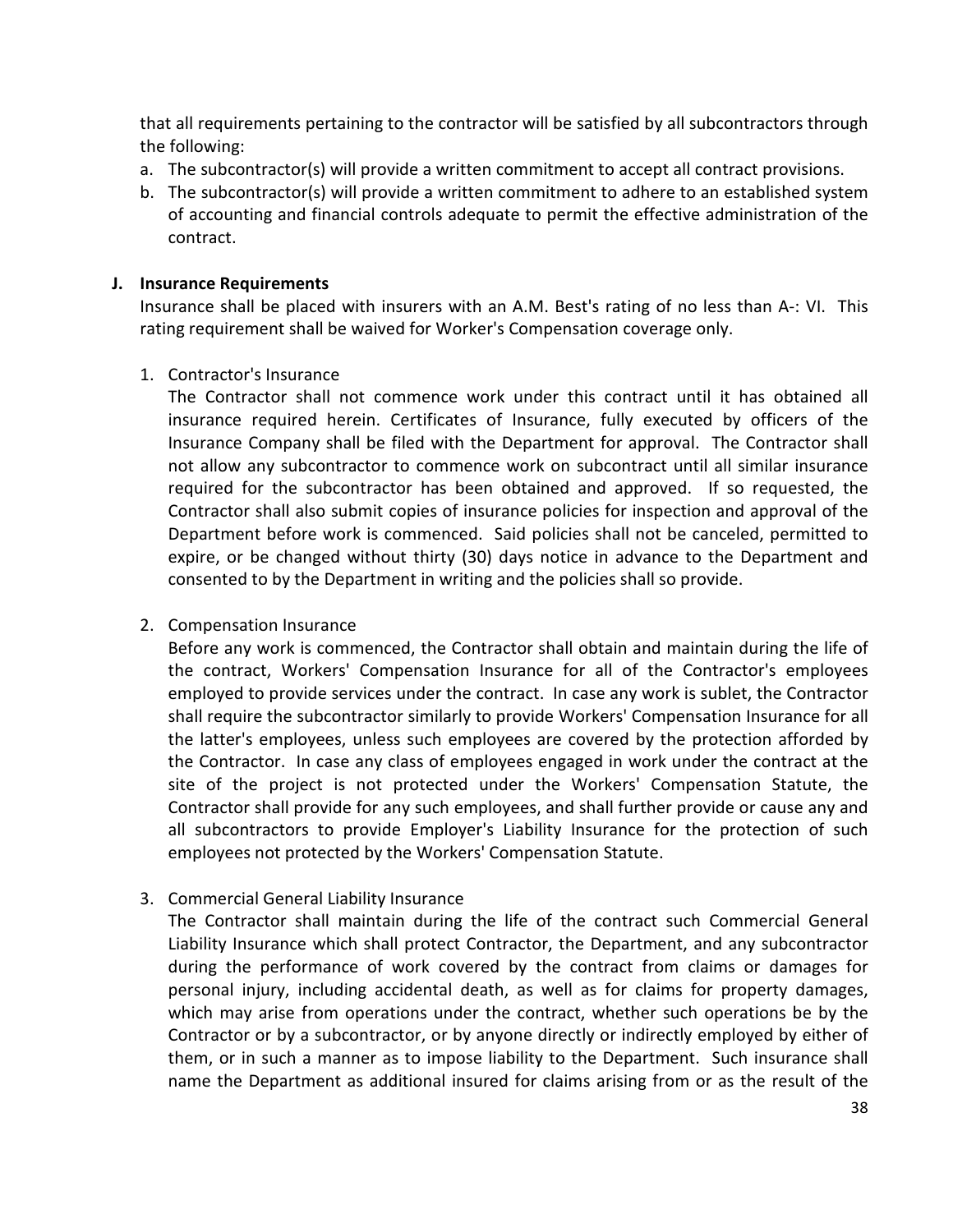operations of the Contactor or its subcontractors. In the absence of specific regulations, the amount of coverage shall be as follows: Commercial General Liability Insurance, including bodily injury, property damage and contractual liability, with combined single limits of \$1,000,000.

4. Insurance Covering Special Hazards

Special hazards as determined by the Department shall be covered by rider or riders in the Commercial General Liability Insurance Policy or policies herein elsewhere required to be furnished by the Contractor, or by separate policies of insurance in the amounts as defined in any Special Conditions of the contract included therewith.

5. Licensed and Non-Licensed Motor Vehicles Insurance

The Contractor shall maintain during the life of the contract, Automobile Liability Insurance in an amount not less than combined single limits of \$1,000,000 per occurrence for bodily injury/property damage. Such insurance shall cover the use of any non-licensed motor vehicles engaged in operations within the terms of the contract on the site of the work to be performed thereunder, unless such coverage is included in insurance elsewhere specified.

6. Subcontractor's Insurance

The Contractor shall require that any and all subcontractors, which are not protected under the Contractor's own insurance policies, take and maintain insurance of the same nature and in the same amounts as required of the Contractor.

#### K. Resources Available to Contractor

The Office of Aging and Adult Services will have an assigned staff member who will be responsible for primary oversight of the contract. This individual will schedule meetings to discuss progress of activities, and problems identified.

#### L. Contact Personnel

All work performed by the contract will be monitored by the contract monitor:

Gina Rossi, LCSW, MHSA Department of Health and Hospitals Office of Aging and Adult Services Single Point of Entry Program Manager 628 North  $4^{th}$  St., P.O. Box 2031 Baton Rouge, LA 70821-2031 Phone: 225-342-1981 Email: Gina.Rossi@LA.GOV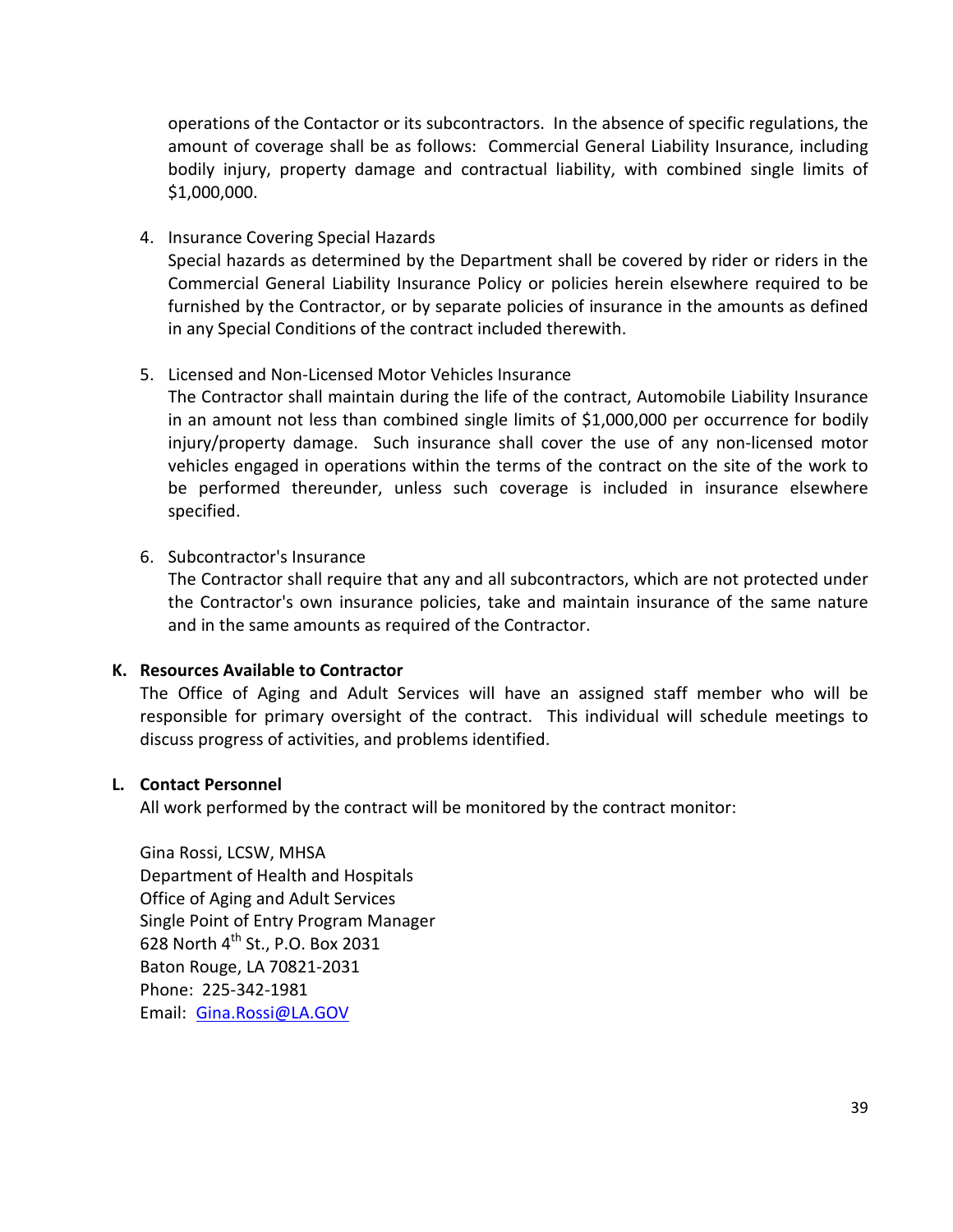#### M. Term of Contract

The contract shall commence on or near the date approximated in the Schedule of Events. The term of this contract shall be for a period of three years. There may be a possible extension for an additional 24 month period, however, all contracts extending beyond the original 36 months must be approved by the Joint Legislative Committee on the Budget (JLCB), or as authorized by applicable law. The continuation of this contract is contingent upon the appropriation of funds by the legislature to fulfill the requirements of the contract.

#### N. Payment

The contractor shall submit deliverables in accordance with established timelines and shall submit itemized invoices monthly or as defined in the contract terms. Monthly payments will be based on the actual number of client assessments completed and their timeliness, and on administrative costs. Payment of invoices shall be subject to approval of OAAS.

This Request for Proposal will result in the execution of a performance-based contract. The Contractor will be paid on a monthly basis based on meeting the objectives and deliverables for all components required under the contract and achievement of key performance standards. A portion of the monthly payment to the contractor will be based on timely completion of client assessments. While the payment incentive is tied to the timely completion of the client assessment, the Department recognizes that other activities specified in Section II: Scope of Work, such as choice counseling, caregiver assessments and developing plans of care are also conducted during same the face-to-face visit. No extra payment will be made for these services, as they are included in the unit price for client assessment.

 An annual 10% retainage will be established under the contract resulting from this RFP. These funds will be released on an annual basis on the (anniversary date of the contract start date) contingent upon satisfactory achievement of deliverables.

### **III.** PROPOSALS

#### A. General Information

This section outlines the provisions which govern determination of compliance of each proposer's response to the RFP. The Department shall determine, at its sole discretion, whether or not the requirements have been reasonably met. Omissions of required information shall be grounds for rejection of the proposal by the Department.

### B. Contact After Solicitation Deadline

After the date for receipt of proposals, no proposer-initiated contact relative to the solicitation will be allowed between the proposers and DHH until an award is made.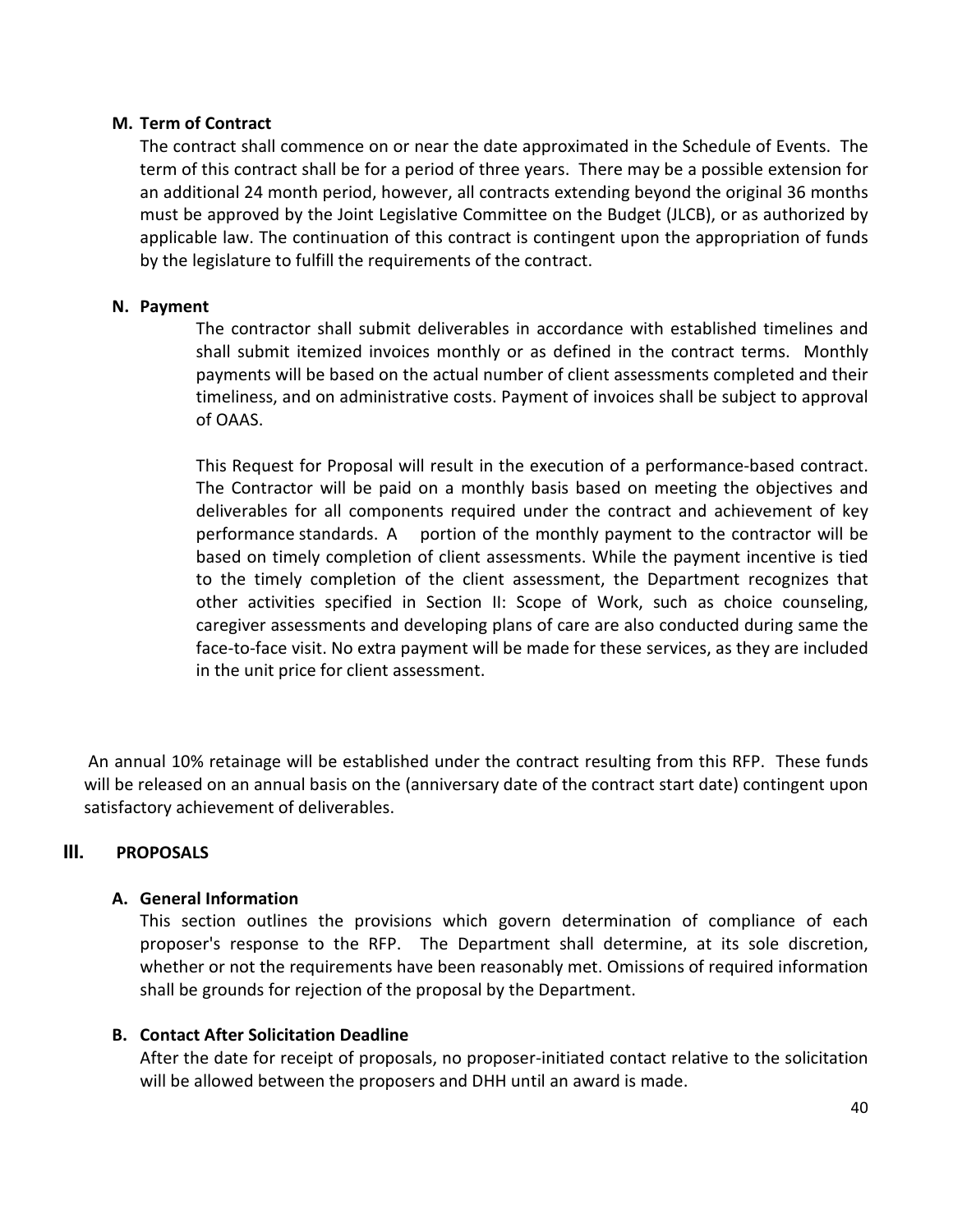#### C. Rejection and Cancellation

Issuance of this solicitation does not constitute a commitment by DHH to award a contract or contracts. The Department reserves the right to reject all proposals received in response to this solicitation.

In accordance with the provisions of R.S. 39:2182, in awarding contracts after August 15, 2010, any public entity is authorized to reject a proposal or bid from, or not award the contract to, a business in which any individual with an ownership interest of five percent or more, has been convicted of, or has entered a plea of guilty or nolo contendere to any state felony or equivalent federal felony crime committed in the solicitation or execution of a contract or bid awarded under the laws governing public contracts under the provisions of Chapter 10 of Title 38 of the Louisiana Revised Statutes of 1950, professional, personal, consulting, and social services procurement under the provisions of Chapter 16 of this Title, or the Louisiana Procurement Code under the provisions of Chapter 17 of this Title.

#### D. Award Without Discussion

The Secretary of DHH reserves the right to make an award without presentations by proposers or further discussion of proposals received.

#### E. Assignments

Any assignment, pledge, joint venture, hypothecation of right or responsibility to any person, firm or corporation should be fully explained and detailed in the proposal. Information as to the experience and qualifications of proposed subcontractors or joint ventures should be included in the proposal. In addition, written commitments from any subcontractors or joint ventures should be included as part of the proposal.

### F. Proposal Cost

The proposer assumes sole responsibility for any and all costs associated with the preparation and reproduction of any proposal submitted in response to this RFP, and shall not include this cost or any portion thereof in the proposed contract price.

#### G. Ownership of Proposal

All proposals become the property of the Department and will not be returned to the proposer. The Department retains the right to use any and all ideas or adaptations of ideas contained in any proposal received in response to this solicitation. Selection or rejection of the offer will not affect this right. Once a contract is awarded, all proposals will become subject to the Louisiana Public Records Act.

### H. Procurement Library/Resources Available To Proposer

Relevant material related to this RFP will be posted at the following web address: LOCET User Intake Manual, Version 2.0, Release date 01/12/2010: http://www.dhh.louisiana.gov/publications.asp?ID=1&CID=25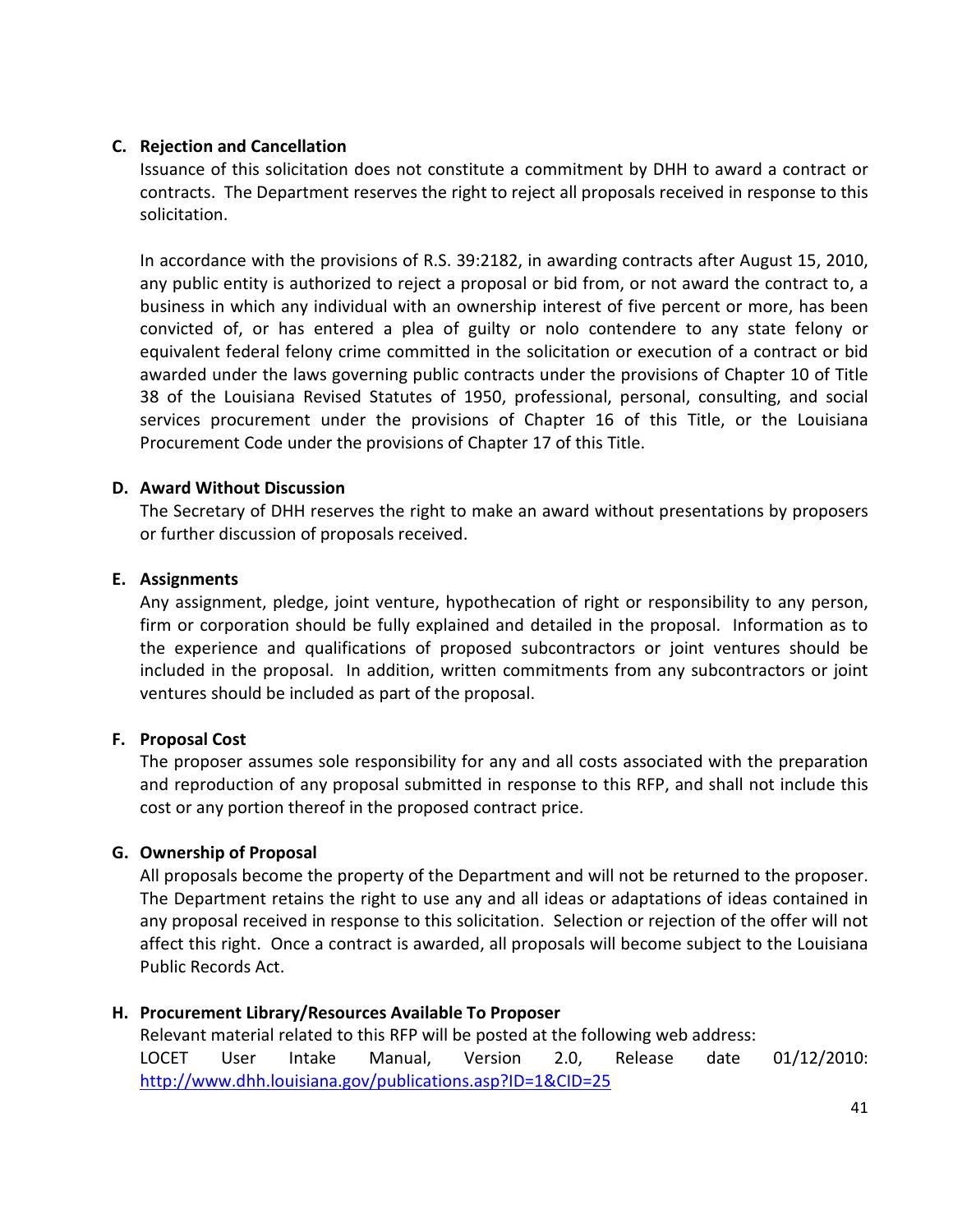SHARe Overview; Training Materials; Policy Documents; Forms: http://www.dhh.louisiana.gov/offices/page.asp?ID=105&Detail=9014 Additional SHARe Information (added 10/01/2009): http://www.dhh.louisiana.gov/offices/publications.asp?ID=105&Detail=2586 LT-PCS Provider Manual for Personal Care Services: http://www.lamedicaid.com/provweb1/manuals/manualsindex.htm

#### I. Proposal Submission

- 1. All proposals must be received by the due date and time indicated on the Schedule of Events. Proposals received after the due date and time will not be considered. It is the sole responsibility of each proposer to assure that its proposal is delivered at the specified location prior to the deadline. Proposals which, for any reason, are not so delivered will not be considered.
- 2. Proposer shall submit one (1) original hard copy and should submit one (1) electronic copy and ten (10) hard copies of each proposal. No facsimile or emailed proposals will be accepted. The cost proposal and financial statements should be submitted separately from the technical proposal; however, for mailing purposes, all packages may be shipped in one container.
- 3. Proposals must be submitted via U.S. mail, courier or hand delivered to:

If courier mail or hand delivered: Mary Gonzalez Department of Health and Hospitals Division of Contracts and Procurement Support 628 N  $4^{th}$  Street, 5th Floor Baton Rouge, LA 70802

If delivered via US Mail: Mary Gonzalez Department of Health and Hospitals Division of Contracts and Procurement Support P.O. Box 1526 Baton Rouge, LA 70821-1526

### J. Proprietary and/or Confidential Information

1. The designation of certain information as trade secrets and/or privileged or confidential proprietary information shall only apply to the technical portion of the proposal. The cost proposal will not be considered confidential under any circumstances. Any proposal copyrighted or marked as confidential or proprietary in its entirety may be rejected without further consideration or recourse.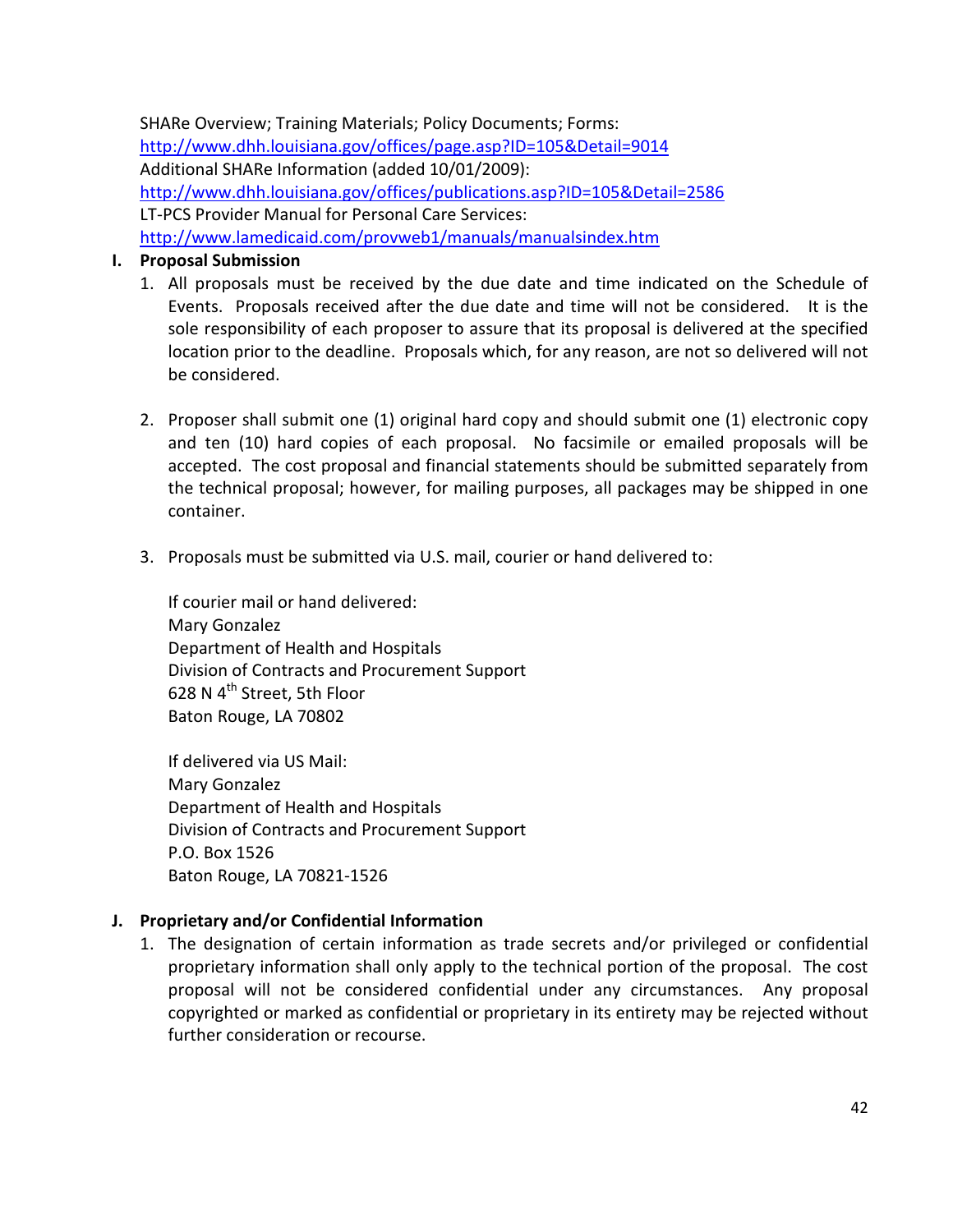- 2. For the purposes of this RFP, the provisions of the Louisiana Public Records Act (La. R.S. 44.1 et. seq.) will be in effect. Pursuant to this Act, all proceedings, records, contracts, and other public documents relating to this RFP shall be open to public inspection. Proposers are reminded that while trade secrets and other proprietary information submitted in conjunction with this RFP may not be subject to public disclosure, protections must be claimed by the proposer at the time of submission of its Technical Proposal. Proposers should refer to the Louisiana Public Records Act for further clarification.
- 3. The proposer must clearly designate the part of the proposal that contains a trade secret and/or privileged or confidential proprietary information as "confidential" in order to claim protection, if any, from disclosure. The proposer shall mark the cover sheet of the proposal with the following legend, specifying the specific section(s) of the proposal sought to be restricted in accordance with the conditions of the legend:

"The data contained in pages \_\_\_\_\_ of the proposal have been submitted in confidence and contain trade secrets and/or privileged or confidential information and such data shall only be disclosed for evaluation purposes, provided that if a contract is awarded to this proposer as a result of or in connection with the submission of this proposal, the State of Louisiana shall have the right to use or disclose the data therein to the extent provided in the contract. This restriction does not limit the State of Louisiana's right to use or disclose data obtained from any source, including the proposer, without restrictions."

- 4. Further, to protect such data, each page containing such data shall be specifically identified and marked "CONFIDENTIAL."
- 5. Proposers must be prepared to defend the reasons why the material should be held confidential. If a competing proposer or other person seeks review or copies of another proposer's confidential data, DHH will notify the owner of the asserted data of the request. If the owner of the asserted data does not want the information disclosed, it must take legal action as necessary to restrain DHH from releasing information DHH believes to be public record.
- 6. If the proposal contains confidential information, a redacted copy of the proposal must be submitted. If a redacted copy is not submitted, DHH may consider the entire proposal to be public record. When submitting the redacted copy, it should be clearly marked on the cover as - "REDACTED COPY." The redacted copy should also state which sections or information has been removed."
- 7. Any proposal marked as confidential or proprietary in its entirety may be rejected without further consideration or recourse.

### K. Proposal Format

1. An item-by-item response to the Request for Proposals is requested.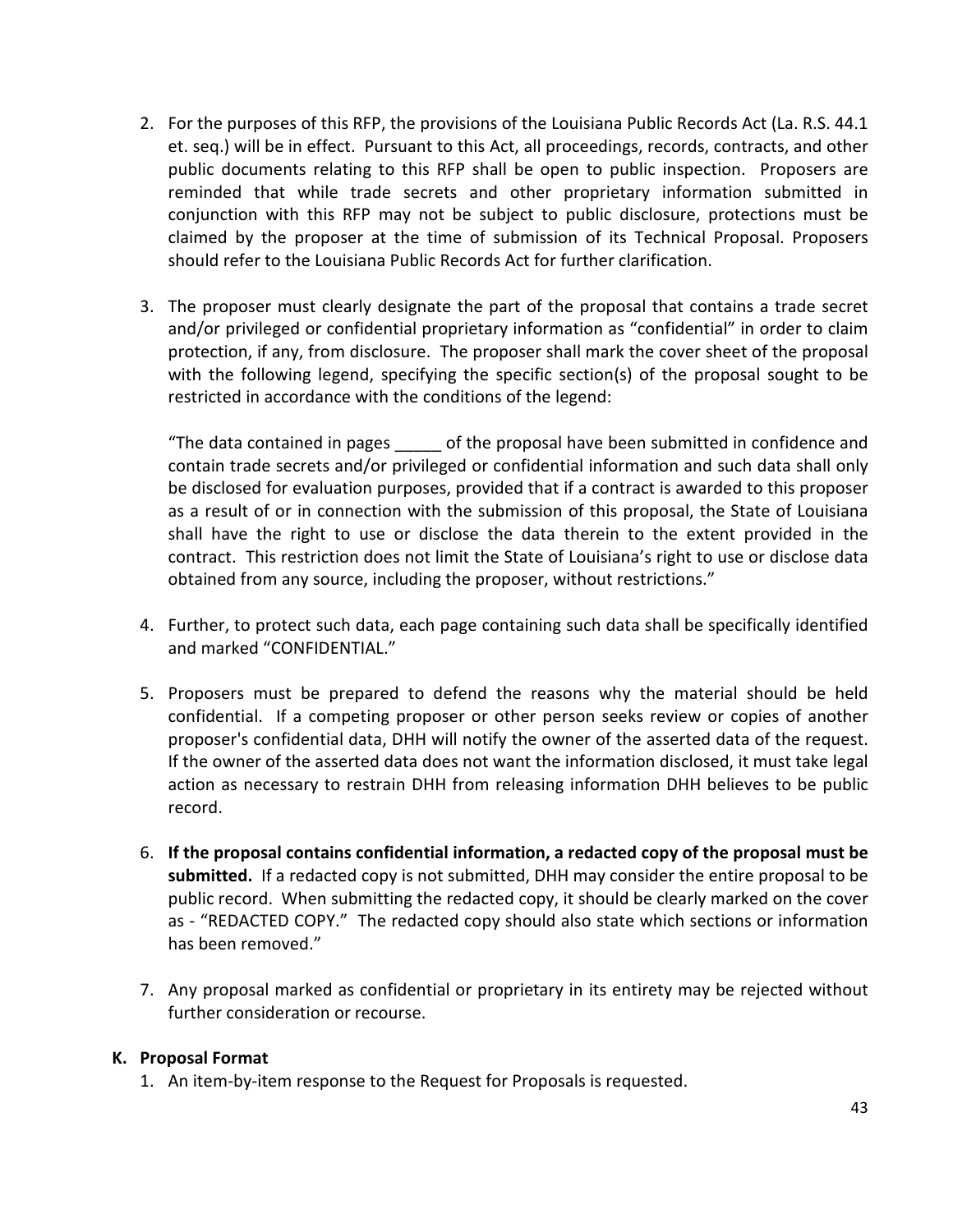2. There is no intent to limit the content of the proposals, and proposers may include any additional information deemed pertinent. Emphasis should be on simple, straightforward and concise statements of the proposer's ability to satisfy the requirements of the RFP.

#### L. Requested Proposal Outline:

- Introduction/Administrative Data
- Work Plan/Project Execution
- Relevant Corporate Experience
- Personnel Qualifications
- Additional Information
- Corporate Financial Condition
- Cost and Pricing Analysis

#### M. Proposal Content

- 1. Proposals should include information that will assist the Department in determining the level of quality and timeliness that may be expected. The agency shall determine, at its sole discretion, whether or not the RFP provisions have been reasonably met. The proposal should describe the background and capabilities of the proposer, give details on how the services will be provided, and shall include a breakdown of proposed costs-Work samples may be included as part of the proposal.
- 2. Proposals should address how the proposer intends to assume complete responsibility for timely performance of all contractual responsibilities in accordance with federal and state laws, regulations, policies, and procedures.
- 3. Proposals should define proposer's functional approach in providing services and identify the tasks necessary to meet the RFP requirements of the provision of services, as outlined in Section II.
- 4. All proposal pages should be clearly numbered.
- 5. Introduction/Administrative Data
- a. The introductory section should contain summary information about the proposer's organization. This section should state proposer's knowledge and understanding of the needs and objectives of DHH OAAS as related to the scope of this RFP. It should further cite its ability to satisfy provisions of the Request for Proposal.
- b. This introductory section should include a description of how the proposer's organizational components communicate and work together in both an administrative and functional capacity from the top down. This section should contain a brief summary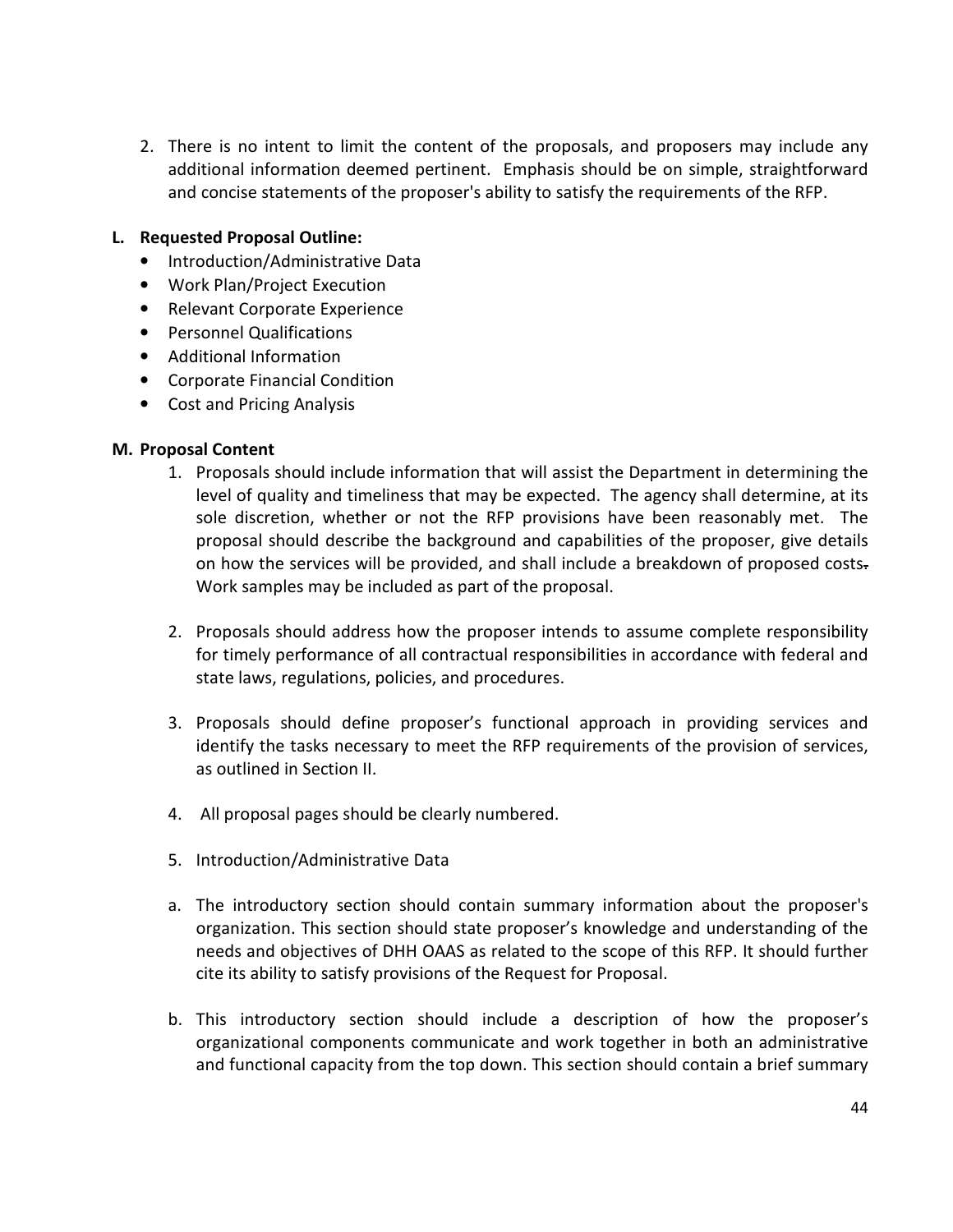setting out the proposer's management philosophy including, but not limited to, the role of Quality Control, Professional Practices, Supervision, Distribution of Work and Communication Systems. This section should include an organizational chart displaying the proposer's overall structure.

- c. This section should also include the following information:
	- i. Location of Active Office with Full Time Personnel, include all office locations (address) with full time personnel.
	- ii. Name and address of principal officer;
- iii. Name and address for purpose of issuing checks and/or drafts;
- iv. For corporations, a statement listing name(s) and address(es) of principal owners who hold five percent interest or more in the corporation.
- v. If out-of-state proposer, give name and address of local representative; if none, so state;
- vi. If any of the proposer's personnel named is a current or former Louisiana state employee, indicate the Agency where currently or formerly employed, position, title, and termination date (if applicable).
- vii. If the proposer was engaged by DHH within the past twenty-four (24) months, indicate the contract number and/or any other information available to identify the engagement; if not, so state; and
- viii. Proposer's state and federal tax identification numbers.
- d. The following information **must** be included in the proposal:
	- i. Certification Statement: The proposer must sign and submit the attached Certification Statement (See Attachment I).
	- ii. Proposer shall guarantee that there will be no conflict or violation of the Ethics Code if it is awarded the contract. Ethics issues are interpreted by the Louisiana Board of Ethics.
	- iii. Proposer shall guarantee that the entire proposal will be valid for a period of 120 days after the submission date.
	- iv. Proposer shall guarantee that the proposal submitted shall become a contractual obligation and valid if a contract is awarded.
- 6. Work Plan/Project Execution

a. The proposer should articulate an understanding of, and ability to effectively implement services as outlined within Section II of the RFP. In this section the proposer should state the approach it intends to use in achieving each objective of the project as outlined, including a project work plan and schedule for implementation. In particular, the proposer should:

b. Provide a written explanation of the organizational structures of both operations and program administration, and how those structures will support service implementation.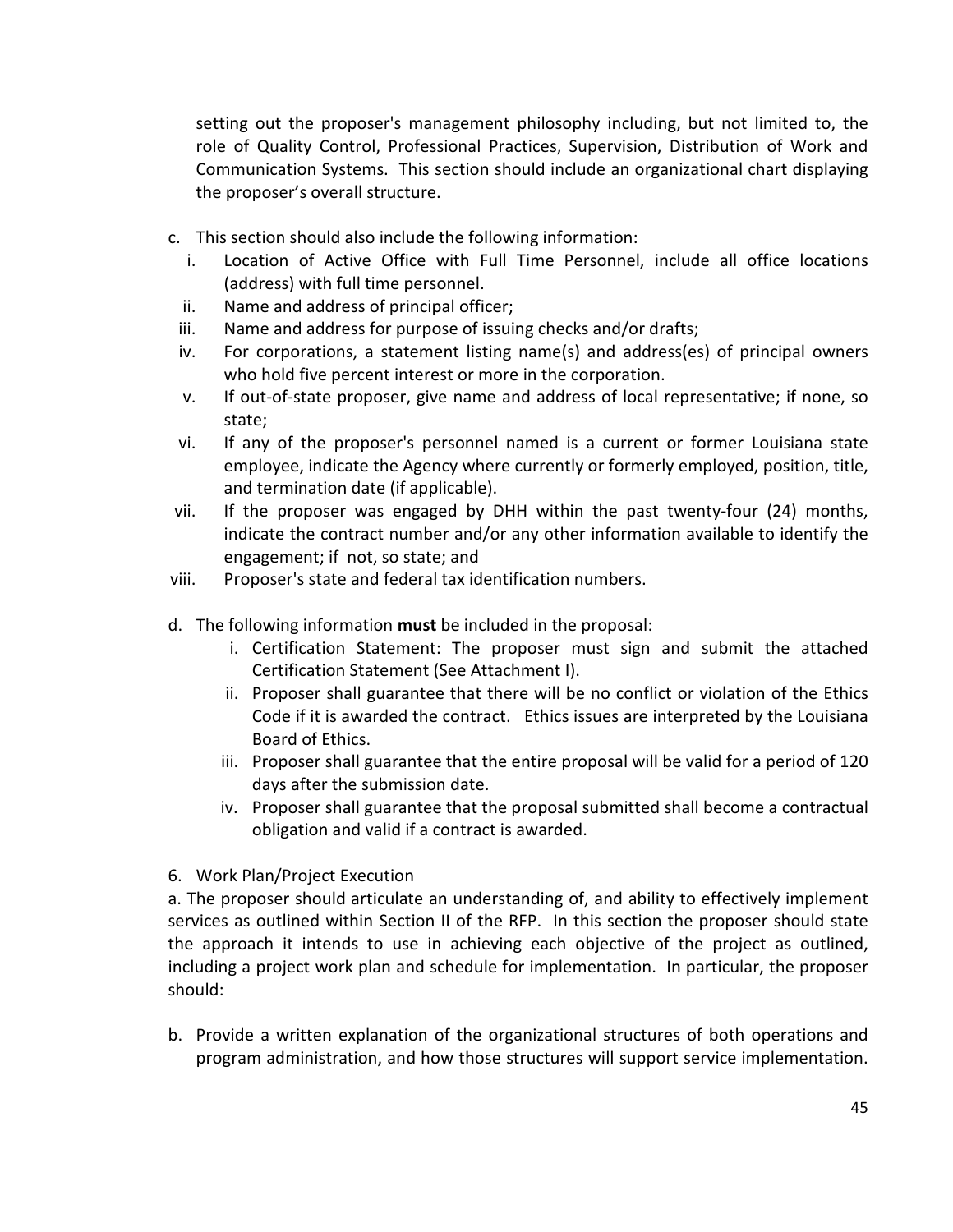Individual components should include plans for supervision, training, technical assistance, as well as collaboration as appropriate.

- c. Provide a strategic overview including all elements to be provided.
- d. Provide a written discussion of the work plan addressing process flow, time frames for each component; how findings will be addressed in the process; and the ability to maintain the work plan schedule (i.e. drawing on firm resources, training, etc.).
- e. Demonstrate an ability to hire staff with the necessary experience and skill sets defined in Section II E that will enable them to effectively meet the needs of consumers served.
	- i. Appropriate staff volume
	- ii. Written hiring procedure currently in use within proposer's organization
- f. Demonstrate an understanding of, and ability to implement, the various types of organizational strategies to be integrated within the day to day operations, which are critical in organizing their functioning and maximizing productivity.
- g. Demonstrate an understanding of, and ability to implement, the various types of organizational strategies to be integrated within the day to day operations, which are critical in organizing their functioning and maximizing productivity.
- h. Demonstrate knowledge of services to be provided and effective strategies to achieve objectives and effective service delivery.
- i. Describe approach and strategy for project oversight and management.
- j. Articulate the need for, and the ability to implement, a plan for continuous quality improvement; this includes (but is not limited to) reviewing the quality of services provided and staff productivity.
- k. Address proposed method of real time connectivity for purposes described in this RFP.
- l. Demonstrate an understanding of and ability to implement data collection as needed.
- m. Explain processes that will be implemented in order to complete all tasks and phases of the project in a timely manner, as outlined within Section II. Include charts and graphs which reflect the work plan in detail.
- n. Articulate the ability to develop and implement an All Hazards Response plan in the event of an emergency event.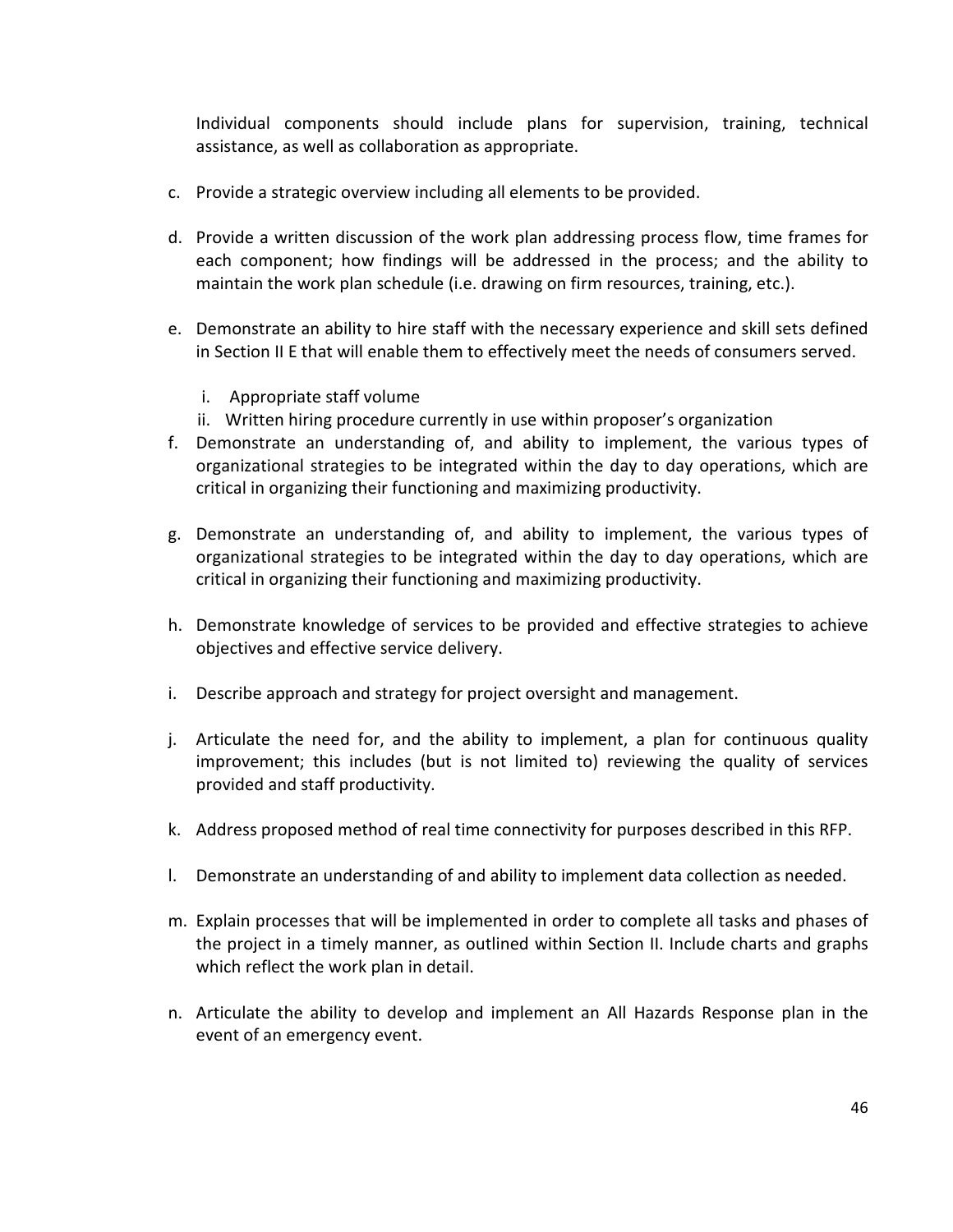- o. Refer to specific documents and reports that can be produced as a result of completing tasks, to achieve the requested deliverables. Sample reports may be submitted.
- p. Identify all assumptions or constraints on tasks.
- q. Discuss what flexibility exists within the work plan to address unanticipated problems which might develop during the contract period.
- r. If the proposer intends to subcontract for portions of the work, the proposer should identify the subcontractors and include specific designations of the tasks to be performed by the subcontractor.
- s. Document procedures to protect the confidentiality of records in DHH databases, including records in databases that may be transmitted electronically via e-mail or the Internet.
- t. The Proposer should submit a takeover/transition plan which outlines the procedures and timelines to ensure continuity of services in the event of contract termination or award of contract to another vendor at the end of the contract's term. The takeover/ transition plan should include procedures that should, at a minimum, comply with the stipulations described in Section II D, Turnover.
- u. The proposer should indicate if any of the software proposed for use in the contract is proprietary.
- 7. Call Center Location

The proposer should provide the actual physical location (street, town, state and zipcode address) of the call center that will be utilized to provide call center services described in the RFP. Failure to provide this information will result in the proposer losing ten points in the evaluation. In order to receive any points in this criterion, the proposer must not only provide the physical address of the call center, but must provide convincing evidence in the proposal that the proposer currently operates a call center at this location, and that this call center will be utilized to provide the services described in the RFP if proposer is chosen for award of the contract; or, if the proposer does not currently operate a call center at this location, the proposer must provide in the proposal a copy of an agreement with the call center owner, acknowledging that an agreement exists for this call center to be utilized in providing services described in the RFP. This agreement may be a contract between the proposer and the call center owner or may be a notarized letter of agreement between the proposer and call center owner.

8. Relevant Corporate Experience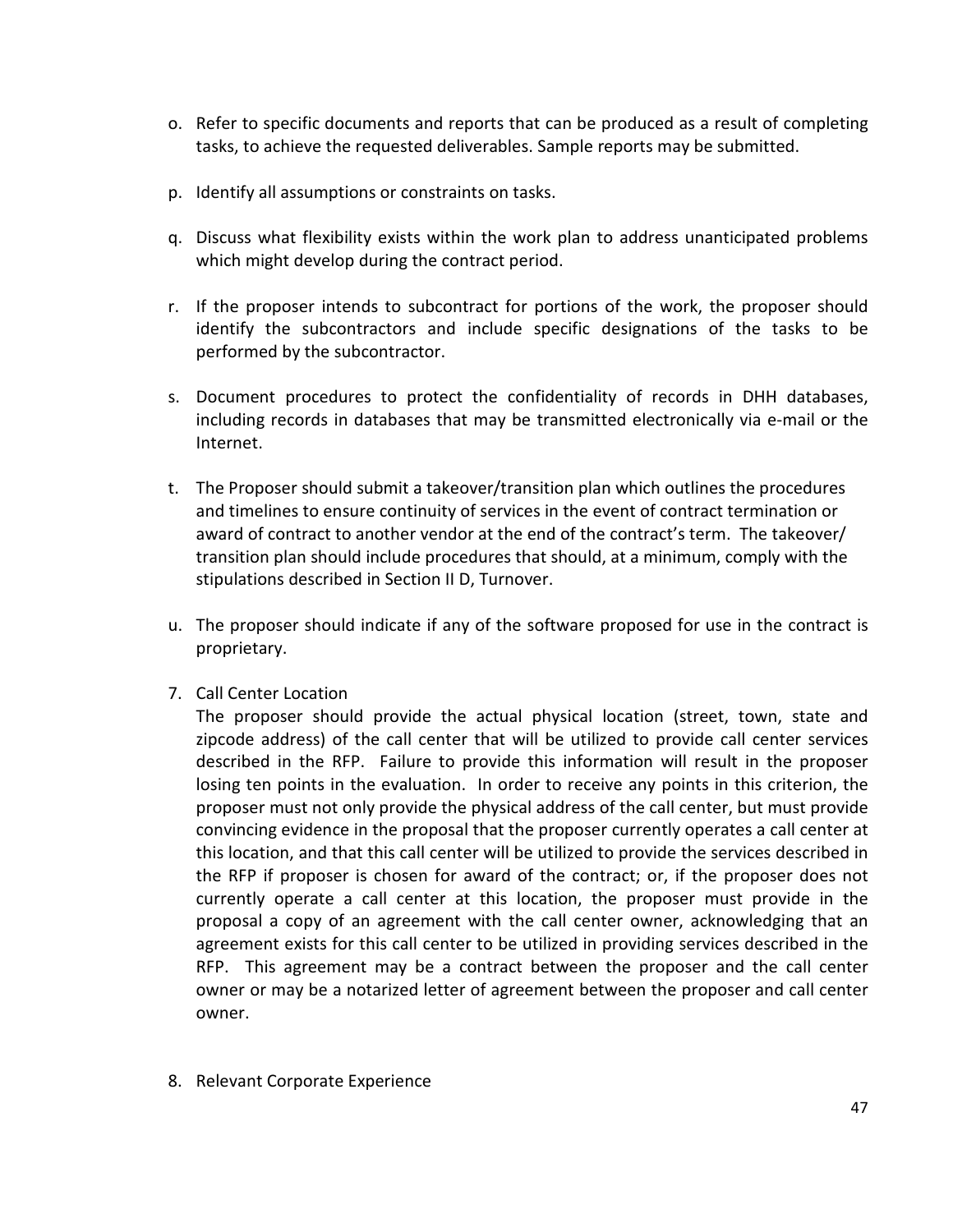- a. The proposal should indicate the firm has a record of prior successful experience in the design and implementation of the services sought through this RFP. Proposers should include statements specifying the extent of responsibility on prior projects and a description of the projects scope and similarity to the projects outlined in this RFP. All experience under this section should be in sufficient detail to allow an adequate evaluation by the Department. The proposer should have, within the last 24 months prior to deadline to receive proposals, completed a similar type project. Proposers should give at least two customer references for projects completed in at least the last 24 months. References should include the name, email address and telephone number of each contact person.
- b. In this section, a statement of the proposer's involvement in litigation that could affect this work should be included. If no such litigation exists, proposer should so state.
- 9. Personnel Qualifications
- a. The purpose of this section is to evaluate the relevant experience, resources, and qualifications of the proposed staff to be assigned to this project. The experience of proposer's personnel in implementing similar services to those to be provided under this RFP will be evaluated. The adequacy of personnel for the proposed project team will be evaluated on the basis of project tasks assigned, allocation of staff, professional skill mix, and level of involvement of personnel.
- b. Proposers should state job responsibilities, workload and lines of supervision. An organizational chart identifying individuals and their job titles and major job duties should be included. The organizational chart should show lines of responsibility and authority.
- c. Job descriptions, including the percentage of time allocated to the project and the number of personnel should be included and should indicate minimum education, training, experience, special skills and other qualifications for each staff position as well as specific job duties identified in the proposal. Job descriptions should indicate if the position will be filled by a sub-contractor.
- d. Key personnel and the percentage of time directly assigned to the project should be identified.
- e. Résumés of all known personnel should be included. Resumes of proposed personnel should include, but not be limited to:
	- Experience with proposer,
	- Previous experience in projects of similar scope and size.
	- Educational background, certifications, licenses, special skills, etc.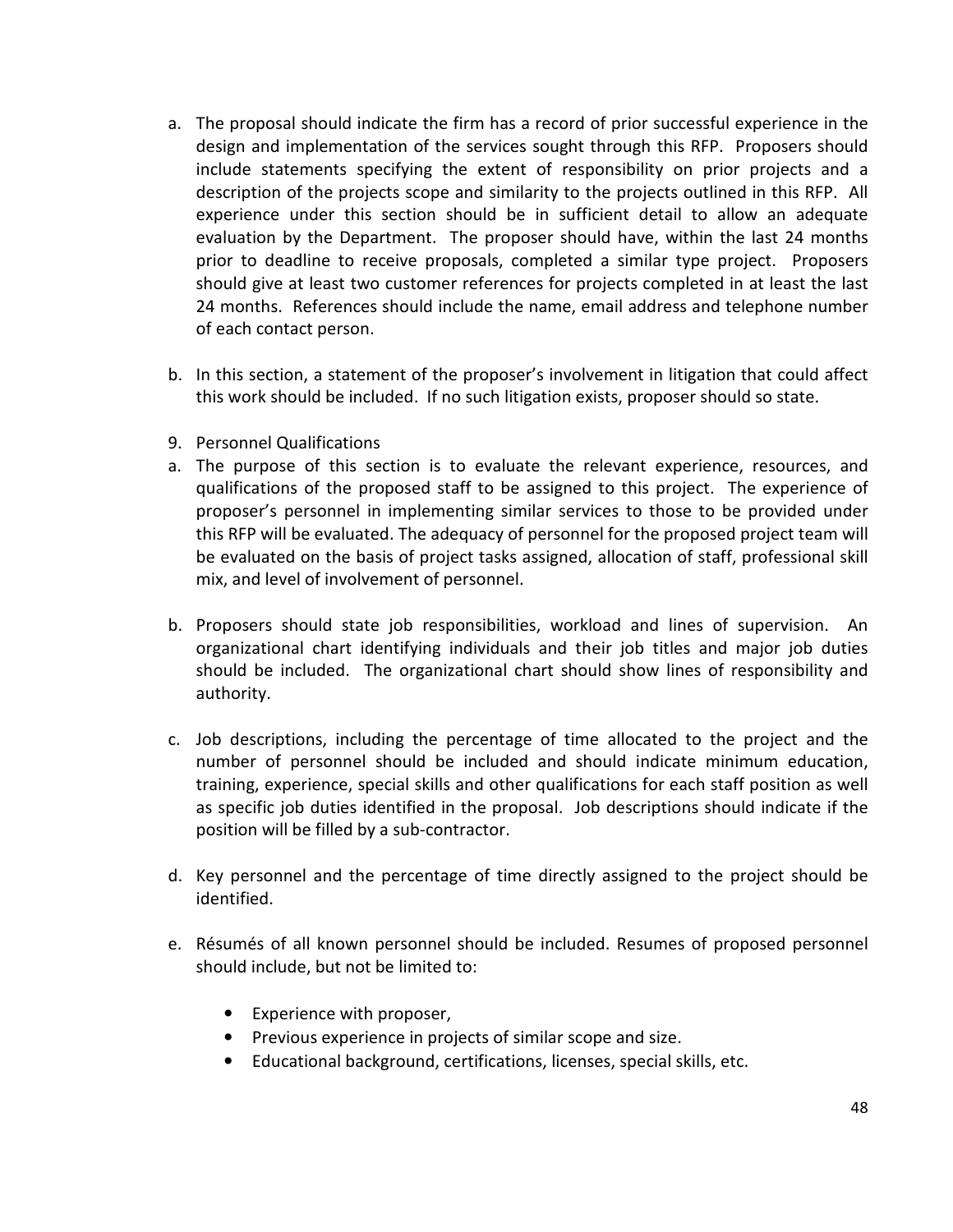- Where personnel have previously worked as a team on similar projects, résumé data should include responsibility and position within the team.
- f. If subcontractor personnel will be used, the proposer should clearly identify these persons, if known, and provide the same information requested for the proposer's personnel.

#### 10. Additional Information

As an appendix to its proposal, if available, proposers should provide copies of policies and procedures manuals, inclusive of organizational standards or ethical standards. This appendix should also include a copy of proposer's All Hazards Response Plan, if available.

- 11. Corporate Financial Condition
- a. The Corporate Financial Condition and the Cost and Pricing Analysis (number 12 below) should be placed in a sealed envelope separate from the remainder of the proposal. However, for mailing purposes, all packages may be shipped in one container.
- b. The organization's financial solvency will be evaluated. The proposer's ability to demonstrate adequate financial resources for performance of the contract or the ability to obtain such resources as required during performance under this contract will be given special emphasis.
- c. Proposal should include for each of the last three (3) years, copies of financial statements, preferably audited, including at least a balance sheet and profit and loss statement, or other appropriate documentation which would demonstrate to the Department the proposer's financial resources sufficient to conduct the project.
- 12. Cost and Pricing Analysis
- a. Proposer shall specify costs for performance of tasks. Proposal shall include all anticipated costs of successful implementation of all deliverables outlined. An item by item breakdown of costs shall be included in the proposal.
- b. Proposers shall submit the breakdown in the approved format as shown in the attached sample cost template form (See Attachment IV) for each year of the contract to demonstrate how cost was determined.
- c. The proposer must specify total costs for performance of tasks and all deliverables defined in Section II: Scope of Work, for each of the three years of the contract.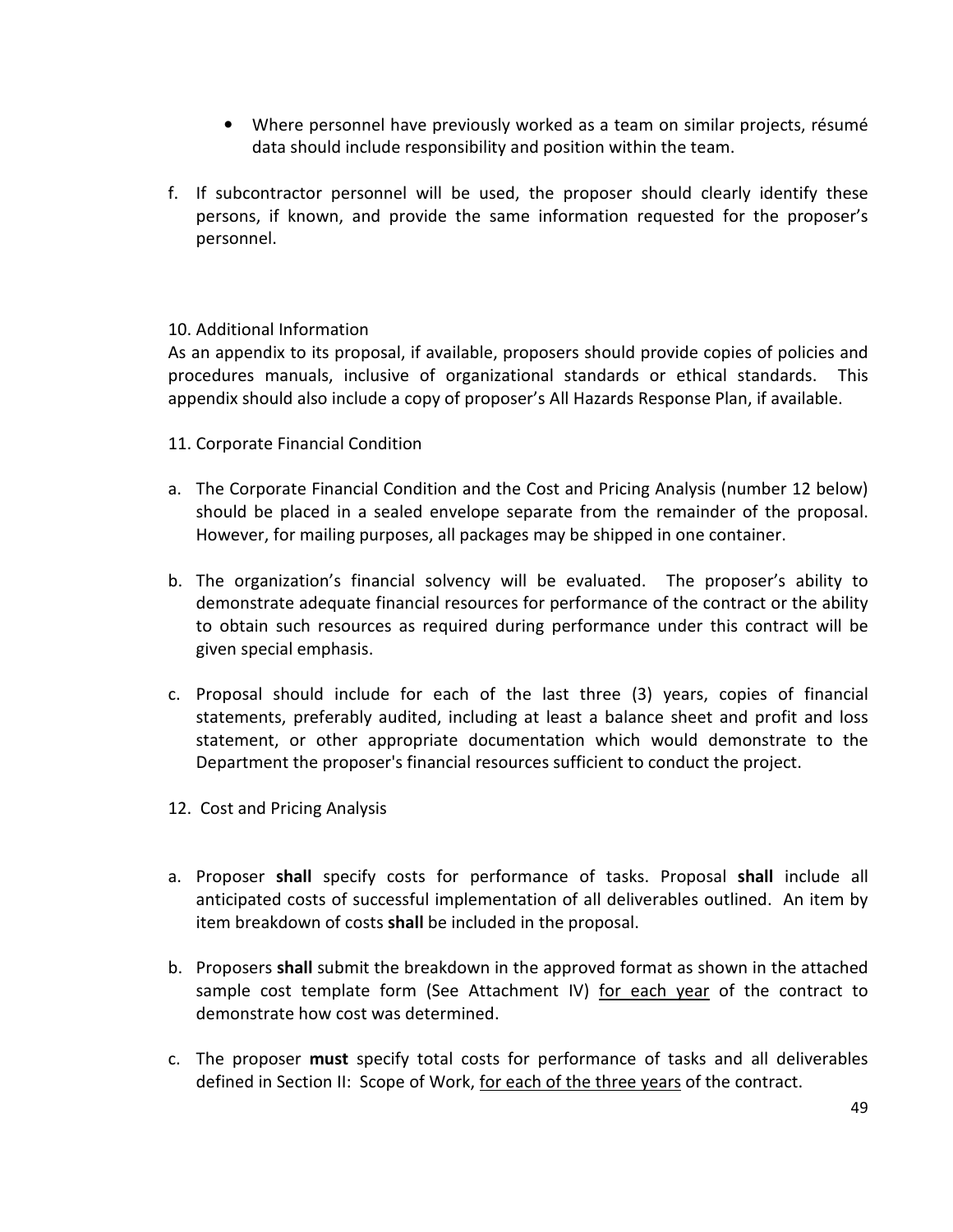In the total cost proposal, proposers shall separate their total annual costs into two components, 1) costs for client assessments, and 2) administrative costs which are defined as all other costs (including intake, information and referral, level of care determination using LOCET, plan of care development, quality assurance, and establishment of necessary tracking and work flow systems). As a portion of the total cost bid, proposers will propose a fixed price for each face-to-face client assessment completed. This fixed price per assessment (unit) is the Standard Amount to be paid under the contract for each assessment, if the timeliness performance standard is achieved.

The Department estimates the number of face-to-face client assessments to be:

Year 1: July 2010 – June 2011 = 10,591 Year 2: July 2011 – June 2012 = 11,968 Year 3: July 2012 – June 2013 = 13,524

These estimates are based on current growth with an extra 5% built in for persons who may require multiple assessments within the year.

All proposers shall use these numbers as the base for a per unit cost to propose a total cost for assessment services. For example, in Year One, 10,591 multiplied by a per unit proposed cost of \$150 will equal the total cost of assessments of \$1,588,650.

The total proposal cost amount for each year will be the sum of the total amount for client assessments and the total amount for administrative costs.

d. Proposer shall submit a separate cost and pricing analysis for the possible additional tasks described in Section II.C., which are Client Monitoring and Client Monitoring with Fiscal Oversight for LA-POP recipients.

#### N. Evaluation Criteria

The following criteria will be used to evaluate proposals:

- 1. Evaluations will be conducted by a Proposal Review Committee.
- 2. Evaluations of the financial statements will be conducted by a member of the DHH Fiscal Division.
- 3. Scoring will be based on a possible total of 125 points, and the proposal with the highest total score will be recommended for award.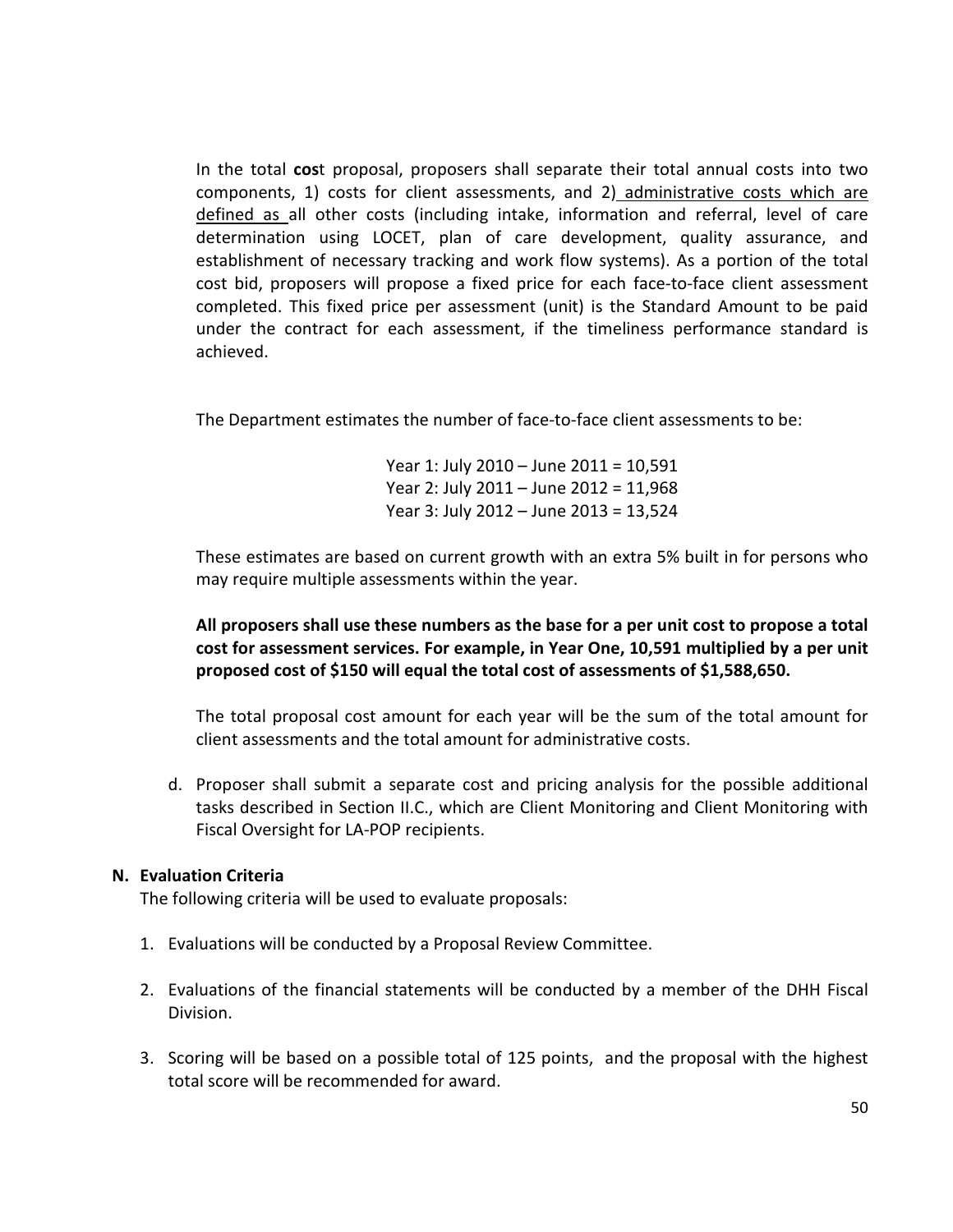- 4. Cost Evaluation:
	- a. The proposer with the lowest Grand Total Proposed Cost shall receive 20 points. Other proposers shall receive points for cost based upon the following formula:

 $CPS = (LPC/PC)*20$ 

CPS = Cost Proposal Score LPC = Lowest Proposal Cost of all proposers PC = Individual Proposal Cost

- b. The assignment of the cost points based on the above formula will be calculated by a member of the DHH Contracts Office staff.
- c. Additionally, maximum of 5 points may be awarded for the cost criteria based on evaluation of reasonableness of cost based on economies of scale, adequate budget detail, and justification that all cost is consistent with the purpose, objectives, and deliverables of the RFP.
- d. The DHH Deputy Undersecretary may provide assistance with the evaluation of the additional 5 points.
- e. The proposer with the lowest Total Administrative Cost for additional Task #1 shall receive 5 points. The proposer with the lowest Total Administrative Cost for additional Task # 2 shall receive 5 points. Other proposers shall receive points for cost for these additional tasks based upon the following formula:

 $CPS = (LPC/PC)*5$ 

CPS = Cost Proposal Score LPC = Lowest Proposal Cost of all proposers PC = Individual Proposal Cost

This formula will be used in the calculation of cost points for each of the additional tasks.

5. Evaluation Criteria and Assigned Weights: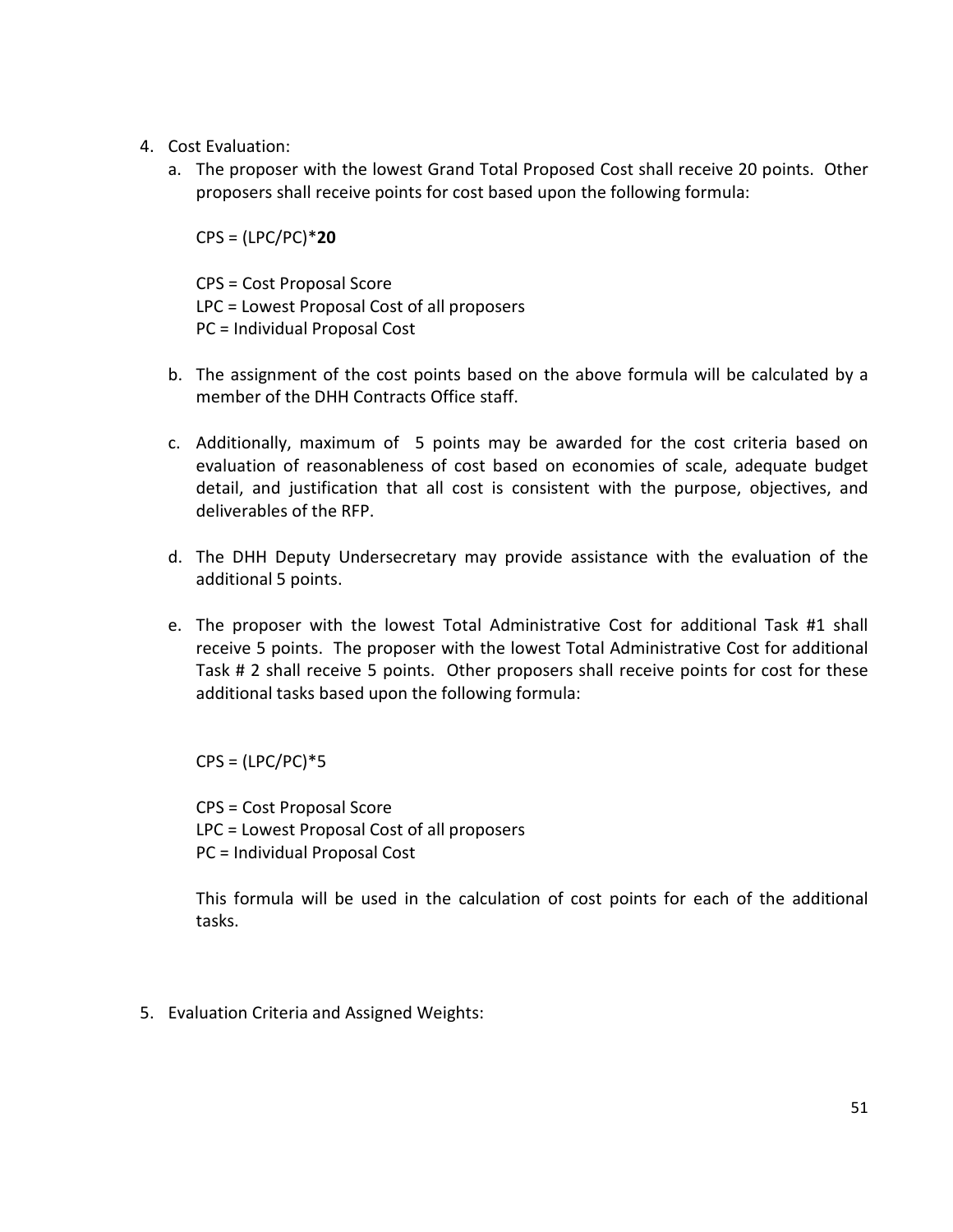| <b>Evaluation Criteria</b>                      | <b>Point Total</b> |
|-------------------------------------------------|--------------------|
| Introduction/Understanding of RFP               | 20                 |
| Work Plan/Project Execution                     | 20                 |
| <b>Call Center Location</b>                     | 10                 |
| Corporate Experience                            | 10                 |
| <b>Financial Statements</b>                     | 5                  |
| <b>Qualifications of Personnel</b>              | 15                 |
| Cost                                            | 35                 |
| Client Assessment and Administrative Costs (25) |                    |
| Task #1 Total Administrative Cost (5)           |                    |
| Task #2 Total Administrative Cost (5)           |                    |
| Total                                           |                    |

#### O. On-Site Presentations/Demonstrations

- 1. The State, at its sole discretion, may require all proposers, reasonably susceptible of being selected for the award, to provide an oral presentation of how it proposes to meet the agency's program objectives. Commitments made by the Proposer at the oral presentation, if any, will be considered binding.
- 2. Proposers selected for on-site presentations/demonstrations should:
	- Provide a strategic overview of services to be provided,
	- Summarize major strengths,
	- Demonstrate flexibility and adaptability to handle both anticipated and unanticipated changes,
	- If possible, have the project manager and key personnel in attendance to provide their view of the partnership envisioned with the Department.
- 3. The review committee will evaluate the oral presentation based on the following: the proposer's interpretation of the needs and objectives of the Office of Aging and Adult Services as related to this project and the proposer's plan for project execution. Presentations should be no longer than one and one-half hours (including time for questions by the evaluation team). Presentations may be videotaped or otherwise recorded by OAAS. All Oral Presentations will be held according to the dates shown on the Schedule of Events. The RFP Coordinator will schedule each proposer's Oral Presentation within the dates shown.
- 4.

An additional 10 points may be awarded as a result of the on-site presentation/demonstration. These points will be awarded based upon the proposer's demonstration of Understanding of RFP, Work Plan Execution, and Qualifications of Personnel. These points will be added to the initial point score to determine a final score.

#### P. Announcement of Award

The Department will award the contract to the proposer with the highest graded proposal and deemed to be in the best interest of the Department. All proposers will be notified of the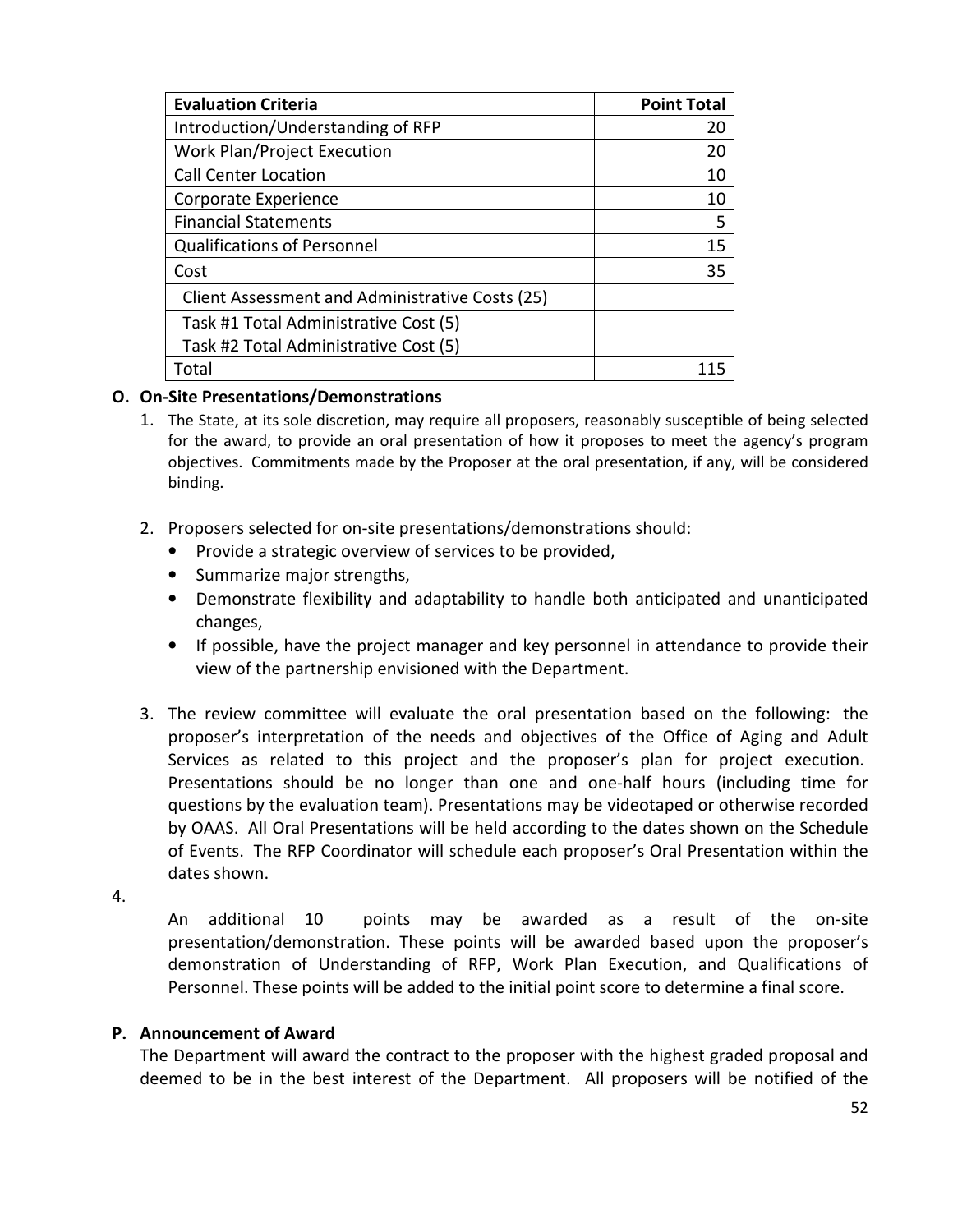contract award. The Department will notify the successful proposer and proceed to negotiate contract terms.

#### IV. CONTRACTUAL INFORMATION

- A. The contract between DHH and the Contractor shall include the standard DHH contract form (CF-1/Attachment II) including a negotiated scope of work, the RFP and its amendments and addenda, and the Contractor's proposal. The attached CF-1 contains basic information and general terms and conditions of the contract to be awarded.
- B. Mutual Obligations and Responsibilities: The state requires that the mutual obligations and responsibilities of DHH and the successful proposer be recorded in a written contract. While final wording will be resolved at contract time, the intent of the provisions will not be altered and will include all provisions as specified in the attached CF-1.
- C. Retainage- The Department shall secure a retainage of 10% from all billings under the contract as surety for performance. On successful completion of contract deliverables, the retainage amount may be released on an annual basis.
- D. In addition, to terms of the CF-1 and supplements, the following will be incorporated into the contract awarded through this RFP:
	- 1. Personnel Assignments: The Contractor's key personnel assigned to this contract may not be replaced without the written consent of the Department. Such consent shall not be unreasonably withheld or delayed provided an equally qualified replacement is offered. Key personnel for these purposes will be determined during contract negotiation.
	- 2. Record Retention: The contractor will maintain all supplemental documentation submitted in reports for a period of four (4) years.
	- 3. Force Majeure: The contractor and the Department are excused from performance under contract for any period they may be prevented from performance by an Act of God, strike, war, civil disturbance, epidemic or court order.
	- 4. Order of Precedence: The contract shall, to the extent possible, be construed to give effect to all provisions contained therein; however, where provisions conflict, the intent of the parties shall be determined by giving a first priority to provisions of the contract excluding the RFP and the proposal; second priority to the provisions of the RFP; and third priority to the provisions of the proposal.
	- 5. Entire Agreement: This contract, together with the RFP and addenda issued thereto by the Department, the proposal submitted by the contractor in response to the Department's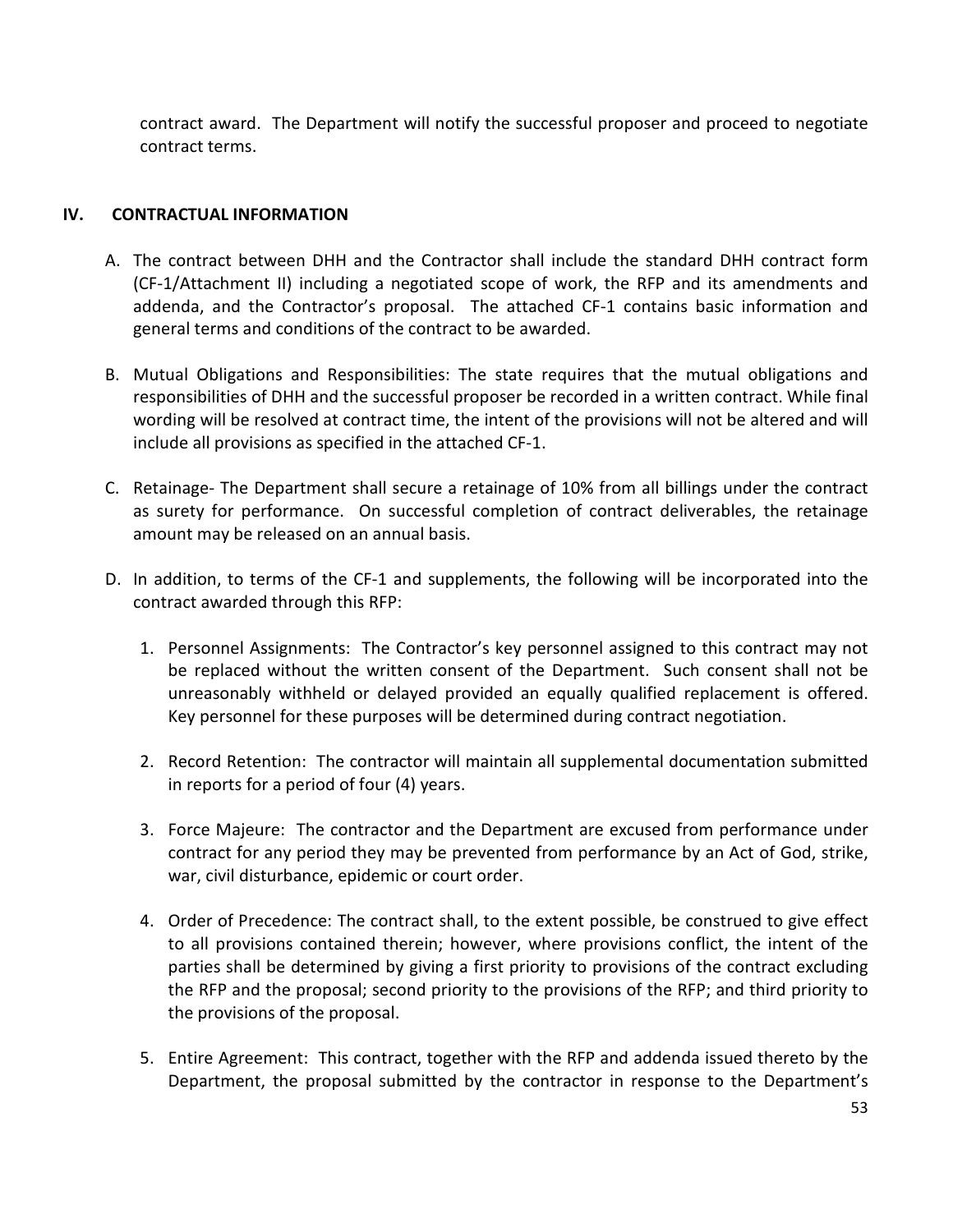RFP, and any exhibits specifically incorporated herein by reference constitute the entire agreement between the parties with respect o the subject matter.

- 6. Board Resolution/Signature Authority: The contractor, if a corporation, shall secure and attach to the contract a formal Board Resolution indicating the signatory to the contract is a corporate representative and authorized to sign said contract.
- 7. Warranty to Comply with State and Federal Regulations: The contractor shall warrant that it shall comply with all state and federal regulations as they exist at the time of the contract or as subsequently amended.
- 8. Warranty of Removal of Conflict of Interest: The contractor shall warrant that it, its officers, and employees have no interest and shall not acquire any interest, direct or indirect, which conflicts in any manner or degree with the performance of services hereunder. The contractor shall periodically inquire of its officers and employees concerning such conflicts, and shall inform the Department promptly of any potential conflict. The contractor shall warrant that it shall remove any conflict of interest prior to signing the contract.
- 9. If the contractor is a corporation, the following requirement must be met prior to execution of the contract:
	- a. If a for-profit corporation whose stock is not publicly traded-the contractor must file a Disclosure of Ownership form with the Louisiana Secretary of State.
	- b. If the contractor is a corporation not incorporated under the laws of the State of Louisiana-the contractor must obtain a Certificate of Authority pursuant to R.S. 12:301- 302 from the Louisiana Secretary of State.
	- c. The contractor must provide written assurance to the agency from contractor's legal counsel that the contractor is not prohibited by its articles of incorporation, bylaws or the laws under which it is incorporated from performing the services required under the contract.

### Attachments:

- I. Certification Statement
- II. DHH Standard Contract Form (CF-1)
- III. HIPAA Business Associate Addendum
- IV. Sample Cost Breakdown Template
- V. Approved Question Format
- VI. Activity Counts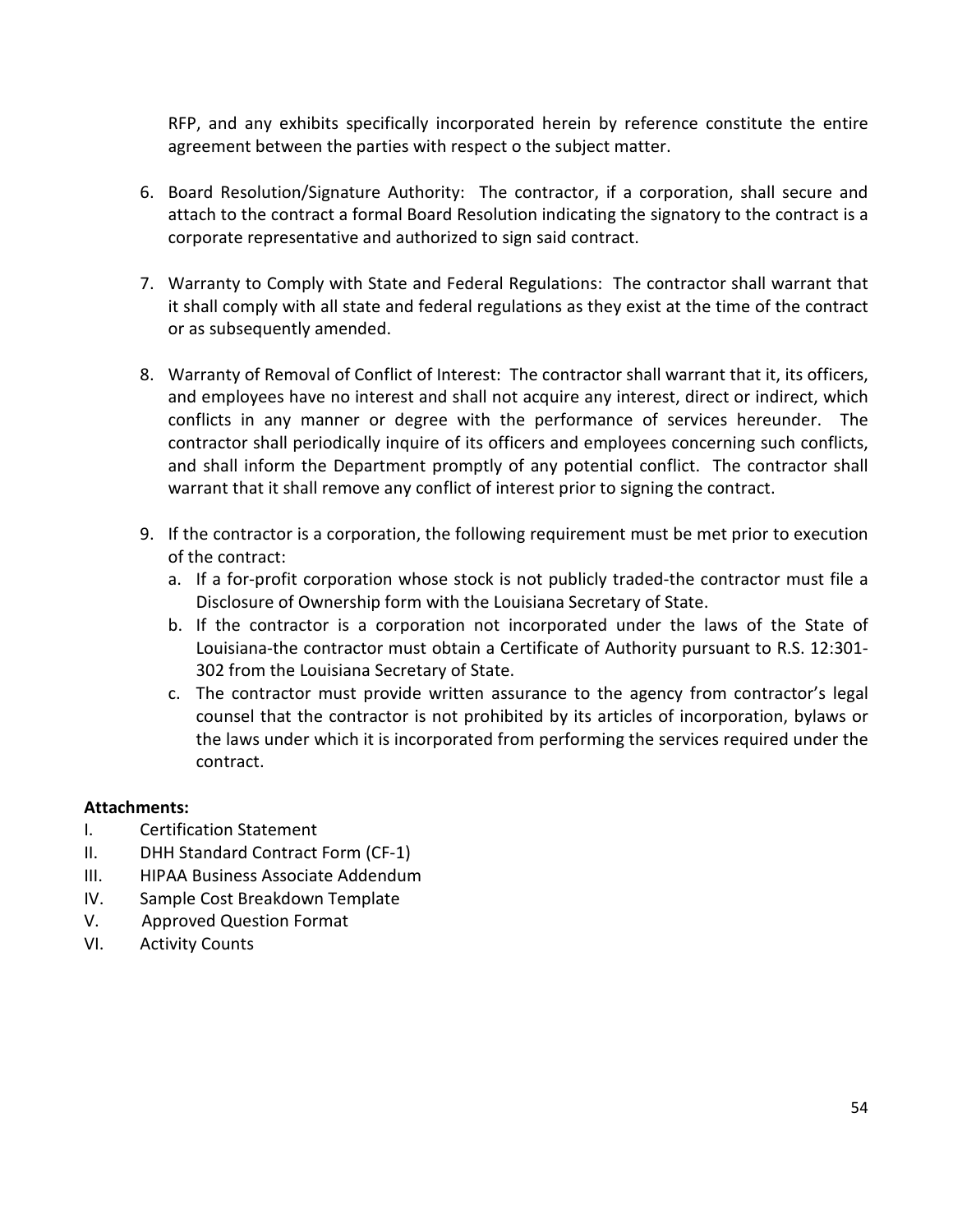#### CERTIFICATION STATEMENT ATTACHMENT I

The undersigned hereby acknowledges she/he has read and understands all requirements and specifications of the Request for Proposals (RFP), including attachments.

**OFFICIAL CONTACT.** The State requests that the Proposer designate one person to receive all documents and the method in which the documents are best delivered. Identify the Contact name and fill in the information below: (Print Clearly)

| Date                             |  |
|----------------------------------|--|
|                                  |  |
| <b>Official Contact Name</b>     |  |
|                                  |  |
| <b>Email Address</b>             |  |
|                                  |  |
| <b>Fax Number with Area Code</b> |  |
|                                  |  |
| Telephone Number                 |  |
|                                  |  |
| <b>Street Address</b>            |  |
|                                  |  |
| City, State, and Zip             |  |

Proposer certifies that the above information is true and grants permission to the Department to contact the above named person or otherwise verify the information I have provided.

By its submission of this proposal and authorized signature below, proposer certifies that:

- 1. The information contained in its response to this RFP is accurate;
- 2. Proposer accepts the procedures, evaluation criteria, contract terms and conditions, and all other administrative requirements set forth in this RFP.
- 3. Proposer accepts the procedures, evaluation criteria, mandatory contract terms and conditions, and all other administrative requirements set forth in this RFP.
- 4. Proposer's quote is valid for at least 120 days from the date of proposal's signature below;
- 5. Proposer understands that if selected as the successful Proposer, he/she will have 10business days from the date of delivery of initial contract in which to complete contract negotiations, if any, and execute the final contract document. The Department has the option to waive this deadline if actions or inactions by the Department cause the delay.
- 6. Proposer certifies, by signing and submitting a proposal for \$25,000 or more, that their company, any subcontractors, or principals are not suspended or debarred by the General Services Administration (GSA) in accordance with the requirements in OMB Circular A-133. (A list of parties who have been suspended or debarred can be viewed via the internet at www.epls.gov

| Authorized Signature: |  |  |  |
|-----------------------|--|--|--|
|                       |  |  |  |

Typed or Printed Name: \_\_\_\_\_\_\_\_\_\_\_\_\_\_\_\_\_\_\_\_\_\_\_\_\_\_\_\_\_\_\_\_\_\_\_\_\_\_\_\_\_\_\_\_\_

Title: \_\_\_\_\_\_\_\_\_\_\_\_\_\_\_\_\_\_\_\_\_\_\_\_\_\_\_\_\_\_\_\_\_\_\_\_\_\_\_\_\_\_\_\_\_\_\_\_\_\_\_\_\_\_\_\_\_\_\_\_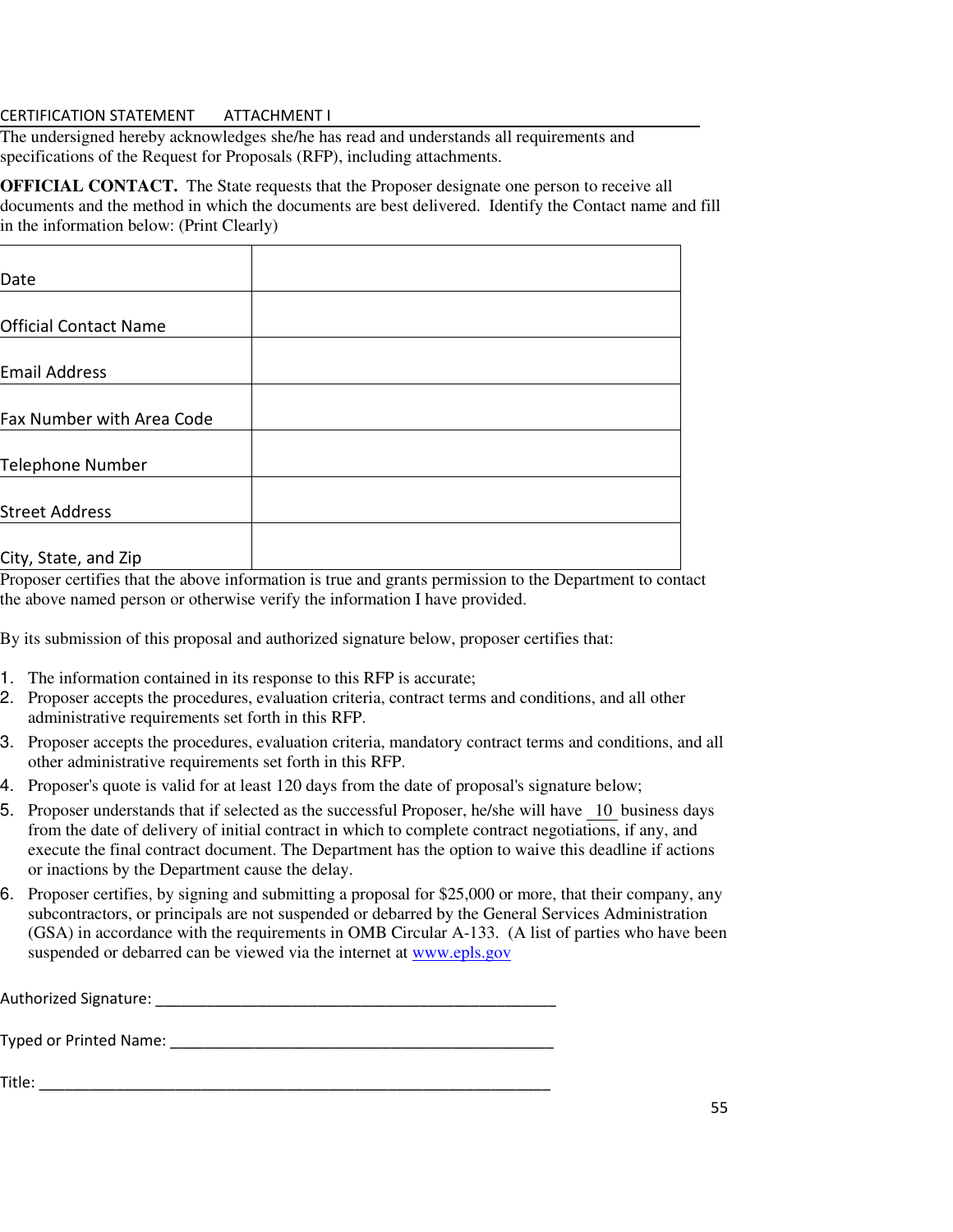#### Attachment II DHH - CF - 1

#### CONTRACT BETWEEN STATE OF LOUISIANA DEPARTMENT OF HEALTH AND HOSPITALS

| AND                                                                                                                                                                                                                                                                                                                                                                                                   |                 |    |                                                                                              |                                                            |                                                  |
|-------------------------------------------------------------------------------------------------------------------------------------------------------------------------------------------------------------------------------------------------------------------------------------------------------------------------------------------------------------------------------------------------------|-----------------|----|----------------------------------------------------------------------------------------------|------------------------------------------------------------|--------------------------------------------------|
| <b>FOR</b>                                                                                                                                                                                                                                                                                                                                                                                            |                 |    |                                                                                              |                                                            |                                                  |
| $\Box$ Personal Services $\Box$ Professional Services                                                                                                                                                                                                                                                                                                                                                 |                 |    | $\Box$ Consulting Services $\Box$ Social Services                                            |                                                            |                                                  |
| ractor (Legal Name if Corporation)                                                                                                                                                                                                                                                                                                                                                                    |                 | 5) | Federal Employer Tax ID# or Social Security #                                                |                                                            |                                                  |
| t Address                                                                                                                                                                                                                                                                                                                                                                                             |                 | 6) | Parish(es) Served                                                                            |                                                            |                                                  |
| and State                                                                                                                                                                                                                                                                                                                                                                                             | <b>Zip Code</b> | 7) | <b>License or Certification #</b>                                                            |                                                            |                                                  |
| bhone Number<br>ng Address (if different)                                                                                                                                                                                                                                                                                                                                                             |                 | 8) | <b>Contractor Status</b><br>Subrecipient:<br>Corporation:<br>For Profit:<br>Publicly Traded: | $\square$ Yes<br>$\Box$ Yes<br>$\Box$ Yes<br>$\square$ Yes | $\Box$ No<br>$\Box$ No<br>$\Box$ No<br>$\Box$ No |
| nd State                                                                                                                                                                                                                                                                                                                                                                                              | Zip Code        |    | 8a) CFDA#(Federal Grant #)                                                                   |                                                            |                                                  |
| Description Of Services To Be Provided:<br>de description of work to be performed and objectives to be met; description of reports or other deliverables and dates to be received<br>In applicable). In a consulting service, a resume of key contract personnel performing duties under the terms of the contract and<br>unt of effort each will provide under terms of contract should be attached. |                 |    |                                                                                              |                                                            |                                                  |
| tive Date<br>11) Termination Date                                                                                                                                                                                                                                                                                                                                                                     |                 |    |                                                                                              |                                                            |                                                  |
| contract may be terminated by either party upon giving thirty (30) days advance written notice to the other party with or without<br>but in no case shall continue beyond the specified termination date.                                                                                                                                                                                             |                 |    |                                                                                              |                                                            |                                                  |
| mum Contract Amount                                                                                                                                                                                                                                                                                                                                                                                   |                 |    |                                                                                              |                                                            |                                                  |
| s of Payment                                                                                                                                                                                                                                                                                                                                                                                          |                 |    |                                                                                              |                                                            |                                                  |

If progress and/or completion of services are provided to the satisfaction of the initiating Office/Facility, payments are to be made as ws: (stipulate rate or standard of payment, billing intervals, invoicing provisions, etc.). Contractor obligated to submit final invoices to Icy within fifteen (15) days after termination of contract.

| <b>MENT WILL BE MADE ONLY</b><br><b>DN APPROVAL OF:</b> | Name         |                     |  |
|---------------------------------------------------------|--------------|---------------------|--|
|                                                         | <b>Title</b> | <b>Phone Number</b> |  |

al or Additional Provisions which are incorporated herein, if any (IF NECESSARY, ATTACH SEPARATE SHEET AND REFERENCE):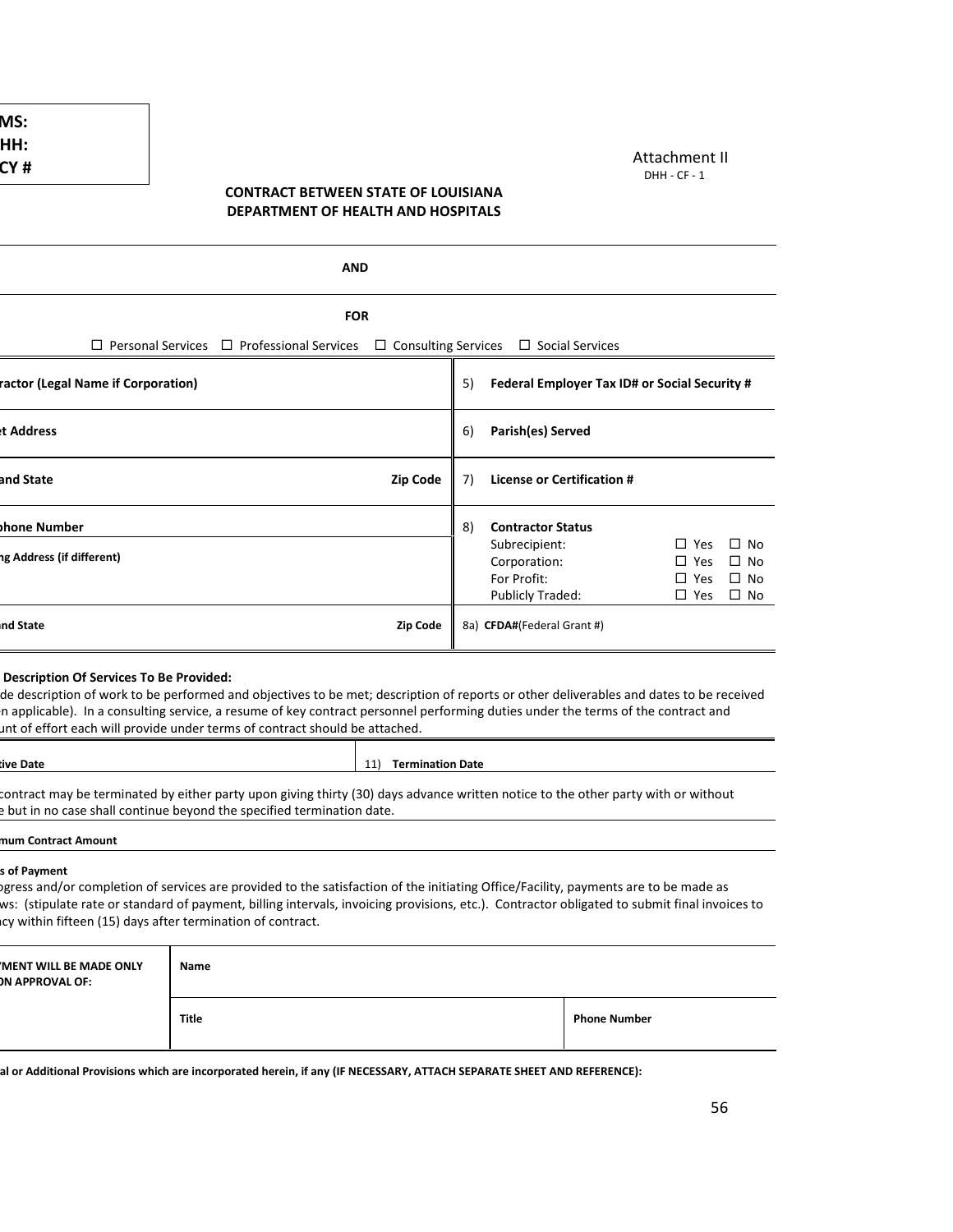#### During the performance of this agreement, the Contractor hereby agrees to the following terms and conditions:

- 1. Contractor hereby agrees to adhere as applicable to the mandates dictated by Titles VI and VII of the Civil Rights Act of 1964, as amended; the Vietnam Era Veterans' Readjustment Assistance Act of 1974; Americans with Disabilities Act of 1990 as amended; the Rehabilitation Act of 1973 as amended; Sec. 202 of Executive Order 11246 as amended, and all applicable requirements imposed by or pursuant to the regulations of the U. S. Department of Health and Human Services. Contractor agrees not to discriminate in the rendering of services to and/or employment of individuals because of race, color, religion, sex, age, national origin, handicap, political beliefs, disabled veteran, veteran status, or any other non-merit factor.
- 2. Contractor shall abide by the laws and regulations concerning confidentially which safeguard information and the patient/client confidentiality. Information obtained shall not be used in any manner except as necessary for the proper discharge of Contractor's obligations. (The Contractor shall establish, subject to review and approval of the Department, confidentiality rules and facility access procedures.)
- 3. The State Legislative Auditor, Office of the Governor, Division of Administration, and Department Auditors or those designated by the Department shall have the option of auditing all accounts pertaining to this contract during the contract and for a three year period following final payment. Contractor grants to the State of Louisiana, through the Office of the Legislative Auditor, Department of Health and Hospitals, and Inspector General's Office, Federal Government and/or other such officially designated body the right to inspect and review all books and records pertaining to services rendered under this contract, and further agrees to guidelines for fiscal administration as may be promulgated by the Department. Records will be made available during normal working hours.

Contractor shall comply with federal and state laws and/or DHH Policy requiring an audit of the Contractor's operation as a whole or of specific program activities. Audit reports shall be sent within thirty (30) days after the completion of the audit, but no later than six (6) months after the end of the audit period. If an audit is performed within the contract period, for any period, four (4) copies of the audit report shall be sent to the Department of Health and Hospitals, Attention: Division of Fiscal Management, P.O. Box 91117, Baton Rouge, LA 70821-3797 and one (1) copy of the audit shall be sent to the originating DHH Office.

- 4. Contractor agrees to retain all books, records and other documents relevant to the contract and funds expended thereunder for at least four (4) years after final payment or as prescribed in 45 CFR 74:53 (b) whichever is longer. Contractor shall make available to the Department such records within thirty (30) days of the Department's written request and shall deliver such records to the Department's central office in Baton Rouge, Louisiana, all without expense to the Department. Contractor shall allow the Department to inspect, audit or copy records at the contractor's site, without expense to the Department.
- 5. Contractor shall not assign any interest in this contract and shall not transfer any interest in the same (whether by assignment or novation), without written consent of the Department thereto, provided, however, that claims for money due or to become due to Contractor from the Department under this contract may be assigned to a bank, trust company or other financial institution without advanced approval. Notice of any such assignment or transfer shall be promptly furnished to the Department and the Division of Administration, Office of Contractual Review.
- 6. Contractor hereby agrees that the responsibility for payment of taxes from the funds received under this contract shall be Contractor's. The contractor assumes responsibility for its personnel providing services hereunder and shall make all deductions for withholding taxes, and contributions for unemployment compensation funds, and shall maintain, at Contractor's expense, all necessary insurance for its employees, including but not limited to automobile insurance, workers' compensation and general liability insurance.
- 7. Contractor shall obtain and maintain during the contract term all necessary insurance including automobile insurance, workers' compensation insurance, and general liability insurance. The required insurances shall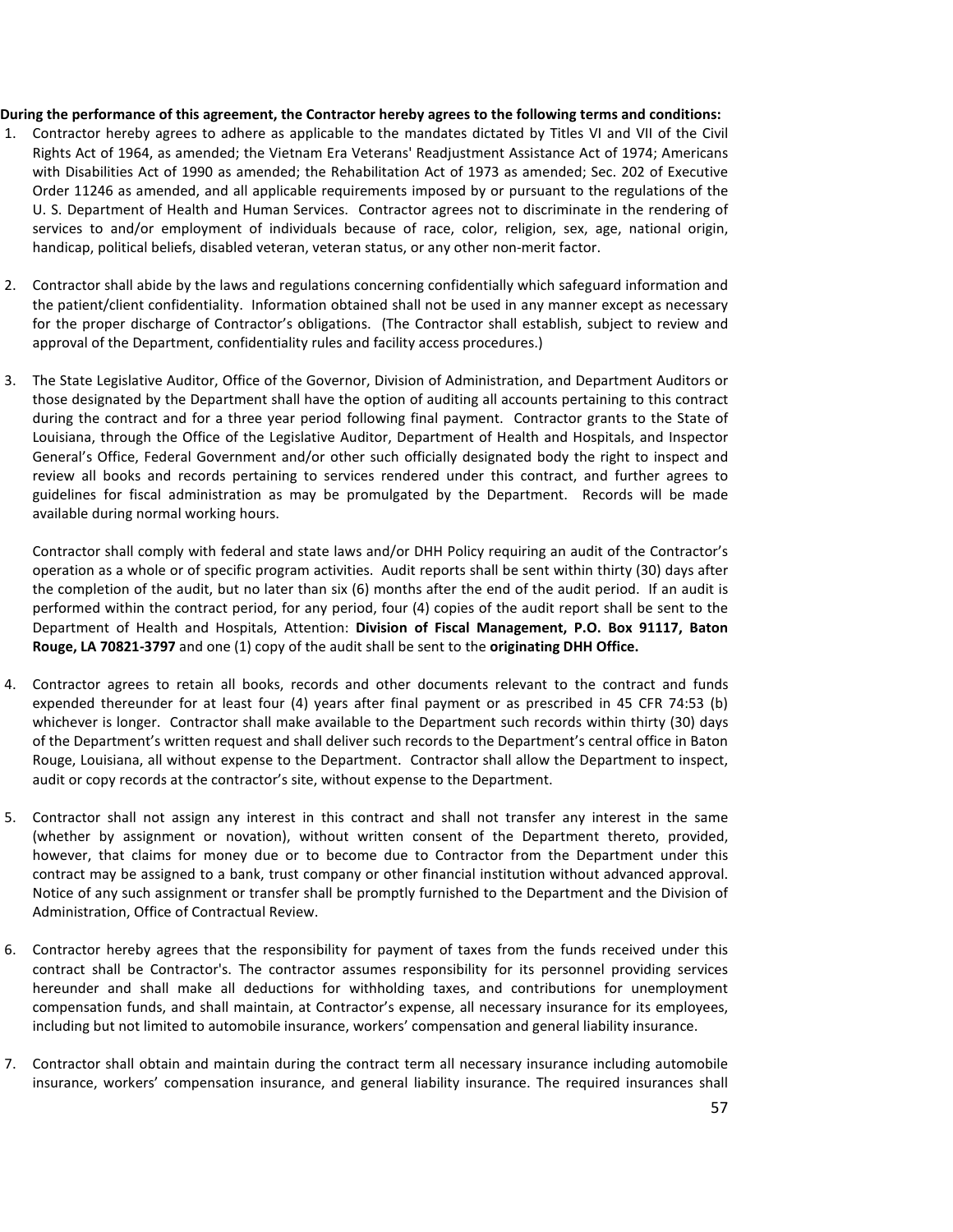protect the Contractor, the Department of Health and Hospitals, and the State of Louisiana from all claims related to Contractor's performance of this contract. Certificates of Insurance shall be filed with the Department for approval. Said policies shall not be canceled, permitted to expire, or be changed without thirty (30) days advance written notice to the Department. Commercial General Liability Insurance shall provide protection during the performance of work covered by the contract from claims or damages for personal injury, including accidental death, as well as claims for property damages, with combined single limits prescribed by the Department.

- 8. In cases where travel and related expenses are required to be identified separate from the fee for services, such costs shall be in accordance with State Travel Regulations. The contract contains a maximum compensation which shall be inclusive of all charges including fees and travel expenses.
- 9. No funds provided herein shall be used to urge any elector to vote for or against any candidate or proposition on an election ballot nor shall such funds be used to lobby for or against any proposition or matter having the effect of law being considered by the legislature or any local governing authority. This provision shall not prevent the normal dissemination of factual information relative to a proposition or any election ballot or a proposition or matter having the effect of law being considered by the legislature or any local governing authority. Contracts with individuals shall be exempt from this provision.
- 10. Should contractor become an employee of the classified or unclassified service of the State of Louisiana during the effective period of the contract, Contractor must notify his/her appointing authority of any existing contract with State of Louisiana and notify the contracting office of any additional state employment. This is applicable only to contracts with individuals.
- 11. All non-third party software and source code, records, reports, documents and other material delivered or transmitted to Contractor by State shall remain the property of State, and shall be returned by Contractor to State, at Contractor's expense, at termination or expiration of this contract. All non-third party software and source code, records, reports, documents, or other material related to this contract and/or obtained or prepared by Contractor in connection with the performance of the services contracted for herein shall become the property of State, and shall be returned by Contractor to State, at Contractor's expense, at termination or expiration of this contract.
- 12. Contractor shall not enter into any subcontract for work or services contemplated under this contract without obtaining prior written approval of the Department. Any subcontracts approved by the Department shall be subject to conditions and provisions as the Department may deem necessary; provided, however, that notwithstanding the foregoing, unless otherwise provided in this contract, such prior written approval shall not be required for the purchase by the contractor of supplies and services which are incidental but necessary for the performance of the work required under this contract. No subcontract shall relieve the Contractor of the responsibility for the performance of contractual obligations described herein.
- 13. No person and no entity providing services pursuant to this contract on behalf of contractor or any subcontractor is prohibited from providing such services by the provisions of R.S. 1113 as amended in the 2008 Regular Session of the Louisiana Legislature.
- 14. No claim for services furnished or requested for reimbursement by Contractor, not provided for in this contract, shall be allowed by the Department. In the event the Department determines that certain costs which have been reimbursed to Contractor pursuant to this or previous contracts are not allowable, the Department shall have the right to set off and withhold said amounts from any amount due the Contractor under this contract for costs that are allowable.
- 15. This contract is subject to and conditioned upon the availability and appropriation of Federal and/or State funds; and no liability or obligation for payment will develop between the parties until the contract has been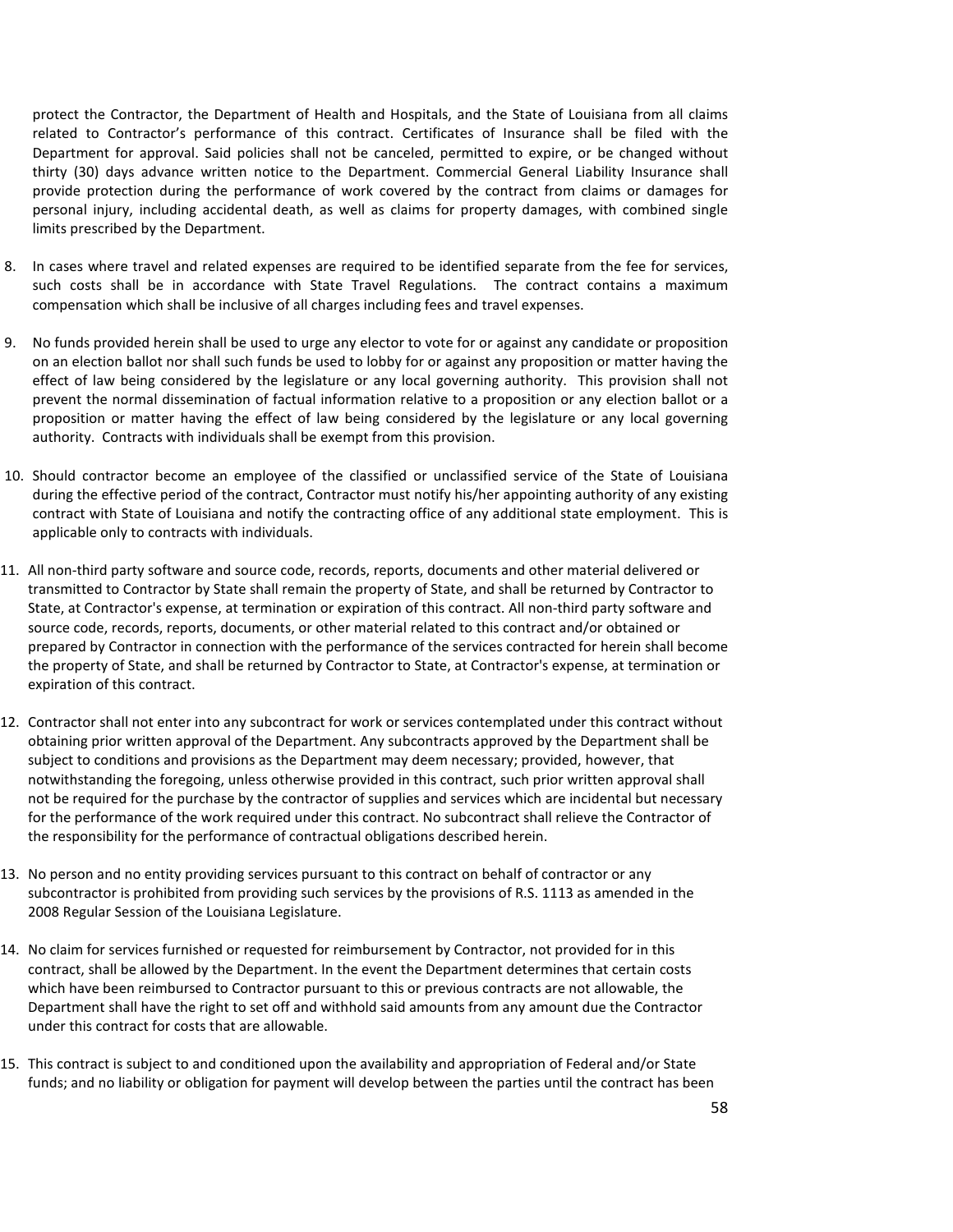approved by required authorities of the Department; and, if contract exceeds \$20,000, the Director of the Office of Contractual Review, Division of Administration in accordance with La. R.S. 39:1502.

- 16. The continuation of this contract is contingent upon the appropriation of funds from the legislature to fulfill the requirements of the contract. If the Legislature fails to appropriate sufficient monies to provide for the continuation of the contract, or if such appropriation is reduced by the veto of the Governor or by any means provided in the appropriations act to prevent the total appropriation for the year from exceeding revenues for that year, or for any other lawful purpose, and the effect of such reduction is to provide insufficient monies for the continuation of the contract, the contract shall terminate on the date of the beginning of the first fiscal year for which funds are not appropriated.
- 17. Any alteration, variation, modification, or waiver of provisions of this contract shall be valid only when reduced to writing, as an amendment duly signed, and approved by required authorities of the Department; and, if contract exceeds \$20,000, approved by the Director of the Office of Contractual Review, Division of Administration. Budget revisions approved by both parties in cost reimbursement contracts do not require an amendment if the revision only involves the realignment of monies between originally approved cost categories.
- 18. Any contract disputes will be interpreted under applicable Louisiana laws and regulations in Louisiana administrative tribunals or district courts as appropriate.
- 19. Contractor will warrant all materials, products and/or services produced hereunder will not infringe upon or violate any patent, copyright, trade secret, or other proprietary right of any third party. In the event of any such claim by any third party against DHH, the Department shall promptly notify Contractor in writing and Contractor shall defend such claim in DHH's name, but at Contractor's expense and shall indemnify and hold harmless DHH against any loss, expense or liability arising out of such claim, whether or not such claim is successful. This provision is not applicable to contracts with physicians, psychiatrists, psychologists or other allied health providers solely for medical services.
- 20. Any equipment purchased under this contract remains the property of the Contractor for the period of this contract and future continuing contracts for the provision of the same services. Contractor must submit vendor invoice with reimbursement request. For the purpose of this contract, equipment is defined as any tangible, durable property having a useful life of at least (1) year and acquisition cost of \$1000.00 or more. The contractor has the responsibility to submit to the Contract Monitor an inventory list of DHH equipment items when acquired under the contract and any additions to the listing as they occur. Contractor will submit an updated, complete inventory list on a quarterly basis to the Contract Monitor. Contractor agrees that upon termination of contracted services, the equipment purchased under this contract reverts to the Department. Contractor agrees to deliver any such equipment to the Department within 30 days of termination of services.
- 21. Contractor agrees to protect, indemnify and hold harmless the State of Louisiana, DHH, from all claims for damages, costs, expenses and attorney fees arising in contract or tort from this contract or from any acts or omissions of Contractor's agents, employees, officers or clients, including premises liability and including any claim based on any theory of strict liability. This provision does not apply to actions or omissions for which LA R.S. 40:1299.39 provides malpractice coverage to the contractor, nor claims related to treatment and performance of evaluations of persons when such persons cause harm to third parties (R.S. 13:5108.1(E)). Further it does not apply to premises liability when the services are being performed on premises owned and operated by DHH.
- 22. Any provision of this contract is severable if that provision is in violation of the laws of the State of Louisiana or the United States, or becomes inoperative due to changes in State and Federal law, or applicable State or Federal regulations.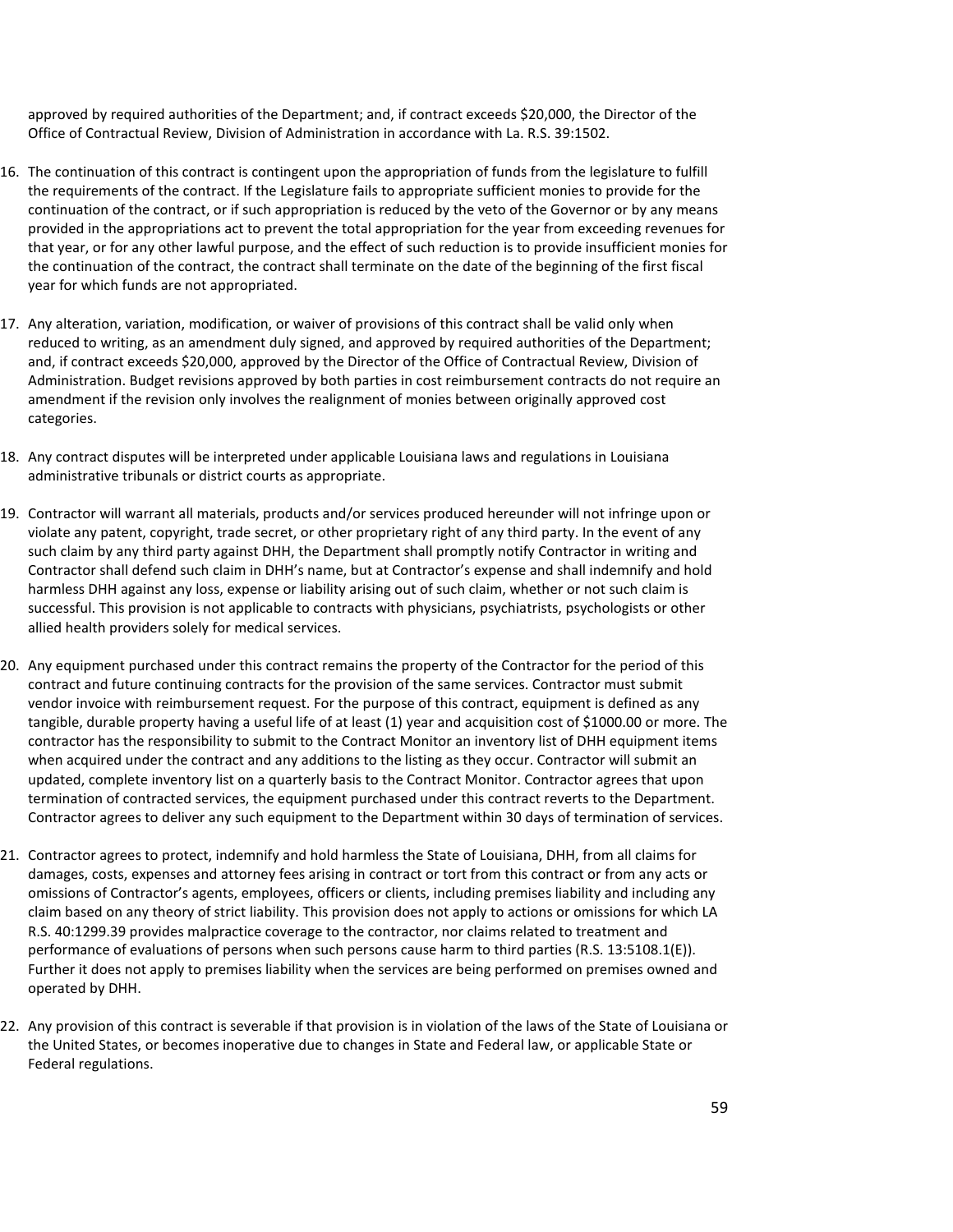23. Contractor agrees that the current contract supersedes all previous contracts, negotiations, and all other communications between the parties with respect to the subject matter of the current contract.

#### THIS CONTRACT CONTAINS OR HAS ATTACHED HERETO ALL THE TERMS AND CONDITIONS AGREED UPON BY THE CONTRACTING PARTIES. IN WITNESS THEREOF, THIS CONTRACT IS SIGNED ON THE DATE INDICATED BELOW.

|                  |             | <b>STATE OF LOUISIANA</b><br>DEPARTMENT OF HEALTH AND HOSPITALS |             |  |
|------------------|-------------|-----------------------------------------------------------------|-------------|--|
| <b>SIGNATURE</b> | <b>DATE</b> | <b>SIGNATURE</b>                                                | <b>DATE</b> |  |
| <b>NAME</b>      |             | <b>NAME</b>                                                     |             |  |
|                  |             | Secretary, Department of Health and Hospitals or Designee       |             |  |
| <b>TITLE</b>     |             | <b>TITLE</b>                                                    |             |  |
|                  |             |                                                                 |             |  |
| <b>SIGNATURE</b> | <b>DATE</b> | <b>SIGNATURE</b>                                                | <b>DATE</b> |  |
| <b>NAME</b>      |             | <b>NAME</b>                                                     |             |  |
| <b>TITLE</b>     |             | <b>TITLE</b>                                                    |             |  |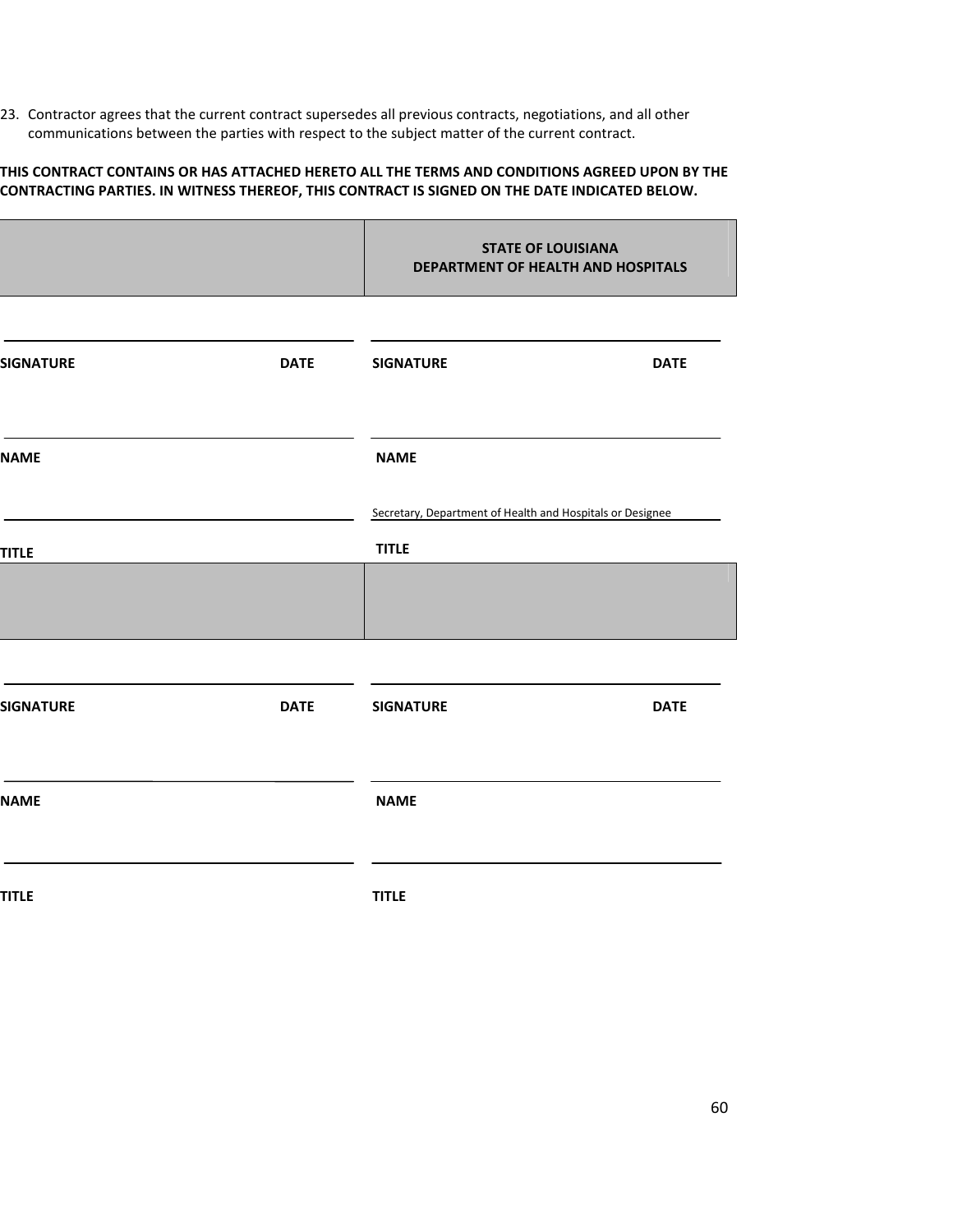(Rev. 1/04)

## **HIPAA Business Associate Addendum:**

This Business Associate Addendum is hereby made a part of this contract in its entirety as Attachment **\_\_** to the contract.

- 1. The U. S. Department of Health and Human Services has issued final regulations, pursuant to the Health Insurance Portability and Accountability Act of 1996 ("HIPAA"), governing the privacy of individually identifiable health information. See 45 CFR Parts 160 and 164 (the "HIPAA Privacy Rule"). The Department of Health and Hospitals, ("DHH"), as a "Covered Entity" as defined by HIPAA, is a provider of health care, a health plan, or otherwise has possession, custody or control of health care information or records.
- 2. "Protected health information" ("PHI") means individually identifiable health information including all information, data, documentation and records, including but not limited to demographic, medical and financial information that relates to the past, present, or future physical or mental health or condition of an individual; the provision of health care to an individual or payment for health care provided to an individual; and that identifies the individual or which DHH believes could be used to identify the individual.

"Electronic protected health information" means PHI that is transmitted by electronic media or maintained in electronic media.

"Security incident" means the attempted or successful unauthorized access, use, disclosure, modification, or destruction of information or interference with system operations in an information system.

- 3. Contractor is considered a Business Associate of DHH, as contractor either: (A) performs certain functions on behalf of or for DHH involving the use or disclosure of protected individually identifiable health information by DHH to contractor, or the creation or receipt of PHI by contractor on behalf of DHH; or (B) provides legal, actuarial, accounting, consulting, data aggregation, management, administrative, accreditation, financial or social services for DHH involving the disclosure of PHI.
- 4. Contractor agrees that all PHI obtained as a result of this contractual agreement shall be kept confidential by contractor, its agents, employees, successors and assigns as required by HIPAA law and regulations and by this contract and addendum.
- 5. Contractor agrees to use or disclose PHI solely (A) for meeting its obligations under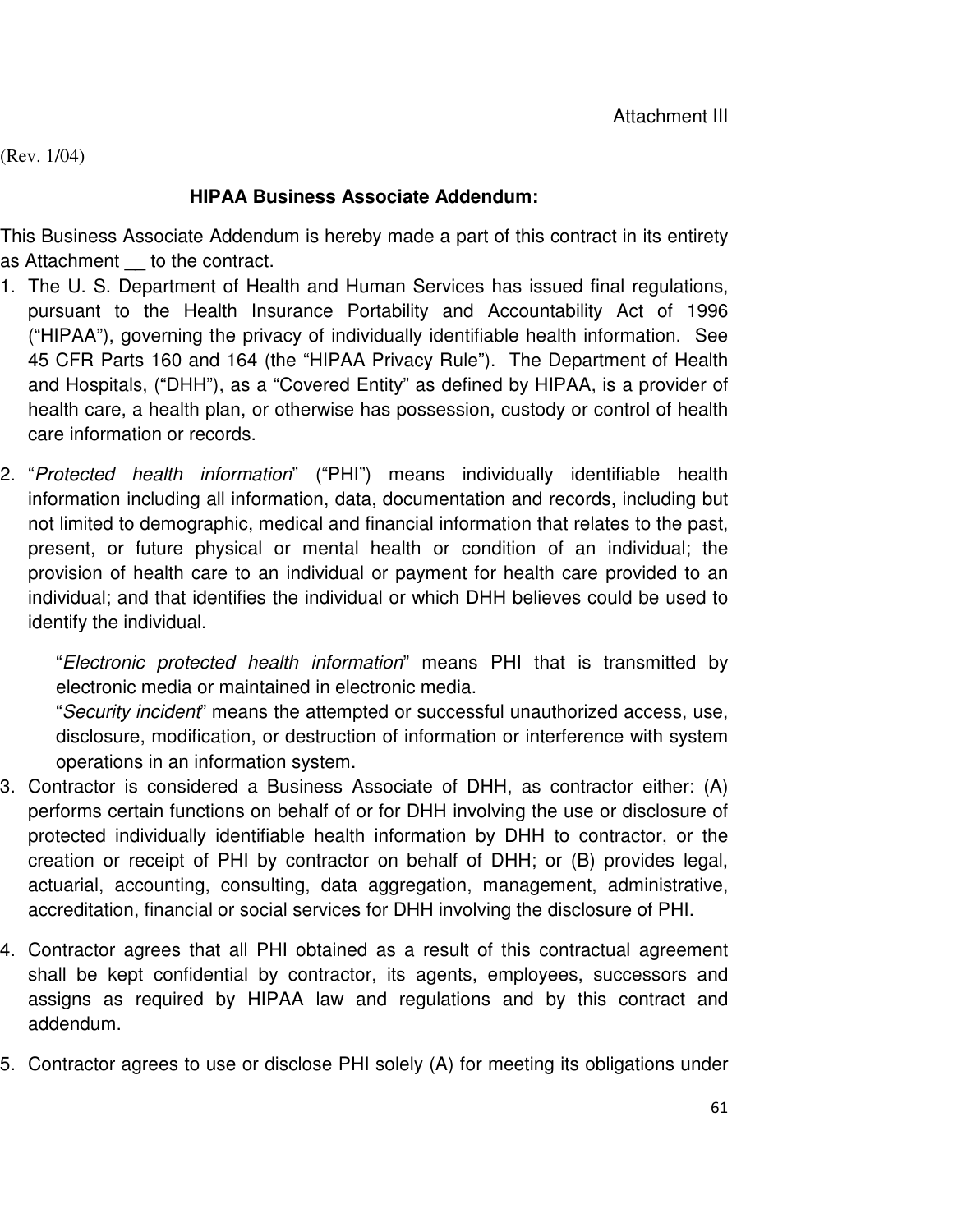this contract, or (B) as required by law, rule or regulation or as otherwise permitted under this contract or the HIPAA Privacy Rule.

- 6. Contractor agrees that at termination of the contract, or upon request of DHH, whichever occurs first, contractor will return or destroy (at the option of DHH) all PHI received or created by contractor that contractor still maintains in any form and retain no copies of such information; or if such return or destruction is not feasible, contractor will extend the confidentiality protections of the contract to the information and limit further uses and disclosure to those purposes that make the return or destruction of the information infeasible.
- 7. Contractor will ensure that its agents, employees, subcontractors or others to whom it provides PHI received by or created by contractor on behalf of DHH agree to the same restrictions and conditions that apply to contractor with respect to such information. Contractor also agrees to take all reasonable steps to ensure that its employees', agents' or subcontractors' actions or omissions do not cause contractor to breach the terms of this Addendum. Contractor will use all appropriate safeguards to prevent the use or disclosure of PHI other than pursuant to the terms and conditions of this contract and Addendum.
- 8. Contractor shall, within 3 days of becoming aware of any use or disclosure of PHI, other than as permitted by this contract and Addendum, report such disclosure in writing to the person(s) named in section 14 (Terms of Payment), page 1 of the CF-1.
- 9. Contractor shall make available such information in its possession which is required for DHH to provide an accounting of disclosures in accordance with 45 CFR 164.528. In the event that a request for accounting is made directly to contractor, contractor shall forward such request to DHH within two (2) days of such receipt. Contractor shall implement an appropriate record keeping process to enable it to comply with the requirements of this provision. Contractor shall maintain data on all disclosures of PHI for which accounting is required by 45 CFR 164.528 for at least six (6) years after the date of the last such disclosure.
- 10. Contractor shall make PHI available to DHH upon request in accordance with 45 CFR 164.524.
- 11. Contractor shall make PHI available to DHH upon request for amendment and shall incorporate any amendments to PHI in accordance with 45 CFR 164.526.
- 12. Contractor shall make its internal practices, books, and records relating to the use and disclosure of PHI received from or created or received by contractor on behalf of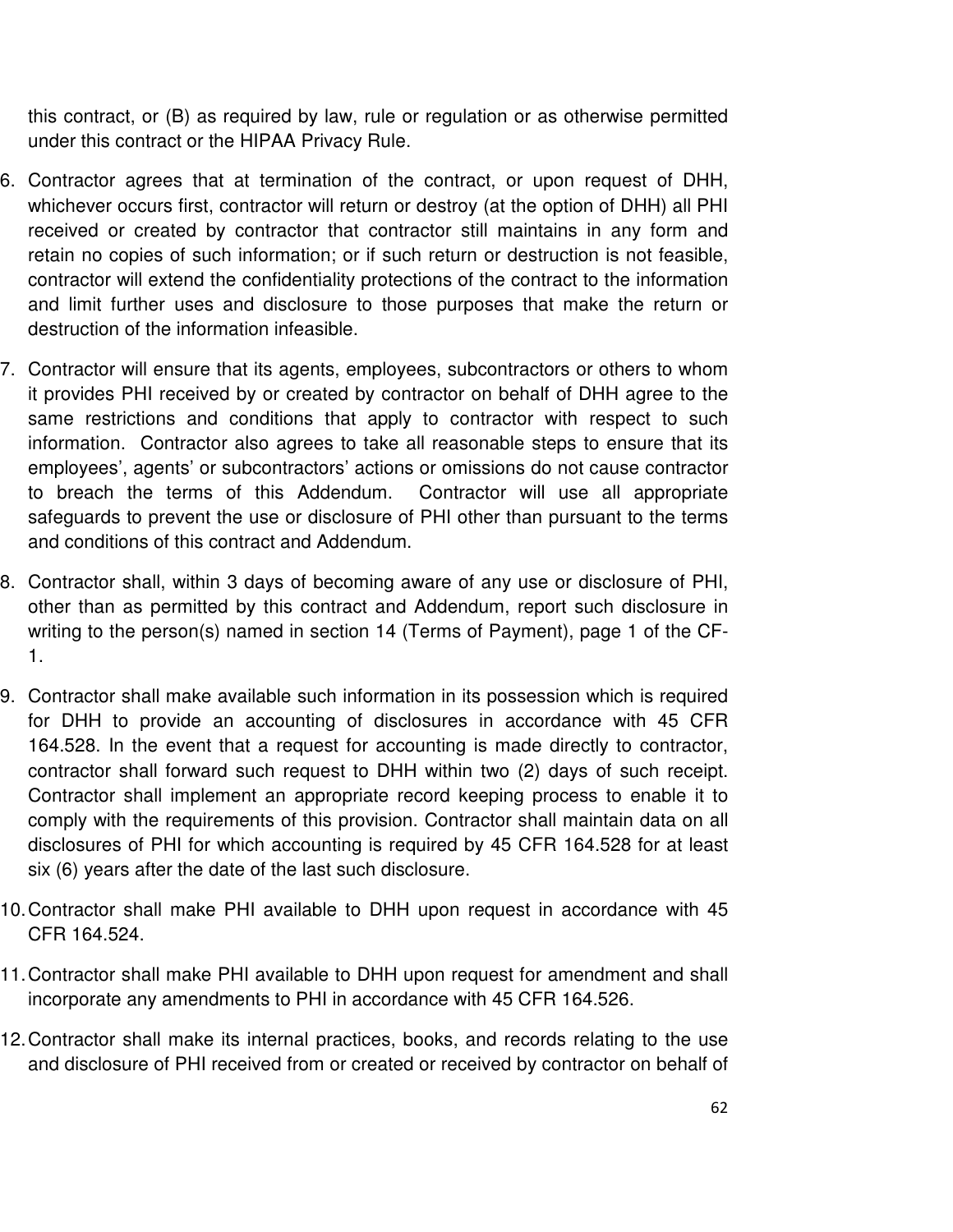DHH available to the Secretary of the U. S. DHHS for purposes of determining DHH's compliance with the HIPAA Privacy Rule.

13. Compliance with Security Regulations:

In addition to the other provisions of this Addendum, if Contractor creates, receives, maintains, or transmits electronic PHI on DHH's behalf, Contractor shall, no later than April 20, 2005:

(A) Implement administrative, physical, and technical safeguards that reasonably and appropriately protect the confidentiality, integrity, and availability of the electronic protected health information that it creates, receives, maintains, or transmits on behalf of DHH;

(B) Ensure that any agent, including a subcontractor, to whom it provides such information agrees to implement reasonable and appropriate safeguards to protect it; and

(C) Report to DHH any security incident of which it becomes aware.

- 14. Contractor agrees to indemnify and hold DHH harmless from and against all liability and costs, including attorneys' fees, created by a breach of this Addendum by contractor, its agents, employees or subcontractors, without regard to any limitation or exclusion of damages provision otherwise set forth in the contract.
- 15. Notwithstanding any other provision of the contract, DHH shall have the right to terminate the contract immediately with a 30 day written notice if DHH determines that contractor has violated any material term of this Addendum.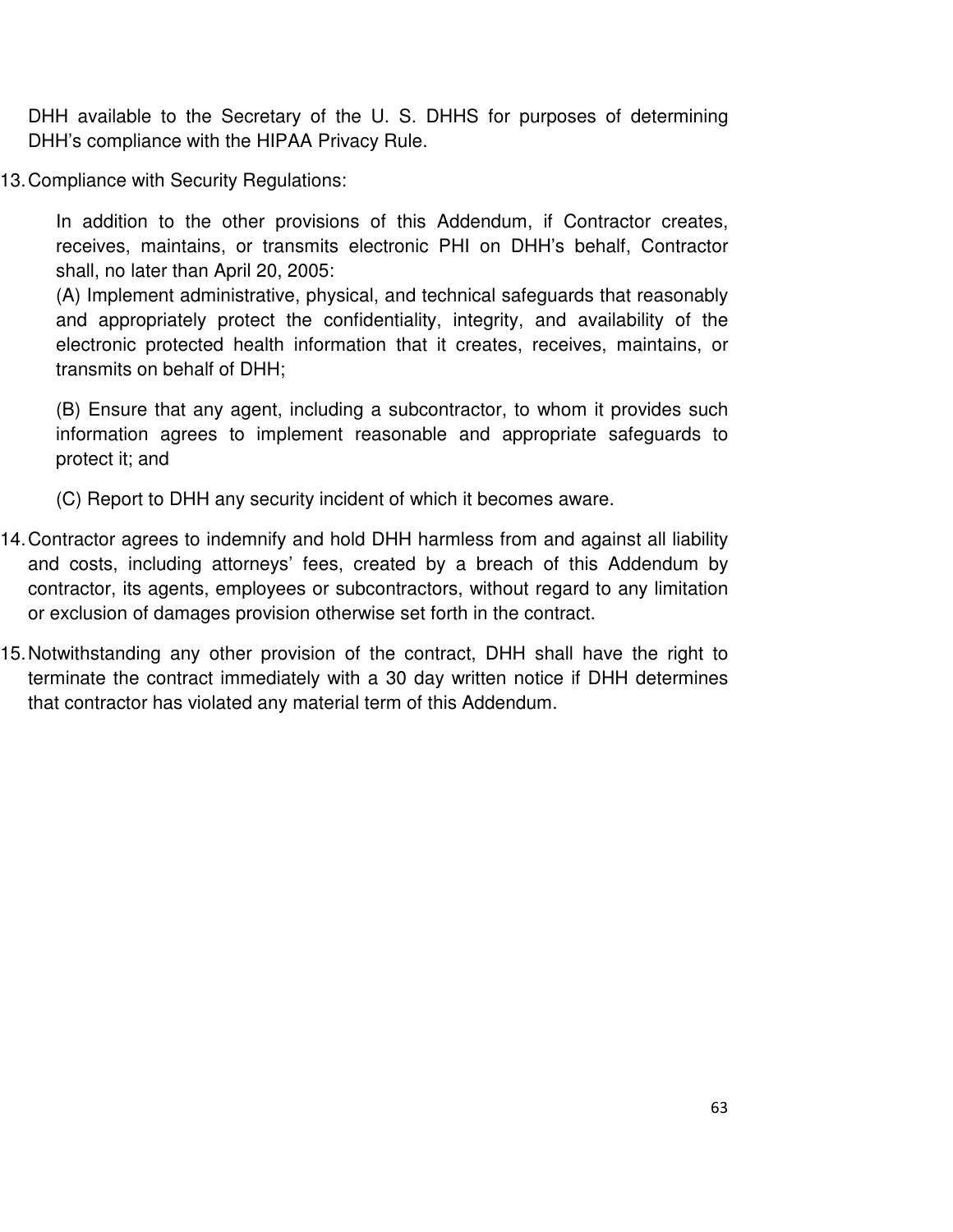# **ATTACHMENT IV**

**Cost and Pricing Template** 

| PROPOSER: |  |
|-----------|--|
| ADDRESS:  |  |

ADDRESS: CITY, STATE, ZIP:

| <b>Year 1 Proposed Administrative Cost</b> |                                                       |                             |                                                                    |                                                                                                                                     |
|--------------------------------------------|-------------------------------------------------------|-----------------------------|--------------------------------------------------------------------|-------------------------------------------------------------------------------------------------------------------------------------|
|                                            |                                                       | A                           | B                                                                  | C                                                                                                                                   |
|                                            |                                                       | <b>Cost for</b><br>services | <b>Additional</b><br>Task #1<br><b>Client</b><br><b>Monitoring</b> | <b>Additional Task #2</b><br><b>Client Monitoring</b><br>with Fiscal<br>Oversight<br><b>Checkup for LA</b><br><b>POP Recipients</b> |
| 1                                          | Direct Labor Cost (Salary and Wages)                  |                             |                                                                    |                                                                                                                                     |
| $\overline{2}$                             | Direct Labor Overhead ERE (Employer Related Expenses) |                             |                                                                    |                                                                                                                                     |
| 3                                          | <b>Administrative Labor Cost</b>                      |                             |                                                                    |                                                                                                                                     |
| 4                                          | <b>Administrative Labor ERE</b>                       |                             |                                                                    |                                                                                                                                     |
| 5                                          | Contracted/Subcontracted/Consulting Staff             |                             |                                                                    |                                                                                                                                     |
| 6                                          | <b>Indirect Program Supplies</b>                      |                             |                                                                    |                                                                                                                                     |
| 7                                          | <b>Other Direct Cost</b>                              |                             |                                                                    |                                                                                                                                     |
|                                            | System Development (Specify system)                   |                             |                                                                    |                                                                                                                                     |
|                                            | <b>Education/outreach Materials</b>                   |                             |                                                                    |                                                                                                                                     |
|                                            | <b>Call Center Expenditures</b>                       |                             |                                                                    |                                                                                                                                     |
|                                            | Travel                                                |                             |                                                                    |                                                                                                                                     |
| 8                                          | Other Direct Cost (Specify)                           |                             |                                                                    |                                                                                                                                     |
| 9                                          | Other Direct Cost (Specify)                           |                             |                                                                    |                                                                                                                                     |
| 10                                         | <b>Total Administrative Cost</b>                      |                             |                                                                    |                                                                                                                                     |
|                                            | <b>Year 1 Cost Per Assessment</b>                     |                             |                                                                    |                                                                                                                                     |
| 11                                         | Expected Volume for face-to-face assessments:         | 10,591                      |                                                                    |                                                                                                                                     |
| 12                                         | Per Assessment Cost                                   |                             |                                                                    |                                                                                                                                     |
| 13                                         | <b>Total Assessment Cost</b>                          |                             |                                                                    |                                                                                                                                     |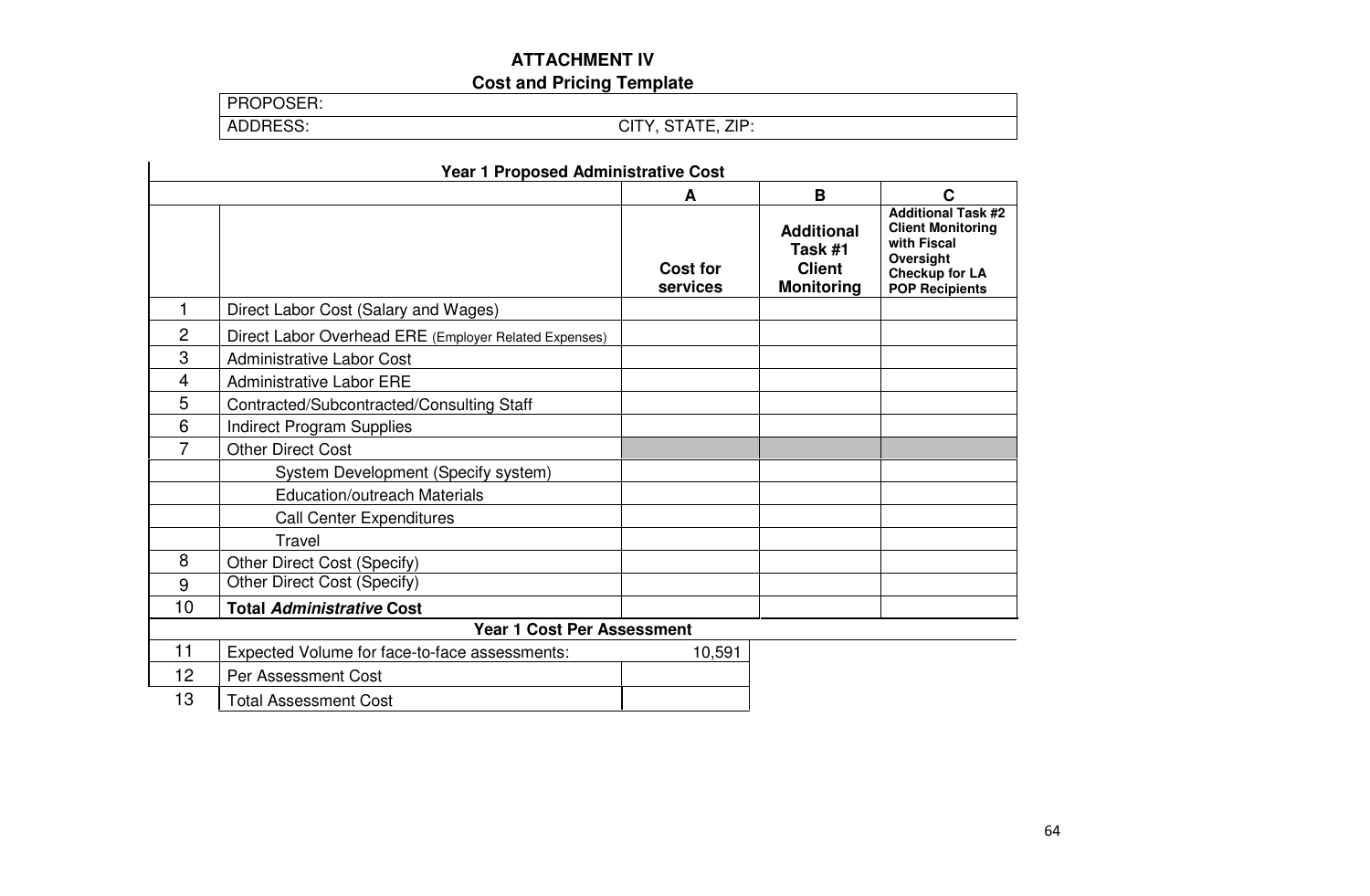| <b>Year 2 Proposed Administrative Cost</b> |                                                          |                   |                                                          |                                                                                                                                            |
|--------------------------------------------|----------------------------------------------------------|-------------------|----------------------------------------------------------|--------------------------------------------------------------------------------------------------------------------------------------------|
| B<br>C<br>A                                |                                                          |                   |                                                          |                                                                                                                                            |
|                                            |                                                          | Cost for services | <b>Additional</b><br>Task #1 Client<br><b>Monitoring</b> | <b>Additional Task</b><br>#2 Client<br><b>Monitoring with</b><br><b>Fiscal Oversight</b><br><b>Checkup for LA</b><br><b>POP Recipients</b> |
|                                            | Direct Labor Cost (Salary and Wages)                     |                   |                                                          |                                                                                                                                            |
| $\overline{c}$                             | Direct Labor Overhead ERE (Employer Related<br>Expenses) |                   |                                                          |                                                                                                                                            |
| 3                                          | <b>Administrative Labor Cost</b>                         |                   |                                                          |                                                                                                                                            |
| 4                                          | <b>Administrative Labor ERE</b>                          |                   |                                                          |                                                                                                                                            |
| 5                                          | Contracted/Subcontracted/Consulting Staff                |                   |                                                          |                                                                                                                                            |
| 6                                          | <b>Indirect Program Supplies</b>                         |                   |                                                          |                                                                                                                                            |
| 7                                          | <b>Other Direct Cost</b>                                 |                   |                                                          |                                                                                                                                            |
|                                            | System Development (Specify system)                      |                   |                                                          |                                                                                                                                            |
|                                            | <b>Education/outreach Materials</b>                      |                   |                                                          |                                                                                                                                            |
|                                            | <b>Call Center Expenditures</b>                          |                   |                                                          |                                                                                                                                            |
|                                            | Travel                                                   |                   |                                                          |                                                                                                                                            |
| 8                                          | Other Direct Cost (Specify)                              |                   |                                                          |                                                                                                                                            |
| 9                                          | Other Direct Cost (Specify)                              |                   |                                                          |                                                                                                                                            |
| 10                                         | <b>Total Administrative Cost</b>                         |                   |                                                          |                                                                                                                                            |

## **Year 2 Cost Per Assessment**

| Expected Volume for face-to-face assessments: |  |
|-----------------------------------------------|--|
| l Per Assessment Cost                         |  |
| <b>Total Assessment Cost</b>                  |  |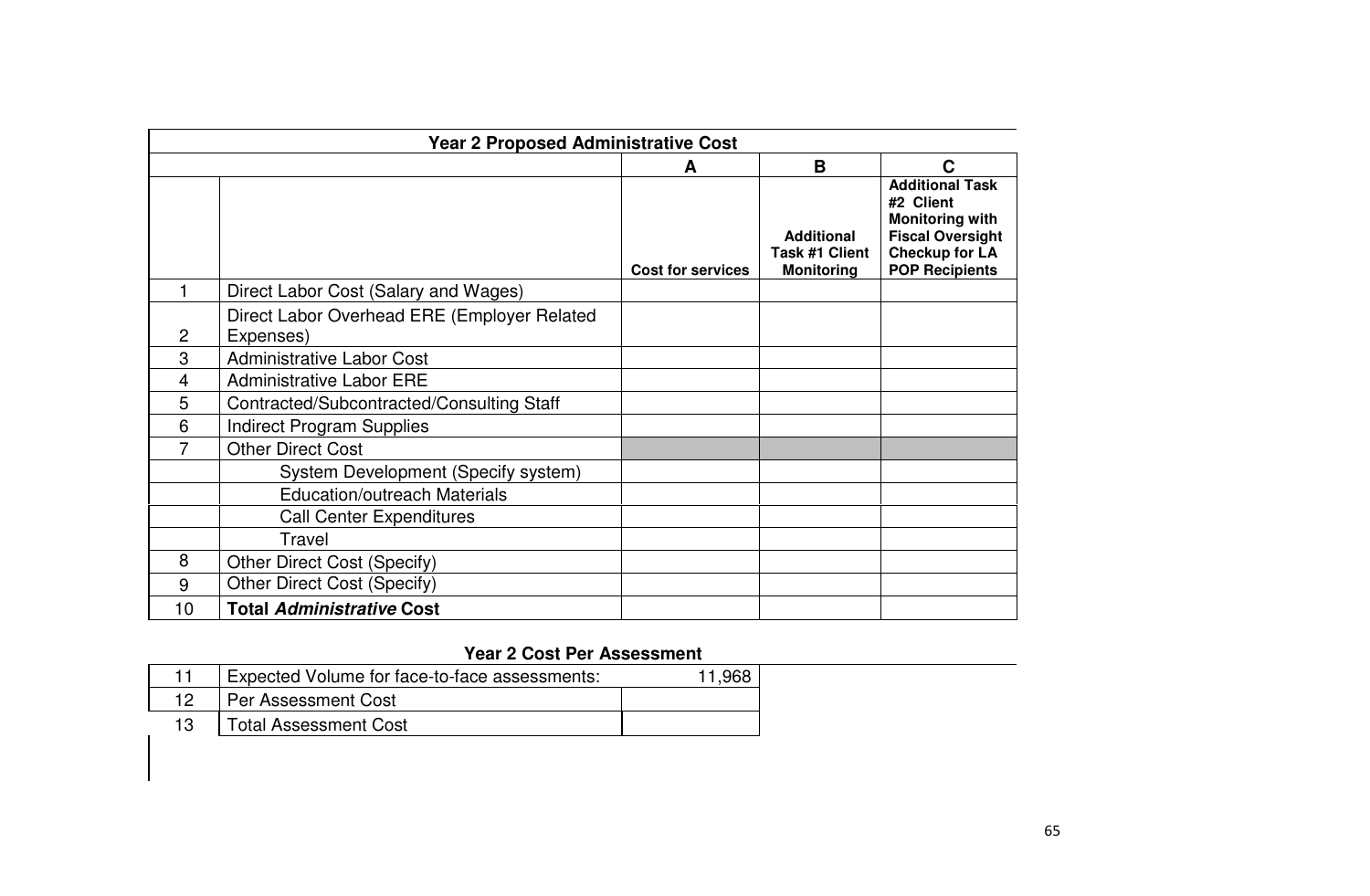| <b>Year 3 Proposed Administrative Cost</b> |                                                          |                          |                                                          |                                                                                                                                            |
|--------------------------------------------|----------------------------------------------------------|--------------------------|----------------------------------------------------------|--------------------------------------------------------------------------------------------------------------------------------------------|
|                                            |                                                          | A                        | B                                                        | C                                                                                                                                          |
|                                            |                                                          | <b>Cost for services</b> | <b>Additional</b><br>Task #1 Client<br><b>Monitoring</b> | <b>Additional Task</b><br>#2 Client<br><b>Monitoring with</b><br><b>Fiscal Oversight</b><br><b>Checkup for LA</b><br><b>POP Recipients</b> |
|                                            | Direct Labor Cost (Salary and Wages)                     |                          |                                                          |                                                                                                                                            |
| $\mathbf{2}$                               | Direct Labor Overhead ERE (Employer Related<br>Expenses) |                          |                                                          |                                                                                                                                            |
| 3                                          | <b>Administrative Labor Cost</b>                         |                          |                                                          |                                                                                                                                            |
| 4                                          | <b>Administrative Labor ERE</b>                          |                          |                                                          |                                                                                                                                            |
| 5                                          | Contracted/Subcontracted/Consulting Staff                |                          |                                                          |                                                                                                                                            |
| 6                                          | <b>Indirect Program Supplies</b>                         |                          |                                                          |                                                                                                                                            |
|                                            | <b>Other Direct Cost</b>                                 |                          |                                                          |                                                                                                                                            |
|                                            | System Development (Specify system)                      |                          |                                                          |                                                                                                                                            |
|                                            | <b>Education/outreach Materials</b>                      |                          |                                                          |                                                                                                                                            |
|                                            | <b>Call Center Expenditures</b>                          |                          |                                                          |                                                                                                                                            |
|                                            | Travel                                                   |                          |                                                          |                                                                                                                                            |
| 8                                          | Other Direct Cost (Specify)                              |                          |                                                          |                                                                                                                                            |
| 9                                          | Other Direct Cost (Specify)                              |                          |                                                          |                                                                                                                                            |
| 10                                         | <b>Total Administrative Cost</b>                         |                          |                                                          |                                                                                                                                            |

## **Year 3 Cost Per Assessment**

|    | Expected Volume for face-to-face assessments: | 13.52 |
|----|-----------------------------------------------|-------|
| 12 | Per Assessment Cost                           |       |
| 13 | <b>Total Assessment Cost</b>                  |       |
|    |                                               |       |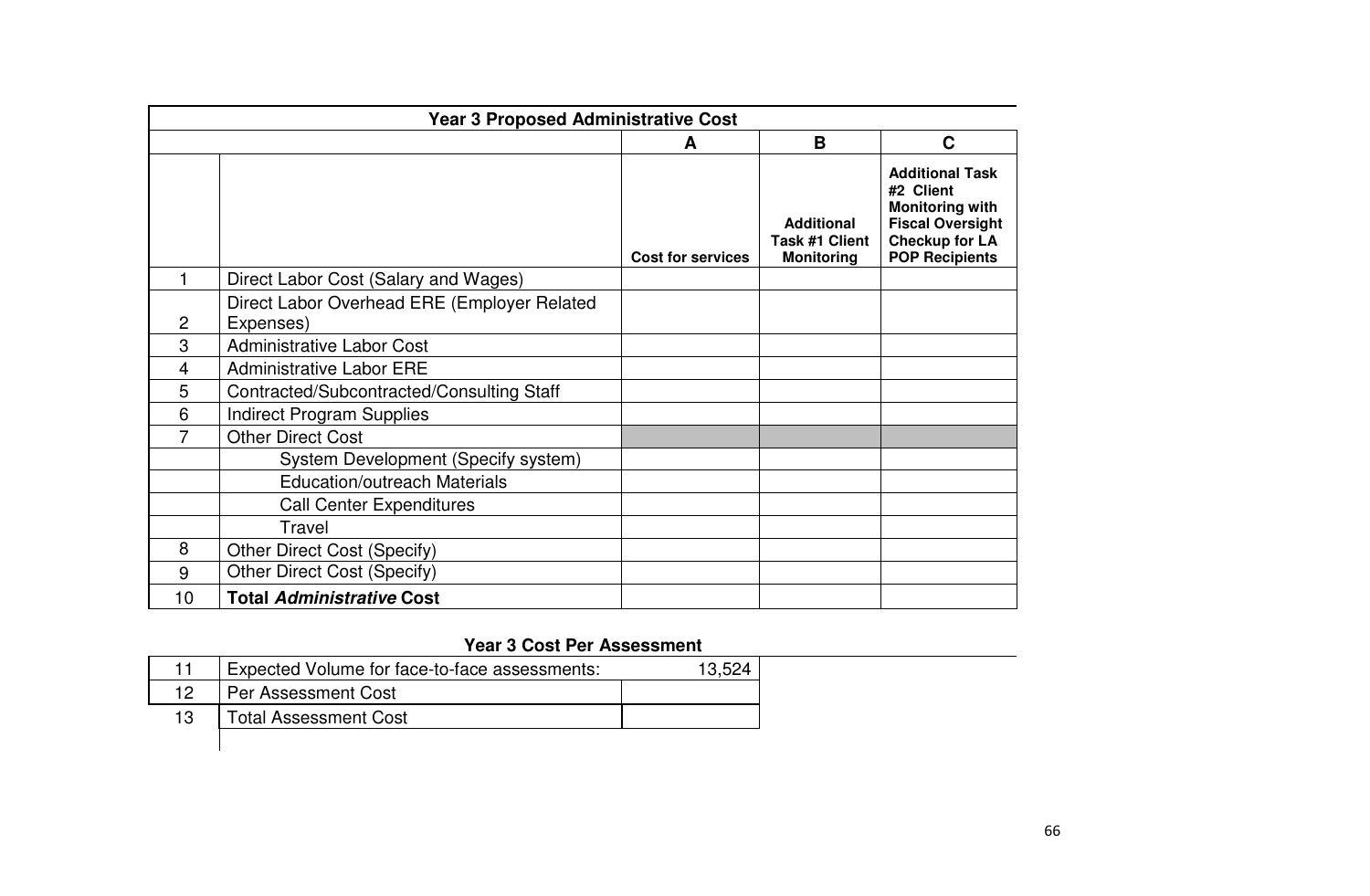| <b>TOTAL PROPOSED COSTS</b>                 | Sub Total All<br>Years |   |
|---------------------------------------------|------------------------|---|
| YEAR 1 - TOTAL Administrative COST LINE 10A |                        |   |
| YEAR 2- TOTAL Administrative COST LINE 10A  |                        |   |
| YEAR 3 - TOTAL Administrative COST LINE 10A |                        |   |
|                                             |                        |   |
| YEAR 1 - TOTAL Assessment COST LINE 13      |                        |   |
| YEAR 2- TOTAL Assessment COST LINE 13       |                        |   |
| YEAR 3 - TOTAL Assessment COST LINE 13      |                        |   |
|                                             |                        |   |
|                                             |                        |   |
| <b>Grand Total Proposed Cost</b>            |                        | 0 |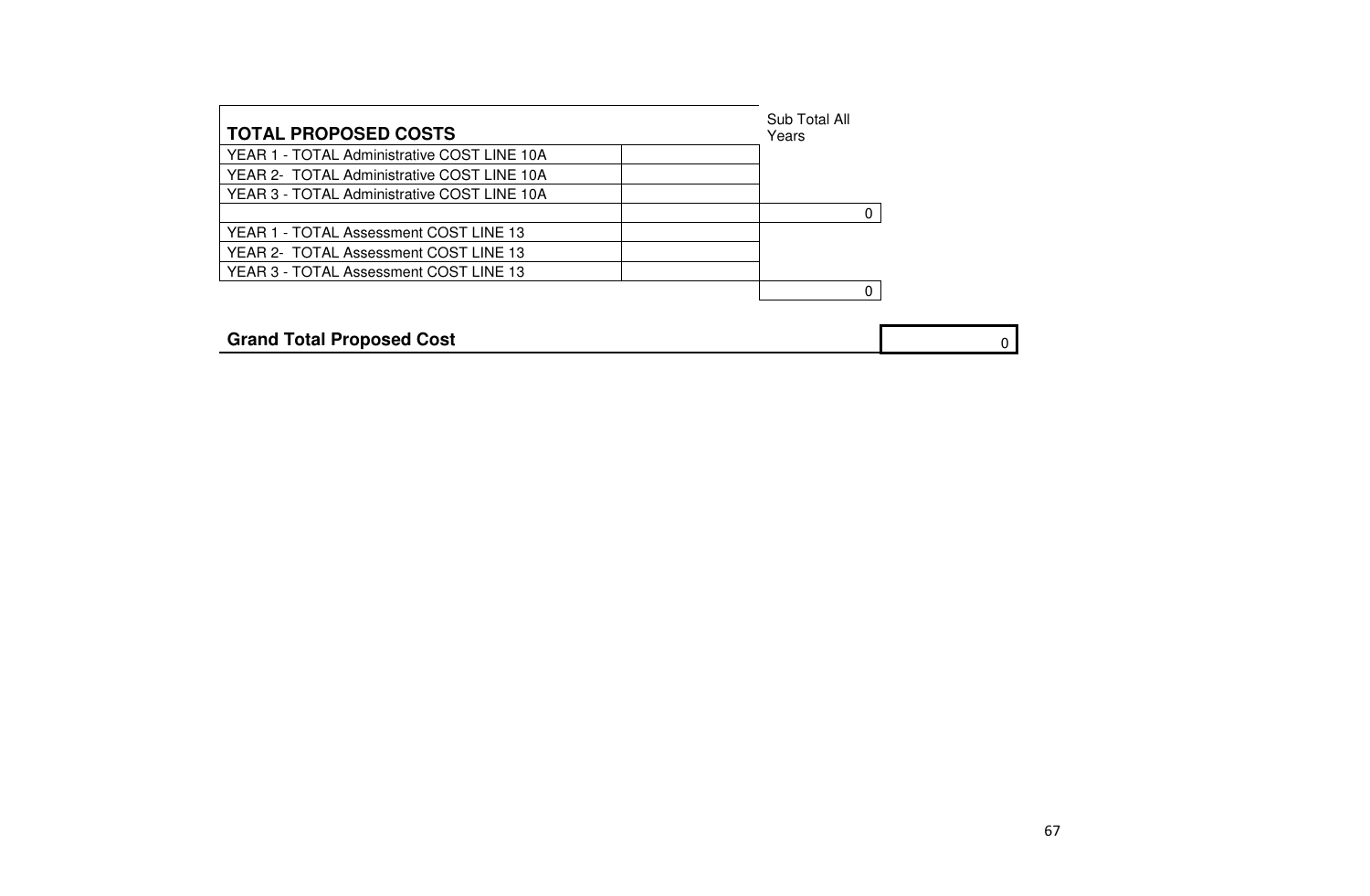# ATTACHMENT V: Approved Format for Submission of Questions

|          | Approved Format for Submission of Questions Pertinent to Request for Proposal<br>All Fields should be completed. A question should not be submitted without referencing the |                                                       |                                                                                      |  |  |  |  |  |  |  |
|----------|-----------------------------------------------------------------------------------------------------------------------------------------------------------------------------|-------------------------------------------------------|--------------------------------------------------------------------------------------|--|--|--|--|--|--|--|
|          |                                                                                                                                                                             | appropriate section and page numbers in the RFP.      |                                                                                      |  |  |  |  |  |  |  |
|          | <b>Submitter</b><br><b>Name</b>                                                                                                                                             | <b>Section number</b><br>reference AND<br>page in RFP | Question                                                                             |  |  |  |  |  |  |  |
| EXAMPLE: | <b>ABC Agency</b>                                                                                                                                                           | II.B.3. a; p. 23                                      | Deliverable B: How can an a Adult/Elderly Protective<br>Services client be verified? |  |  |  |  |  |  |  |
|          |                                                                                                                                                                             |                                                       |                                                                                      |  |  |  |  |  |  |  |
|          |                                                                                                                                                                             |                                                       |                                                                                      |  |  |  |  |  |  |  |
|          |                                                                                                                                                                             |                                                       |                                                                                      |  |  |  |  |  |  |  |
|          |                                                                                                                                                                             |                                                       |                                                                                      |  |  |  |  |  |  |  |
|          |                                                                                                                                                                             |                                                       |                                                                                      |  |  |  |  |  |  |  |
|          |                                                                                                                                                                             |                                                       |                                                                                      |  |  |  |  |  |  |  |
|          |                                                                                                                                                                             |                                                       |                                                                                      |  |  |  |  |  |  |  |
|          |                                                                                                                                                                             |                                                       |                                                                                      |  |  |  |  |  |  |  |
|          |                                                                                                                                                                             |                                                       |                                                                                      |  |  |  |  |  |  |  |
|          |                                                                                                                                                                             |                                                       |                                                                                      |  |  |  |  |  |  |  |
|          |                                                                                                                                                                             |                                                       |                                                                                      |  |  |  |  |  |  |  |
|          |                                                                                                                                                                             |                                                       |                                                                                      |  |  |  |  |  |  |  |
|          |                                                                                                                                                                             |                                                       |                                                                                      |  |  |  |  |  |  |  |
|          |                                                                                                                                                                             |                                                       |                                                                                      |  |  |  |  |  |  |  |
|          |                                                                                                                                                                             |                                                       |                                                                                      |  |  |  |  |  |  |  |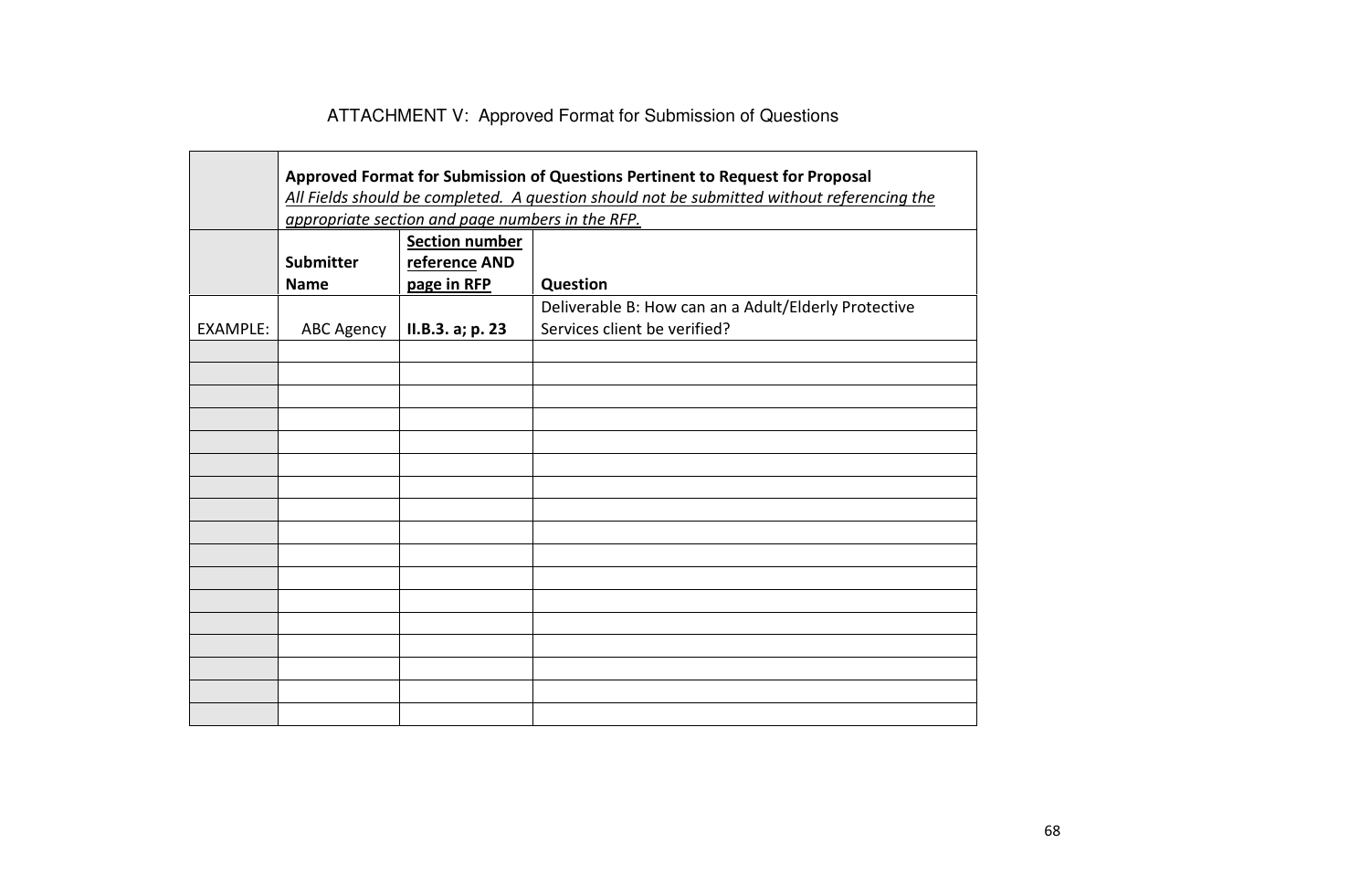| Activity - 2008 Counts per year<br>unless otherwise stated          | <b>DHH/OAAS Region</b> |      |                |      |      |                |      | Total 8<br>Regions |        |
|---------------------------------------------------------------------|------------------------|------|----------------|------|------|----------------|------|--------------------|--------|
|                                                                     | 1                      | 3    | $\overline{4}$ | 5    | 6    | $\overline{7}$ | 8    | 9                  |        |
| Est. number of LT-PCS inbound<br>calls                              | 3650                   | 1836 | 4869           | 1162 | 2176 | 2768           | 3678 | 2556               | 22,694 |
| Est. number of Single Point of<br>Entry inbound information calls   | 6653                   | 3346 | 8876           | 2118 | 3967 | 5045           | 6704 | 4659               | 41,369 |
| Est. number of LOCETs initiated<br>for LTPCS/ADHC/EDA               | 2568                   | 1323 | 3601           | 918  | 1800 | 2163           | 2805 | 1997               | 17,175 |
| Est. number of LOCETs performed<br>for LTPCS/ADHC/EDA               | 2489                   | 1278 | 3528           | 881  | 1758 | 2112           | 2745 | 1951               | 19,505 |
| Est. number of Statement of<br><b>Medical Status letters sent</b>   | 29                     | 16   | 40             | 14   | 19   | 25             | 33   | 20                 | 229    |
| Est. no. of Medical Determination<br>(imminent risk) letters sent   | 336                    | 179  | 475            | 90   | 184  | 257            | 376  | 278                | 1896   |
| Est. number of initial MDS-HC<br>home visit assessments             | 915                    | 373  | 1240           | 205  | 590  | 663            | 890  | 627                | 6369   |
| Est. number of MDS-HC<br>reassessments                              | 503                    | 319  | 1295           | 212  | 449  | 551            | 862  | 600                | 5676   |
| Est. number of active care plans for<br>LT-PCS only recipients      | 880                    | 453  | 1971           | 316  | 761  | 917            | 1330 | 828                | 7456   |
| Est. number of recipient provider<br>changes                        | 145                    | 85   | 376            | 46   | 139  | 133            | 275  | 150                | 1664   |
| Est. number of client appeals<br>requiring contractor participation |                        |      |                |      |      |                |      |                    | 211    |
| Est. number of applications for NF<br>admission (received by OAAS)  | 2381                   | 1017 | 2533           | 1049 | 1747 | 3066           | 1860 | 1910               | 17,609 |

### ATTACHMENT VI: Activity Counts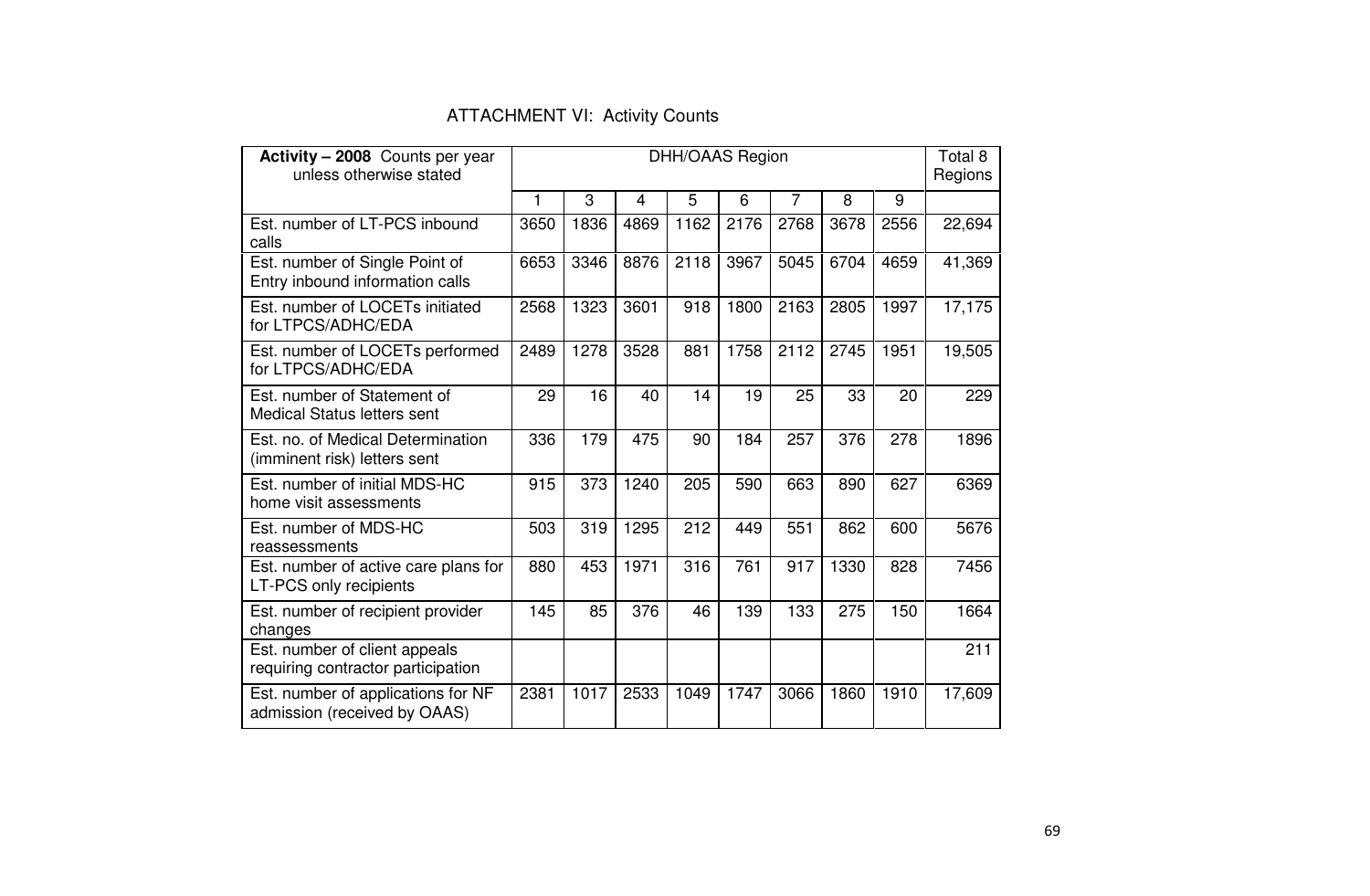| Activity - Jan. - Dec 2009                                                     |      | <b>DHH/OAAS Region</b> |      |      |      |      |      | Total 8 |         |
|--------------------------------------------------------------------------------|------|------------------------|------|------|------|------|------|---------|---------|
|                                                                                | 1    | 3                      | 4    | 5    | 6    | 7    | 8    | 9       | Regions |
| Est. number of inbound calls                                                   |      |                        |      |      |      |      |      |         | 145,103 |
| Est. number of LOCETs initiated for<br>LTPCS/ADHC/EDA                          |      | 965                    | 3298 | 763  | 1243 | 2087 | 2390 | 1728    | 15,102  |
| Est. number of LOCETs performed<br>for LTPCS/ADHC/EDA                          | 2587 | 945                    | 3235 | 749  | 1227 | 2053 | 2349 | 1692    | 14,837  |
| Est. no. of Medical Determination<br>(imminent risk) letters sent              | 530  | 212                    | 795  | 156  | 249  | 545  | 614  | 403     | 3504    |
| Est. number of initial MDS-HC<br>home visit assessments                        | 948  | 283                    | 1325 | 216  | 412  | 894  | 876  | 615     | 5569    |
| Est. number of MDS-HC<br>reassessments                                         | 737  | 308                    | 1640 | 234  | 633  | 805  | 996  | 776     | 6129    |
| Est. number of active care plans for<br>LT-PCS only recipients<br>(12/31/2009) | 1004 | 397                    | 2037 | 302  | 767  | 1051 | 1476 | 732     | 7766    |
| Est. number of recipient provider<br>changes                                   | 194  | 67                     | 239  | 42   | 204  | 152  | 256  | 211     | 1365    |
| Est. number of client appeals<br>requiring contractor participation            |      |                        |      |      |      |      |      |         | 410     |
| Est. number of applications for NF<br>admission (received by OAAS)             | 2229 | 953                    | 2619 | 1212 | 1568 | 3210 | 1899 | 1728    | 15,418  |

ATTACHMENT VI: Activity Counts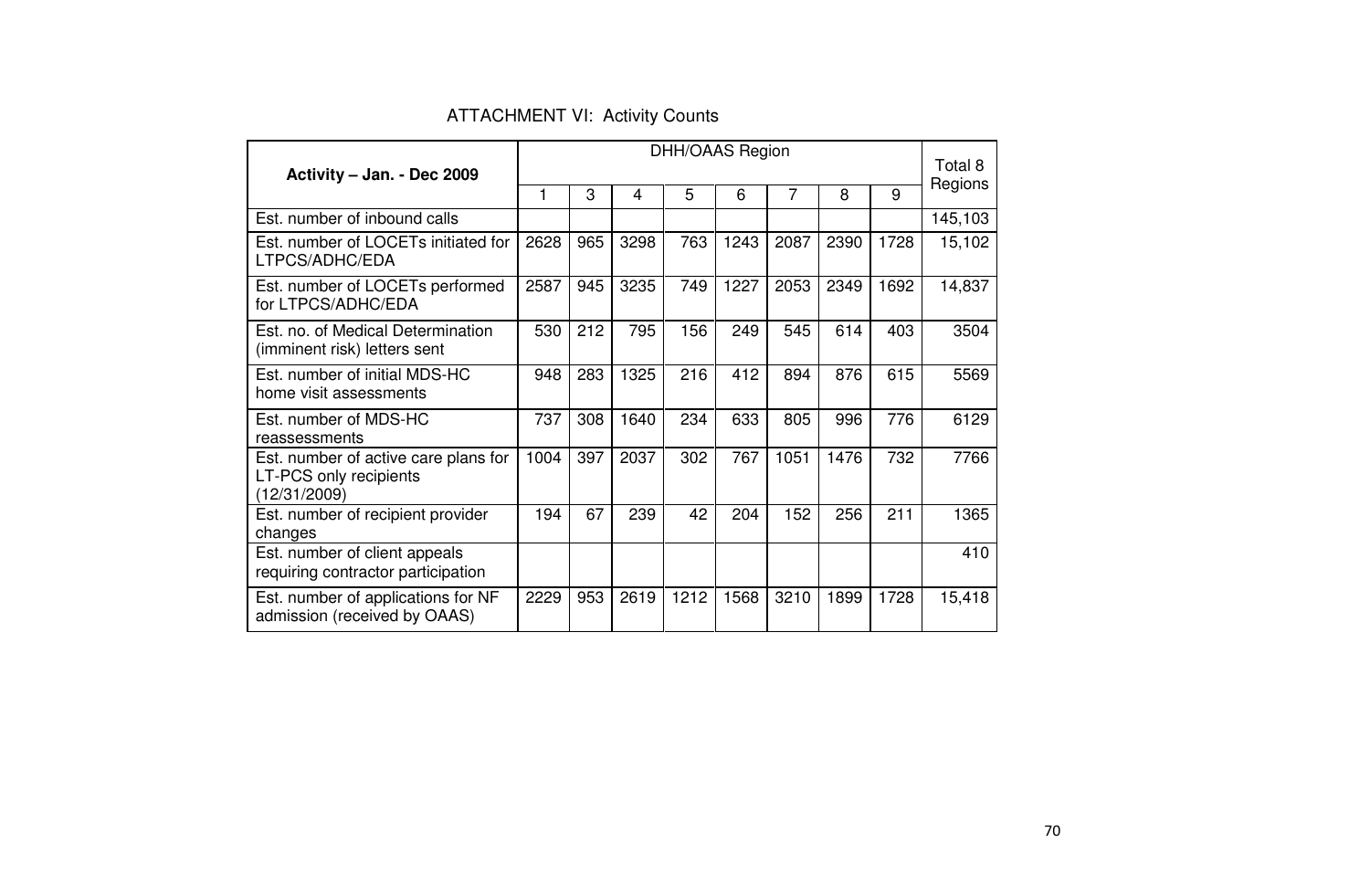### ATTACHMENT VI: Activity Counts

| <b>Activity - Jan. - June 2010 Counts</b><br>per 6 months, unless otherwise stated |      | DHH/OAAS Region |      |     |     |      |      | Total 8 |         |
|------------------------------------------------------------------------------------|------|-----------------|------|-----|-----|------|------|---------|---------|
|                                                                                    |      | 3               | 4    | 5   | 6   | 7    | 8    | 9       | Regions |
| Est. number of inbound calls                                                       |      |                 |      |     |     |      |      |         | 60,142  |
| Est. number of LOCETs initiated for<br>LTPCS/ADHC/EDA                              | 1275 | 462             | 1697 | 423 | 614 | 1033 | 1128 | 826     | 7458    |
| Est. number of LOCETs performed for<br>LTPCS/ADHC/EDA                              | 1248 | 456             | 1671 | 416 | 602 | 1012 | 1114 | 810     | 7329    |
| Est. no. of Medical Determination<br>(imminent risk) letters sent                  | 286  | 74              | 386  | 75  | 109 | 252  | 275  | 155     | 1612    |
| Est. number of initial MDS-HC home<br>visit assessments                            | 316  | 127             | 222  | 24  | 135 | 185  | 158  | 321     | 1488    |
| Est. number of MDS-HC<br>reassessments                                             | 403  | 187             | 763  | 156 | 414 | 407  | 622  | 485     | 3437    |
| Est. number of active care plans for<br>LT-PCS only recipients                     | 1274 | 443             | 2439 | 330 | 852 | 1210 | 1665 | 791     | 9004    |
| Est. number of recipient provider<br>changes                                       | 116  | 23              | 203  | 35  | 65  | 153  | 153  | 98      | 846     |
| Est. number of client appeals<br>requiring contractor participation                |      |                 |      |     |     |      |      |         | 257     |
| Est. number of applications for NF<br>admission (received by OAAS)                 | 1512 | 557             | 1297 | 617 | 873 | 1734 | 1024 | 1025    | 8639    |